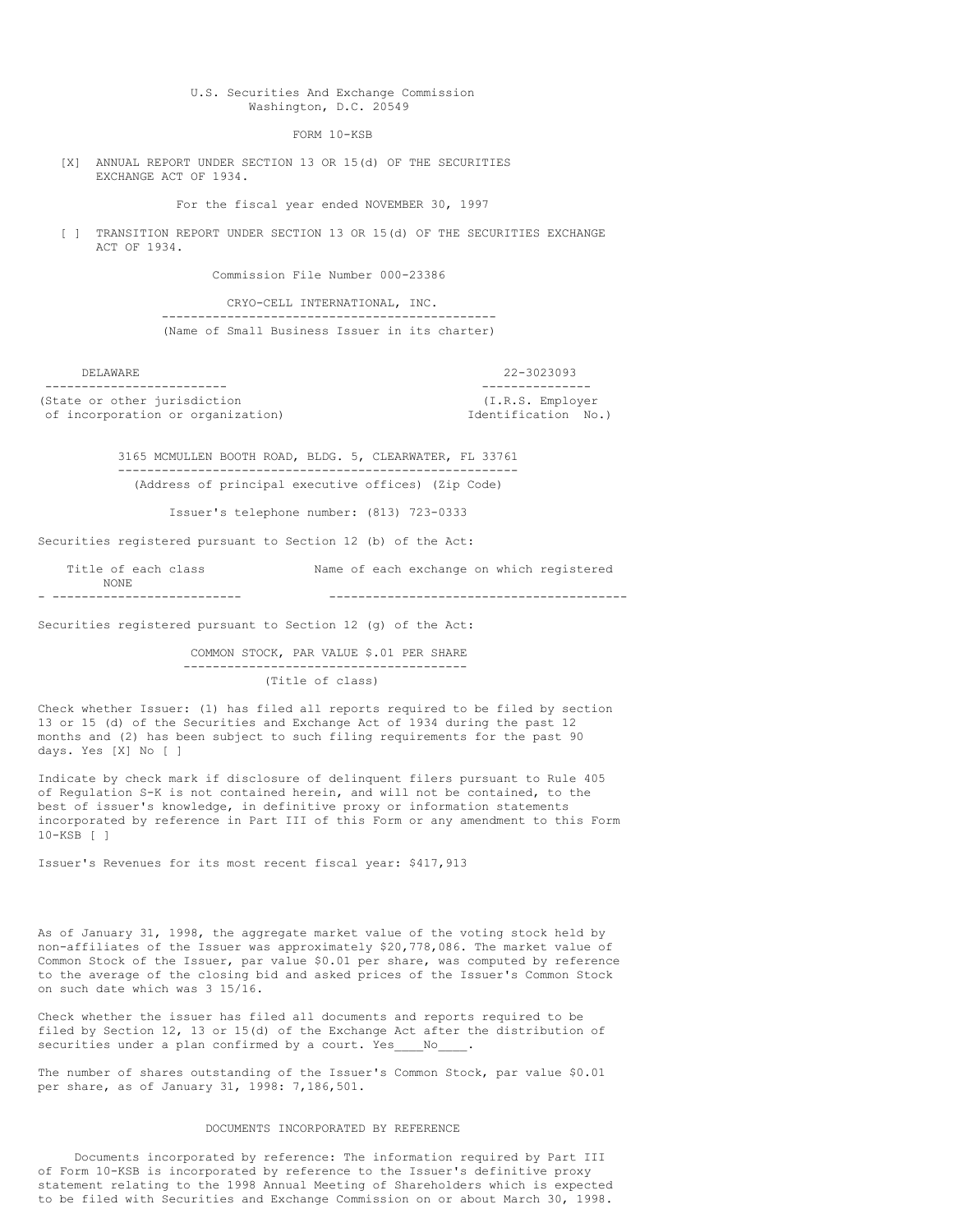## FORWARD LOOKING STATEMENTS

In addition to historical information, this report contains forward-looking statements within the meanings of Section 27A of the Securities Act of 1933 and Section 21E of the Securities Exchange Act of 1934. The forward-looking statements contained herein are subject to certain risks and uncertainties that could cause actual results to differ materially from those reflected in the forward-looking statements. Factors that might cause such a difference include, but are not limited to, those discussed in the section entitled "Management's Discussion and Analysis or Plan of Operation -- Factors That May Affect Future Results and Market Price of Stock." Readers are cautioned not to place undue reliance on these forward-looking statements, which reflect management's analysis only as of the date hereof. CRYO-CELL International, Inc. (the "Company") undertakes no obligation to publicly revise these forward-looking statements to reflect events or circumstances that arise after the date hereof. Readers should carefully review the risk factors described in other documents the Company files from time to time with the Securities and Exchange Commission, including the Quarterly Reports on Form 10-Q to be filed by the Company in 1998 and any Current Reports on Form 8-K filed by the Company.

PART I

#### ITEM 1. DESCRIPTION OF BUSINESS

# INTRODUCTION

CRYO-CELL International, Inc., is a Delaware Corporation, incorporated on September 11, 1989. It is engaged in cellular storage and the design and development of cellular storage devices. During the period since its inception, the Company's activities have principally involved the design and development of its cellular storage unit ("CCEL Cellular Storage Unit") and in securing patents on the same. The Company has initiated the development of a cellular banking network which the Company refers to as its Lifespan/SM/ Program (described below in more detail).

When placed in operation in the field, the Company believes that the cellular storage unit will provide the user with an improved ability to store cells or other material in liquid nitrogen, its vapors or other media. The unit is controlled by a computer system which robotically inserts vials in pre-selected storage areas inside the chamber. Additionally, the stored material can be robotically inserted or retrieved by computer on an individual basis without all of the remaining specimens being exposed to ambient temperature. The Company is the assignee of all patents on the units.

#### **BACKGROUND**

Nearly fifty years ago researchers discovered that cells could be cryopreserved at an extremely low temperature and all cellular activity would cease until the specimens were thawed. Historically, cryopreservation was required for organ transplants, blood banks and medical research. Today cryopreservation is an integral component of evolving cellular therapies.

3

# CELL BANKING

Stem cells are the building blocks of our blood and immune systems. They form the white cells that fight infection, red cells that carry oxygen throughout the body and platelets that promote healing. Stem cells are the main ingredient found in bone marrow where they continue to generate cells throughout our lives. Stem cells can be kept alive in a cryogenic environment and then infused into a patient. They can be returned to the individual from whom they were taken (autologous) or donated to someone else (allogeneic). The opportunity to use an individual's own marrow for a transplant is dependent upon whether the cancer has entered the marrow system (metastasized). Otherwise, a marrow donor needs to be identified to provide the needed bone marrow. The availability of a marrow donor or stem cell specimen allows physicians to administer larger doses of chemotherapy or radiation in an effort to eradicate the disease.

Stem cells can be found in umbilical cord and placenta blood ("cord blood stem cells") which can be collected and stored after a baby is born. Recent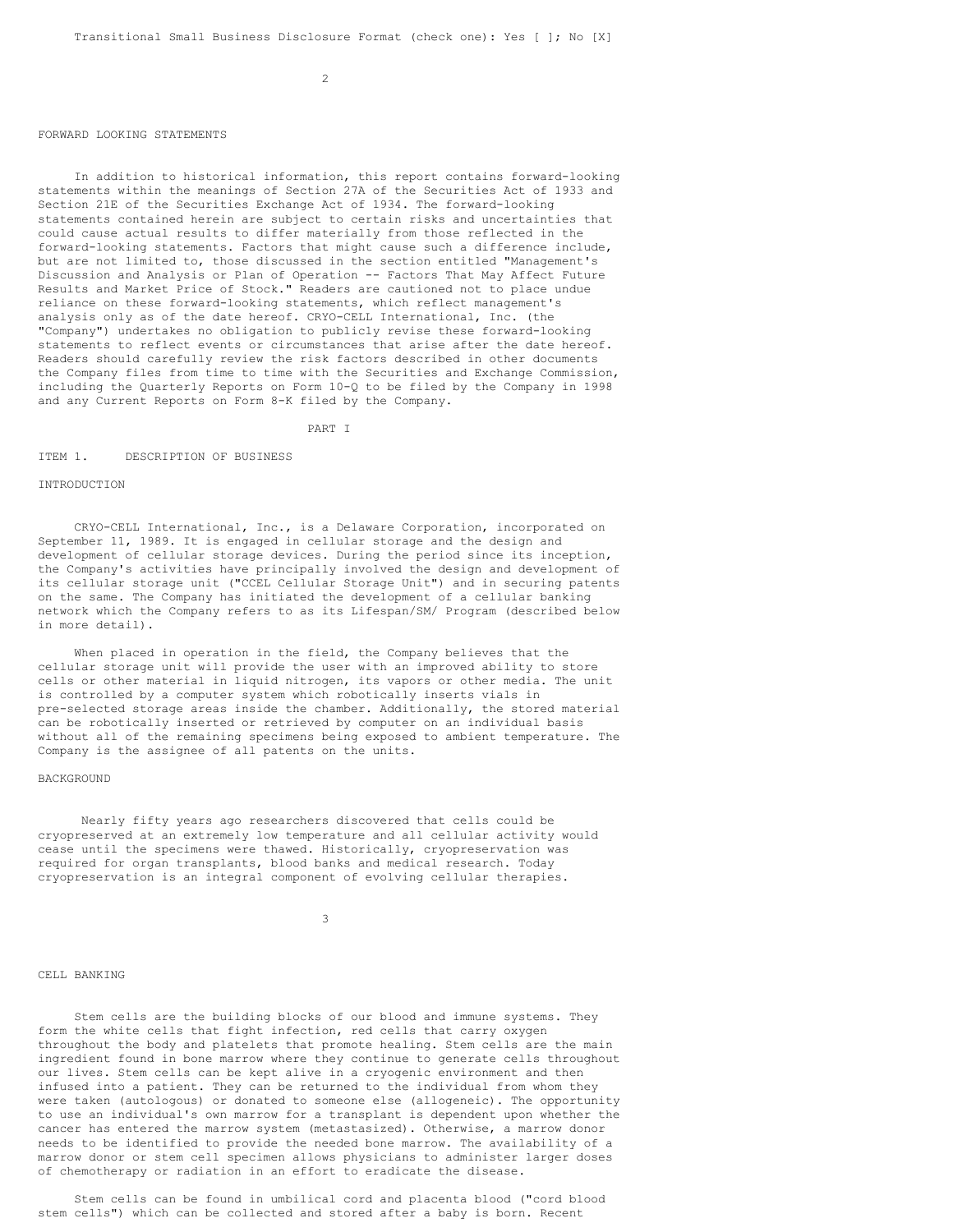advances have provided the techniques to separate the stem cells found in these two sources. As of the end of 1997, over 400 (compared to approximately 300 at the end of 1996) cord blood transplants have been performed. The Company believes that parents will want to save and store these cells for potential future use by their child. These stem cells could also have a 1 in 4 chance of being compatible for use by a sibling. Moreover, researchers believe they may be utilized by parents in the future.

The Company believes that the market for cord blood stem cells is enhanced by the current focus on reducing prohibitive health care costs. With the costs of bone marrow matches and transplants, newborn's U-Cord cells could be stored as a practice of preventative medicine. New medical technology is constantly evolving which may provide new uses for cryopreserved cord blood stem cells.

Another significant application for cellular storage is the storage of cancerous tumor tissue taken from a newly diagnosed patient prior to commencing treatment. This tissue could serve several functions in support of the treatment process. First, it may provide a vehicle for the doctor to test the effects of a proposed course of treatment on the diseased tissue prior to administering it to the patient. Secondly, the effects of a course of treatment could be monitored by comparing tumor cells gathered after the treatment to those stored from prior to the commencement of treatment.

Sperm storage is another potential use of the Company's unit. Male cancer patients of child bearing age can store sperm to protect their ability to have children in the event they are rendered impotent due to chemotherapy or radiation treatment.

## CCEL CELLULAR STORAGE UNITS

Currently available units from other providers of cryopreservation systems are manually operated and can expose the laboratory technician to liquid nitrogen when inserting or retrieving specimens. Moreover, exposes the remaining stored specimens to ambient temperature. CRYO-CELL has designed and holds patents on a system which we believe makes use of the latest in computer and robotics technology.

The Company's technology involves patented, multi-faceted cellular storage units. The Company believes its technology provides an improved method for storing human cells, such as cord blood, tumor tissue, sperm and other cells in liquid nitrogen and/or liquid nitrogen vapor.

The unit is currently assembled by an independent manufacturer utilizing the Company's patented design. The Company has been advised by Underwriters Laboratories ("U/L") that we have passed all required inspections and the unit is now U/L listed. In order to affix the U/L label to all units

4

that are deployed in the future, they must contain the same parts, operating capabilities and features as in the tested CCEL II model.

To harvest the umbilical cord stem cells, a medical professional removes the blood from the umbilical cord and the placenta utilizing the Umbilical Cord Blood Collection Kit ("Kit") developed by CRYO-CELL. The Kit contains everything needed to collect specimens, including both instructions for the medical professional and for delivery of the specimens to the processing center. The Kit is being manufactured by an independent organization and is provided to the client as part of the Company's \$275 initial year fee.

# LIFESPAN/SM/ CENTERS

A key factor of the CRYO-CELL business strategy is its Lifespan/SM/ Cellular Storage Program. This program is intended to establish a network of Lifespan/SM/ Centers through partnerships with hospitals and medical centers. Under the Lifespan/SM/ program, the Company provides certain technology, equipment and maintenance to the medical facility without charge. The Lifespan/SM/ participant provides the space and utilities, liquid nitrogen supply, technician, etc. CRYO-CELL will be responsible for the billing activities. Typically, the revenues from a Lifespan/SM/ project will be divided 75% to the Company and 25% to the Lifespan/SM/ participant. This arrangement enables the Lifespan/SM/ facility to expand their cellular storage capabilities, offer new services and create a source of ongoing revenue.

The Company has initiated its Lifespan/SM/ Cellular Storage Program. In September, 1997 the Company signed an agreement with Washington Hospital Center in Washington, D.C., serving the greater metropolitan Washington area, including suburban Virginia and Maryland. The number of births in this area exceeds 60,000 annually.

Tenet HealthSystem Hospitals, Inc., the second largest proprietary hospital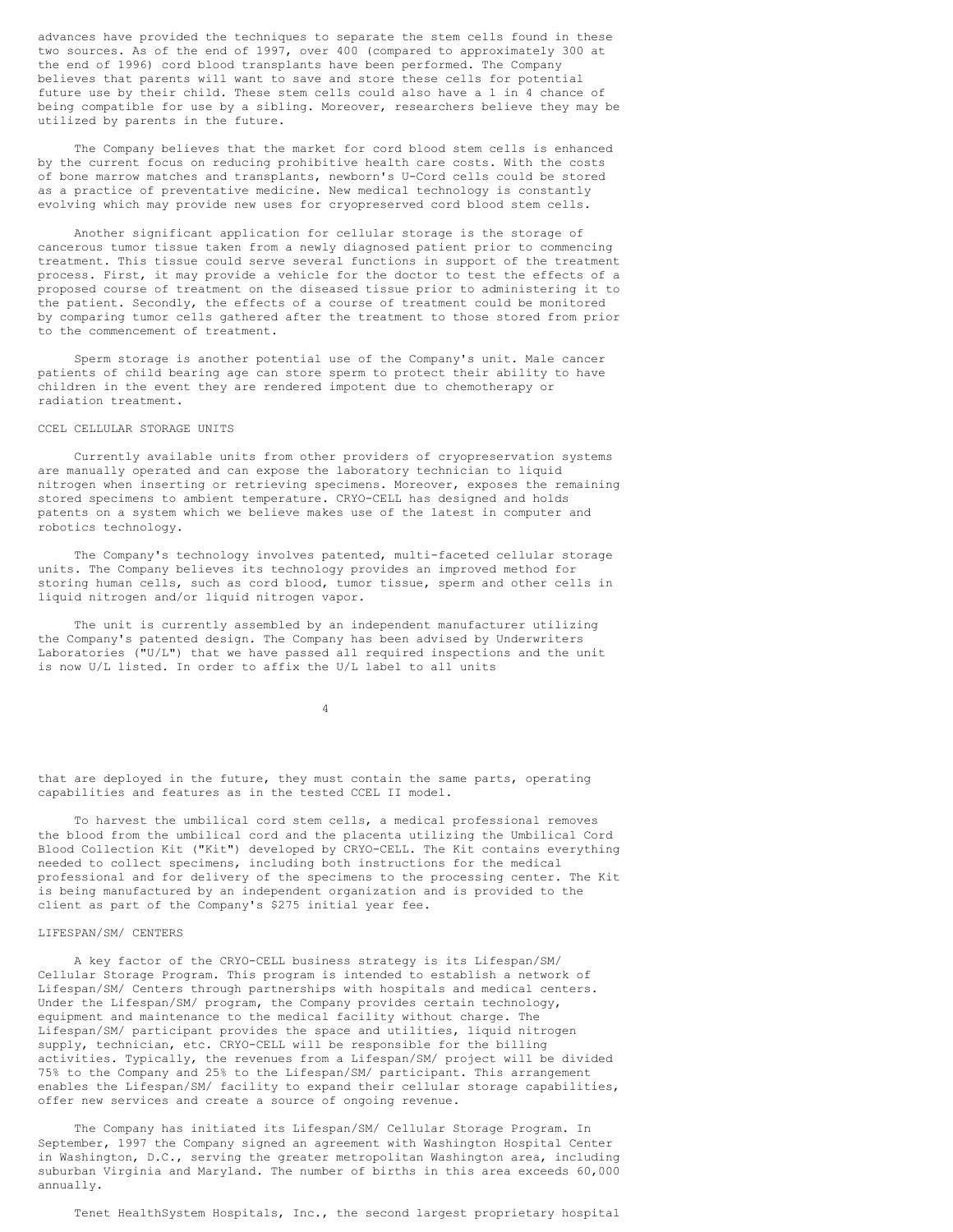system in the U.S. which operates over 120 hospitals, has agreed to participate as a Lifespan/SM/ Center and Single-Unit Revenue Sharing Partner. Tenet is expanding its lab facilities to implement the CRYO-CELL Lifespan/SM/ Program. The first facility is expected to be opened for processing in March, 1998 at Tenet's St. Vincent Hospital in Worcester, Massachusetts.

In March 1997, the Company signed an agreement with St. Peter's Medical Center in New Brunswick, New Jersey to be the exclusive CRYO-CELL Storage Center in the State of New Jersey. The state of New Jersey has approximately 120,000 births annually. The facility is expected to open in the spring of 1998.

CRYO-CELL established a Lifespan/SM/ Center in 1996 at Reproductive Genetics Laboratory at the Illinois Masonic Medical Center in Chicago. This is a World Health Organization ("WHO") Collaborating Center for Prevention of Genetic Disorders. The Company is storing this Lifespan/SM/ Center's specimens in a standard CryoMed unit on an interim basis until our proprietary equipment is installed.

The Company's strategic plan is to develop an international cellular banking network based on its patented technologies. The Company is focusing on building alliances through its Lifespan/SM/ Program as well as its Revenue Sharing Program with university/medical centers and other organizations in the United States and overseas.

#### MARKETING CELLULAR STORAGE SERVICE

Over four million babies are born in the United States annually. The Company has targeted the stem cell cryopreservation market as its initial focus.

5

CRYO-CELL has entered into an agreement with the Lamaze Publishing Company to sponsor the Lamaze tutorial tape. The agreement calls for Lamaze to distribute the videotape to nearly two million women in their third trimester of pregnancy. Over 90% of first time mothers and 45% of the pre-natal market avail themselves of the Lamaze Institute for Family Education proven instruction program. The tutorial tape, which will be distributed by over 10,000 instructors, will discuss the importance of cord blood storage and refer viewers to the full page ad the company has placed in the Lamaze Parents Magazine, which will be distributed to 2.4 million expectant mothers. The Company has also committed to a second Lamaze program which will now bring the total coverage to 3.6 million expectant mothers for the tutorial tape and 4.8 million expectant mothers for the Lamaze Parents Magazine over a two year period. In addition, the Company has signed a two year commitment with Revista Lamaze para Padres Special Delivery Magazine Onsert Program to reach nearly one million Hispanic mothers-to-be with a hand delivered Spanish translation of the CRYO-CELL brochure. The Company feels this is an extremely important marketing campaign because it is known that ethnic minorities are generally underrepresented in the National Marrow Donor Registry. The Company has exclusivity in the cord blood storage field and first right of refusal for renewal of the agreement.

CRYO-CELL has entered into an agreement with Bio-Stor International, Inc. which will market processing and cellular storage for CRYO-CELL at no additional expenditure to the company. CRYO-CELL will receive 19% equity in Bio-Stor. For a \$1,000,000 (one million dollar) payment to CRYO-CELL, Bio-Stor receives the rights to market the CRYO-CELL technology. Each time Bio-Stor marketing activities fill 33,000 spaces in a CCEL multi-faceted cellular storage unit at the headquarters lab, they have the right to market an additional 33,000 spaces for new specimens. Bio-Stor is required to pay another \$1,000,000 (one million dollars) to CCEL for each active Revenue Sharing Market Agreement. In addition, CRYO-CELL could receive an additional \$3,000,000 to \$5,000,000 from a successful Bio-Stor Initial Public Offering. The success of this agreement is largely dependent upon the successful completion of the initial public offering by Bio-Stor which is uncertain.

CRYO-CELL has established a Medical & Scientific Advisory Board comprised of more than 20 researchers, physicians and scientists from various fields such as oncology, stem cell research, hematology, genetic research, assisted reproduction and other specialties. Many of the Company's Advisory Board members are heads of their departments and are committed to cellular storage as part of new services to improve patient care and save lives.

The Company markets its cellular banking services by targeting expectant parents through direct information to obstetricians, pediatricians, Lamaze instructors, childbirth educators, certified nurse-midwifes and other related healthcare professionals. In addition, the Company exhibits at conferences, trade shows and other media which focus on the expectant parent market.

### REVENUE SHARING AGREEMENTS

ARIZONA. On February 28, 1995, the Company entered into a Revenue Sharing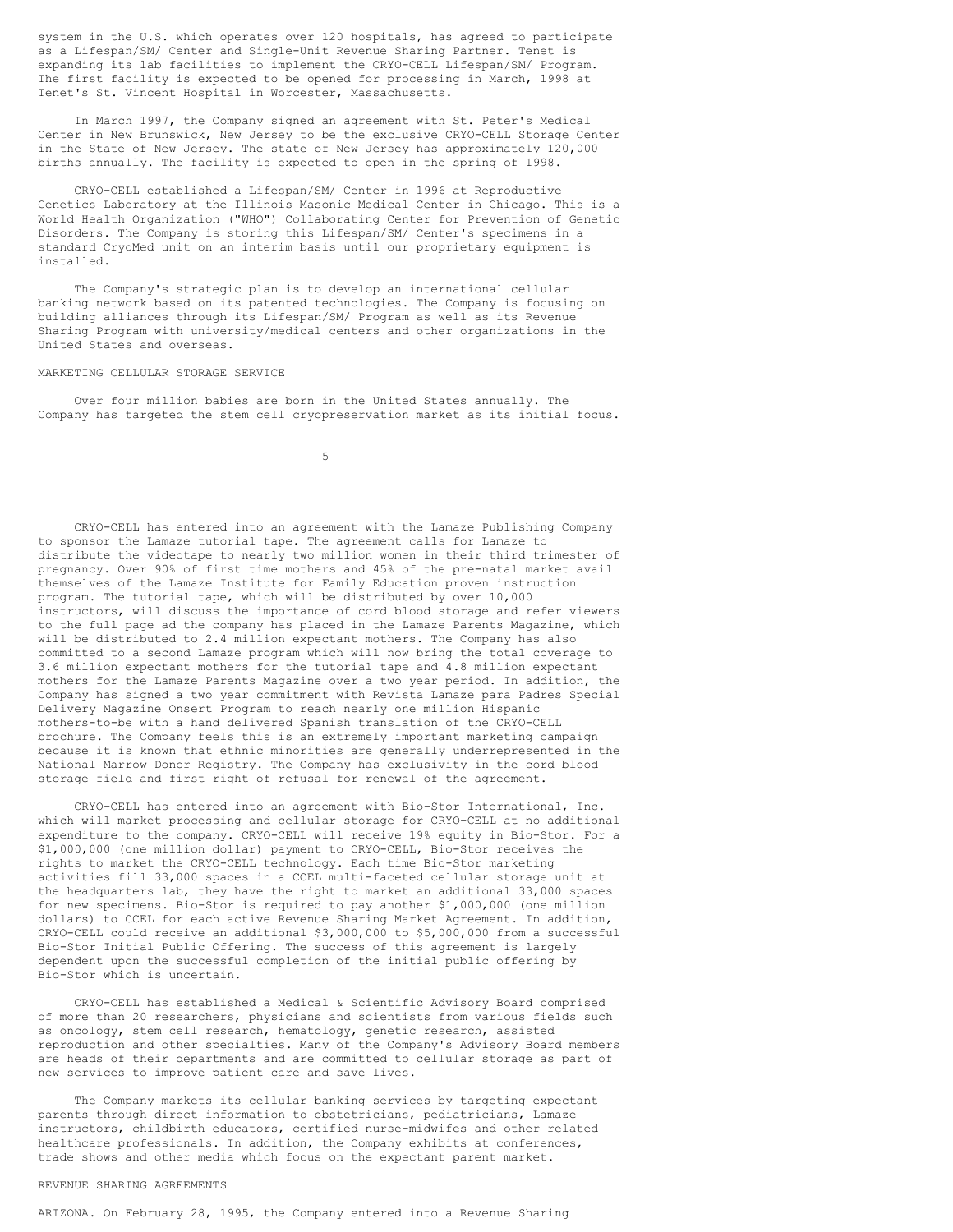Agreement with two private investors. The revenue interest entitles the investors to a 50% share of the Net Revenues (defined as the revenues after expenses for running the Lifespan/SM/ Program) from all cellular storage activities in Arizona. In exchange, the Company received a total of \$1,800,000 in negotiable demand notes to be paid in 25% annual installments (\$450,000 plus interest at prime rate) annually, commencing April 30, 1996.

In January, 1996, the notes were restructured to provide for an accelerated payment of the \$450,000, originally due April 30, 1996, to January of 1996. This was in exchange for the payment of future amounts to be due and payable out of revenues generated from the Lifespan/SM/ Program. Since the restructuring made the repayment of the \$1,350,000 note based upon future revenue, the Company does not carry the note as a receivable and has not recorded this portion of the income.

6

ILLINOIS. In 1996, the Company signed agreements with a group of investors entitling them to an on-going 50% share in CRYO-CELL's portion of net revenues generated by the Cellular Storage Unit located in the Illinois Masonic Medical Center. The revenue generated by this Single Unit Revenue Sharing Agreement was \$1,000,000.

BIO-STOR. On November 11, 1997, the Company and Bio-Stor International, Inc., signed a modification to their Agreement of April 12, 1996. The amended agreement is intended to create an organization to join CRYO-CELL in marketing its cellular storage service throughout the United States. CRYO-CELL agrees to share in the net revenue from 33,000 spaces in each of three locations for \$3,000,000. A non-refundable deposit of \$1,000,000 was the condition for obtaining these revenue sharing rights. In the event the total \$3,000,000 can not be raised, all proceeds paid will be applied to individual Revenue Sharing Agreements for locations designated by CRYO-CELL.

Bio-Stor issued a promissory note dated April 29, 1996, and due on June 1, 1996, in the amount of \$900,000 representing 90% of the non-refundable deposit (\$1,000,000). The \$900,000 has been received by the Company as of the balance sheet date and the remaining \$100,000 will be paid out of the Bio-Stor initial public offering. The balance of the \$2,100,000 will be paid by November 11, 1998 out of the proceeds of the Bio-Stor initial public offering. An additional extension of up to 180 days will be granted if Bio-Stor files for their IPO with the SEC within the 12 month time frame.

Under the modified agreement, Bio-Stor purchased an Active Revenue Sharing Marketing Partnership for cellular storage business that is generated by Bio-Stor. CRYO-CELL received a non-recourse promissory note in the amount of \$1,000,000 from Bio-Stor payable upon completion of Bio-Stor's initial public offering. This promissory note is not reflected in CRYO-CELL's financial statements since payment is contingent upon a successful initial public offering.

CRYO-CELL also granted Bio-Stor a one year option for an Active Revenue Sharing Marketing Partnership for "multi-faceted" cellular storage business that is generated by Bio-Stor for \$1,000,000. The purchase option must be exercised at the time of the Bio-Stor IPO.

In addition, CRYO-CELL granted Bio-Stor a one year option to (1) purchase a 20% equity position of CRYO-CELL Europe (a corporation to be formed to service the European common markets) for \$2,000,000 and to (2) purchase an equity position in CRYO-CELL Latin America (a corporation to be formed to service the Merco-Sur, which encompasses Argentina, Brazil, Paraguay, Uraguay and Chile) for \$1,000,000 per 10% up to 20%.

In consideration of these modifications, CRYO-CELL will receive 19% equity position in Bio-Stor after the successful initial public offering. CRYO-CELL has granted Bio-Stor a voting trust with respect to these shares.

TENET HEALTHSYSTEM HOSPITALS, INC. On November 30, 1996, the Company signed dual joint venture agreements with OrNda HealthCorp, a Nashville based chain of 50 hospitals. Under the terms of the Lifespan/SM/ segment of the agreement, CRYO-CELL will provide OrNda, which at the time had \$2.7 billion in annual revenues, the use of two CRYO-CELL patented Cellular Storage Units, each with an approximate 35,000 storage capacity. In addition to OrNda receiving 25% of the \$50 per specimen annual cellular storage fees, CRYO-CELL will provide "pro-bono" spaces within units for important research in cryopreservation of stem cells for the future medical benefit of OrNda's patients. In addition to the Lifespan/SM/ agreement, two "one-third" Revenue Sharing Agreements were purchased in which OrNda paid CRYO-CELL \$666,666. OrNda was acquired by Tenet HealthSystem Hospitals, Inc. which agreed to be bound by the terms of the Lifespan and Single Unit Revenue Sharing Agreements.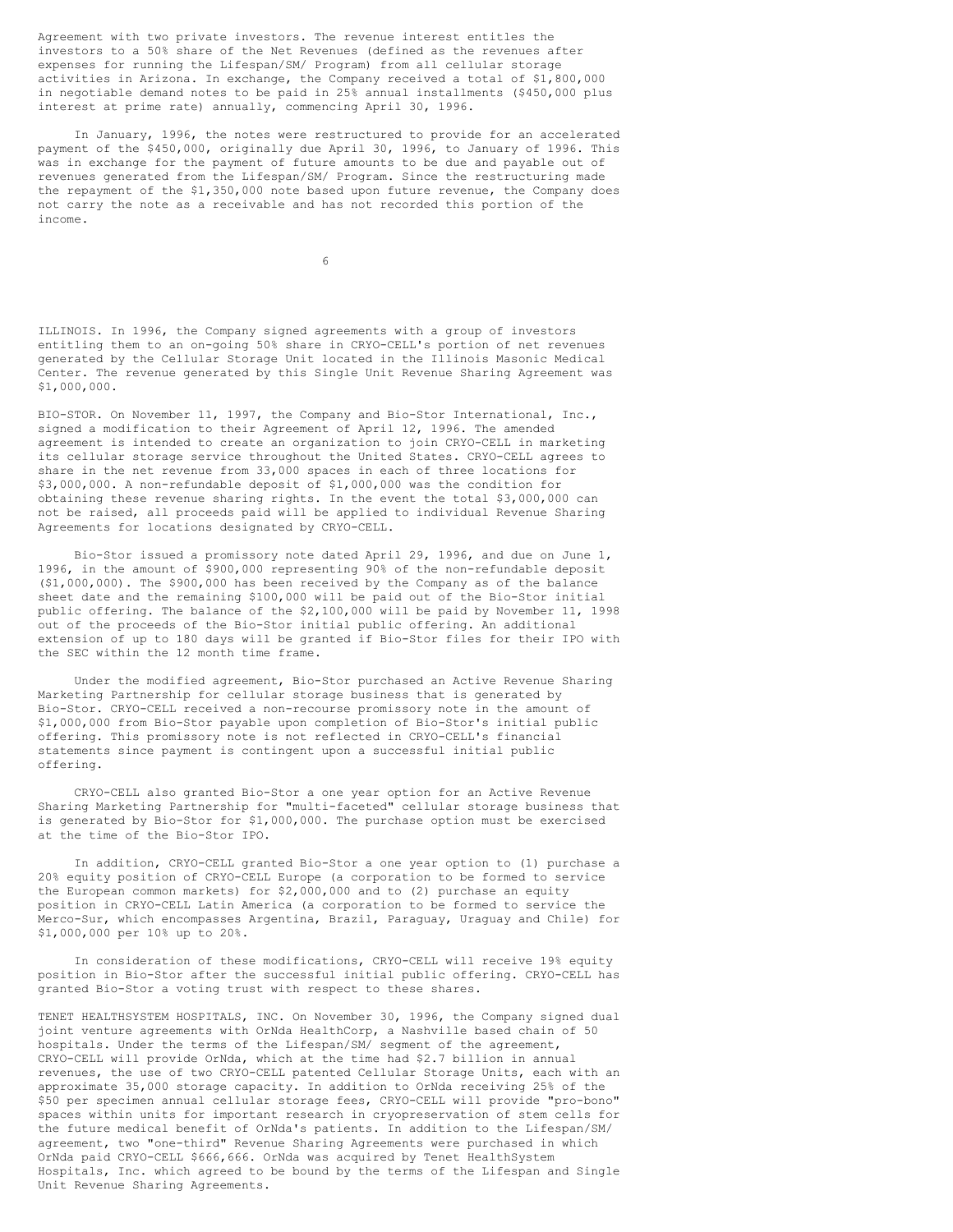GAMIDA-MEDEQUIP. AND VISCOUNT SECURITIES The Company entered into agreements with Gamida MedEquip. After the signatory deceased the agreement was terminated and the deposit refunded. In addition, the company signed an agreement with Sachem (Viscount Securities) which was not brought to fruition and was terminated. Sachem is entitled to storage revenue based upon their \$400,000 non-refundable deposit which was paid in May 1997, in the form of 100,000 shares of a NASDAQ small cap stock. The Company is free to negotiate replacement agreements and intends to do so.

#### PATENTS

The Company has been granted patents with respect to its cellular storage unit. In addition the Company has filed several additional United States and foreign patents. There can be no assurances, however, that the pending patent applications will be issued as patents or, if issued, that the patents will provide the Company with significant protection against competitors. The Company has made application for the Lifespan/SM/ service mark.

#### COMPETITION

The Company is aware of several competitors in the marketplace. Each of these companies, Viacord, Cord Blood Registry and Corcell, charge a considerably higher price for their services than CRYO-CELL. Ultimately, the Company believes it will be able to successfully compete due to its marketing approach and the fact that it currently has the most affordable program in the United States.

#### RESEARCH AND DEVELOPMENT

The Company has expended \$204,117 during fiscal 1997 , compared to \$111,499 during fiscal 1996 on research and development. Additionally, more than \$38,000 was spent to date to obtain Underwriters Laboratory's listing.

### GOVERNMENT REGULATION

Since the inception of the development of the unit, it has been the opinion of management and legal counsel that the CCEL Cellular Storage Unit is a class I device and falls under the Food and Drug Administration's (FDA) regulations at 21 C.F.R. ss. 862.2050 ("general purpose laboratory equipment labeled and promoted for a specific medical use"). Devices regulated under 21 C.F.R. ss. 862.2050 are specifically exempt from the 510(k) notification requirements. There is no assurance that in the future the FDA would not classify the unit as a class II device requiring the Company to file for an equivalency in order to be able to continue commercial use of the unit.

If the Company is required to file for equivalency to existing equipment, the notification under section 510(k) of the Federal Drug Act will include statements that the cellular storage units for cryopreservation are substantially equivalent to cryopreservation units on the market prior to the enactment of the Medical Device Amendments of 1976. Total review time, according to statistics published in MDDI Reports (Medical Devices, Diagnostics & Instrumentation) by F-D-C- Reports Inc., for all  $510(k)$ s approved by the FDA as of October 19, 1995, was 135 days, on average, with 1/2 being completed in 91 days or less. If the cryopreservation unit is so accepted as substantially equivalent by the FDA, marketing can continue. There is no assurance that the FDA will allow an equivalency.

While management believes FDA approval will not be necessary, in the event that the cryogenic unit is not accepted as substantially equivalent by the FDA it would require the Company to develop significant test data proving the reliability of the unit which would take a significant amount of time. Also, there can be no assurance that the Company will be granted the right to produce the unit for distribution in the U.S. or that if it is granted the right, it will be accomplished in a time frame that will

8

not negatively impact the potential future revenue of the Company.

#### EMPLOYEES

At present there are 11 employees on the staff of the Company. Daniel D. Richard serves as the Chairman of the Board and Chief Executive Officer. The Company has negotiated an agreement for the services of an experienced individual who will serve as President and Chief Operating Officer commencing in April 1998.

In February 1998, Gerald F. Maass joined the Company as Executive Vice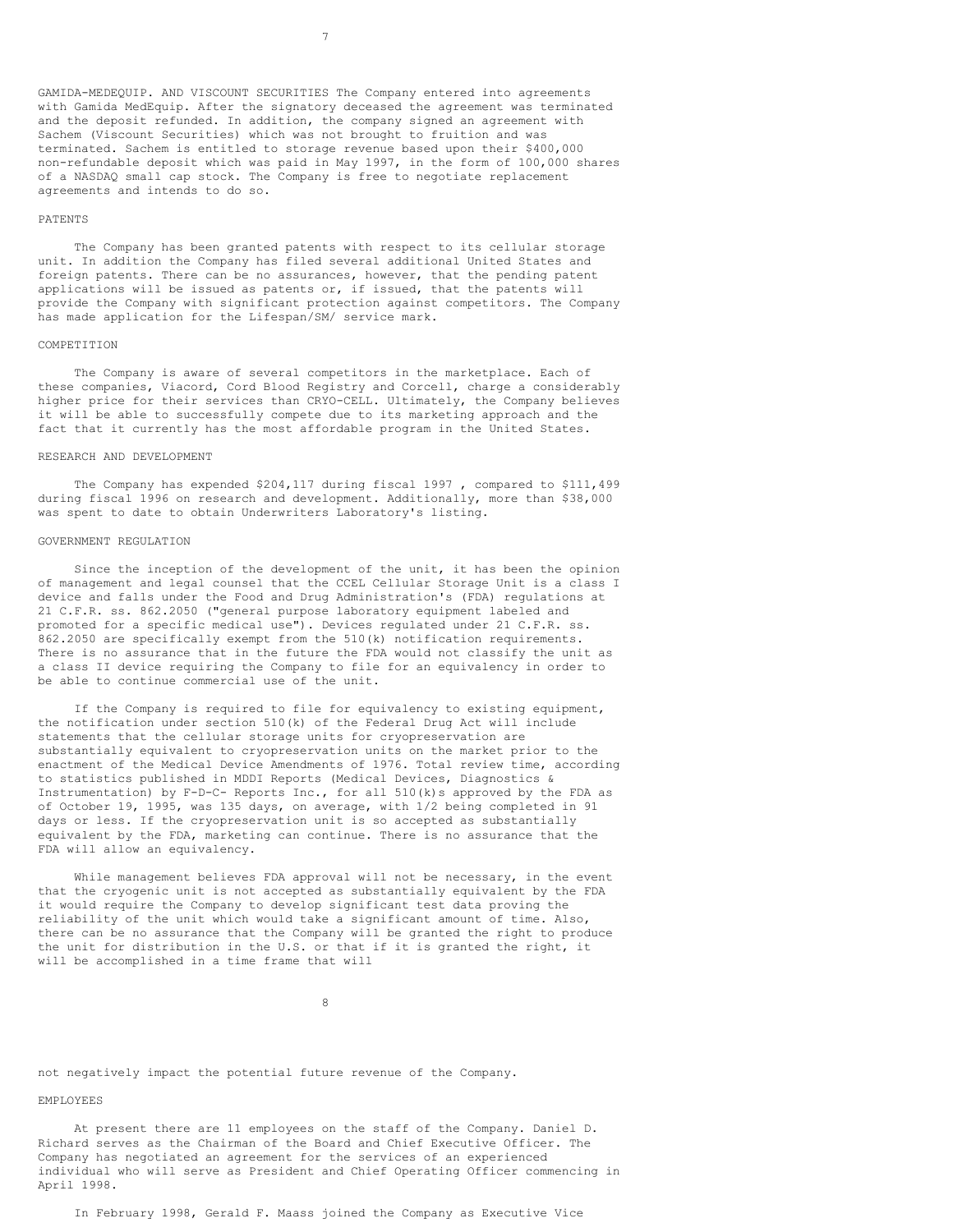President and General Manager. Mr. Maass resigned from a 10 year tenure with Johnson & Johnson (Critikon) where he served as International Director of Marketing. Mr. Maass' international contacts will be invaluable in the development of strategic alliances for the Company's proprietary technology in foreign markets. Along with extensive marketing experience, Mr. Maass also brings to CRYO-CELL experience in the medical technology field.

Additional employees and staff will be hired on an "as needed" basis. The Company believes its relationship with its employees to be excellent and therefore does not contemplate any labor disputes.

## NET/TECH INTERNATIONAL, INC.

At November 30, 1997 CRYO-CELL owned 1,883,711 shares of Net/Tech International, Inc. common stock (Net/Tech NASD Bulletin Board symbol...NTTI) which represented 28% of the outstanding shares (6,689,210 shares total) of this company. Net/Tech has received a patent for a Hygiene Guard hand washing monitoring system. This system will monitor whether employees have washed their hands after using the restroom facilities prior to returning to their workplace. Net/Tech has obtained the Global Marketing rights to the Food Fresh and is completing their catalogue of more than 75 products which will enable restaurants, hotels, hospitals and processing centers to comply with federal and state health regulations pertaining to food safety.

#### ITEM 2. DESCRIPTION OF PROPERTY

The Company entered into a long term lease on a new, free-standing headquarters building containing 7,500 square feet. The facility contains executive offices, conference and training center, state of the art laboratory and supporting scientific offices.

# ITEM 3. LEGAL PROCEEDINGS

In July of 1996, the Company filed suit in the Superior Court of the State of California, in San Francisco, naming Cord Blood Registry, Inc., Jesse Kramer, David T. Harris, The Board of Regents University of Arizona and other defendants. The multi-count lawsuit, seeking damages. The suits allege among other things: breach of contract, fraud and deceit, misrepresentation, unfair competition, and trade libel. In addition, the Company seeks damages, including punitive damages, resulting from the alleged misappropriation of funds belonging to CRYO-CELL in connection with cellular storage by its customers. The Company believes the suit has merit and the allegations can be proven. It has been established that the defendants have contractually indemnified each other. Their contract stipulates an insurance program which covers "the defendants' wrongful use of CRYO-CELL's material, the interference of a legitimate business arrangement between CRYO-CELL and the University of Arizona" and the disparagement of CRYO-CELL.

9

On March 28, 1997, the company was informed that the University of Arizona filed a cross claim to the CRYO-CELL lawsuit stating that CRYO-CELL has breached the contract and intentionally misled the University. CRYO-CELL believes there is no merit to these allegations and that the belated cross claim is part of the strategy by the University to motivate CRYO-CELL to settle the case. Litigation is proceeding.

On October 31, 1997, CRYO-CELL filed a multi-count lawsuit in United States District Court, Northern District of New York, Albany, New York, claiming that Stainless Design Corporation of Saugerties, New York, and one of its officers breached its contract among other things, with the Company in relation to the manufacture of cellular storage systems. Stainless Design Corporation filed a counterclaim on December 15, 1997 which among other things alleges that SDC was given a design they could not build. CRYO-CELL feels these allegations have no merit since the Company was assured by SDC that the unit would function as intended. Moreover, the unit has been subsequently listed by Underwriters Laboratory.

# ITEM 4. SUBMISSION OF MATTERS TO A VOTE OF SECURITY HOLDERS

None.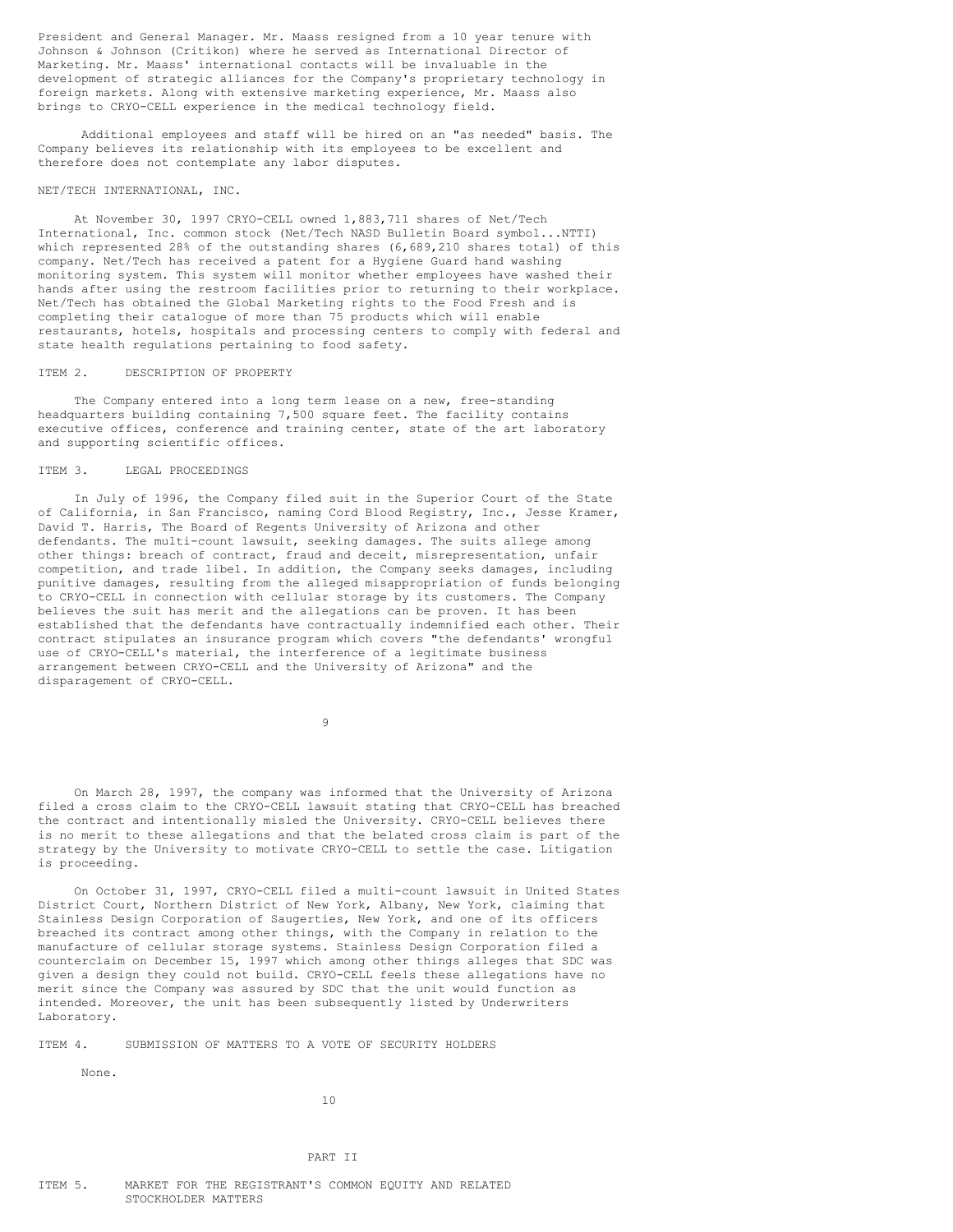In January of 1997, the Company's stock began trading on the NASDAQ Small Cap market. The Company's common stock traded on the Over-The-Counter market since January 10, 1991, the date of the Company's initial public offering. The following table shows, for the calendar periods indicated, the high and low closing bid quotations for the Company's common stock as reported by the Dow Jones Retrieval Service. The quotations represent inter-dealer prices without retail mark-up, mark-down or commission and may not represent actual transactions.

|                   | HIGH            | LOW             |
|-------------------|-----------------|-----------------|
|                   |                 |                 |
| 1996              |                 |                 |
|                   |                 |                 |
| February 29, 1996 | $3 \frac{1}{2}$ | $3 \frac{1}{8}$ |
| May 31, 1996      | $5 \frac{1}{2}$ | $4 \frac{3}{8}$ |
| August 31, 1996   | $6 \frac{1}{4}$ | $5 \frac{3}{4}$ |
| November 30, 1996 | 41/8            | 315/16          |
| 1997              |                 |                 |
|                   |                 |                 |
| February 28, 1997 | $6 \frac{1}{4}$ | 6               |
| May 31, 1997      | $4 \frac{1}{2}$ | $4 \frac{3}{8}$ |
| August 31, 1997   | 323/32          | $3 \frac{1}{4}$ |
| November 30, 1997 | $3 \frac{1}{8}$ | $3 \frac{1}{8}$ |

The Company has not declared any cash dividends on its common stock and does not expect to do so in the near future.

As of January 31, 1998, the Registrant had 368 shareholders of record, and management believes there are approximately 975 additional beneficial holders.

# ITEM 6. MANAGEMENT'S DISCUSSION AND ANALYSIS OR PLAN OF OPERATION

The following discussion and analysis of the financial condition and results of operations of the Company for the two years ended November 30, 1997, should be read in conjunction with the financial statements and related notes as well as other information contained in this Annual Report on Form 10-KSB.

#### GENERAL

The Company is engaged in cellular storage and the design and development of cellular storage devices used in its storage programs. The Company has been financed primarily through both the private and public equity markets.

The revenue recognized to date has been almost exclusively from the sale of Revenue Sharing Agreements. Revenue Sharing Agreements can take considerable time to negotiate and come to fruition. Moreover, since such agreements can involve millions of dollars, there can be wide swings in revenue and earnings from quarter to quarter and possibly year to year.

11

#### RESULTS OF OPERATIONS

SALES. For the year ended November 30, 1997, the Company had revenues of \$417,913 compared to \$2,669,616 in the prior fiscal year. The majority of revenues in 1996 was from the sale of Revenue Sharing Agreements. The decrease reflects a lower level of Revenue Sharing Agreements that were brought to fruition during the fiscal year.

COST OF SALES. In the fiscal year ended November 30, 1997, cost of sales were \$46,047 compared to \$292,708 in the prior period. Cost of sales represents the assignment of a proportionate share of the cost of equipment associated with the Revenue Sharing Agreements to cost of sales. The cost of sales as a percentage of revenue remained fairly constant between the two years at 11%.

MARKETING, GENERAL AND ADMINISTRATIVE EXPENSES. Selling, general and administrative expenses during the twelve months ended November 30, 1997, were \$1,625,082 as compared to \$1,398,630 in 1996. The increase reflects the expense of market development, lab operations support and client services associated with the Lifespan/SM/ Centers and Revenue Sharing Agreements, the expense of voluntary regulatory approval for the Company's cellular storage unit, continued product development, and the establishment of an expanded management team to handle the anticipated growth.

LOAN SETTLEMENT EXPENSE. Loan settlement expense during the twelve months ended November 30, 1997, was \$0 as compared to \$95,251 in 1996. The 1996 figure represents final adjustments associated with the conversion of a loan to Net/Tech International, Inc., into Net/Tech common stock.

RESEARCH, DEVELOPMENT AND RELATED ENGINEERING EXPENSES. Research, Development and Related expenses during the twelve months ended November 30, 1997, were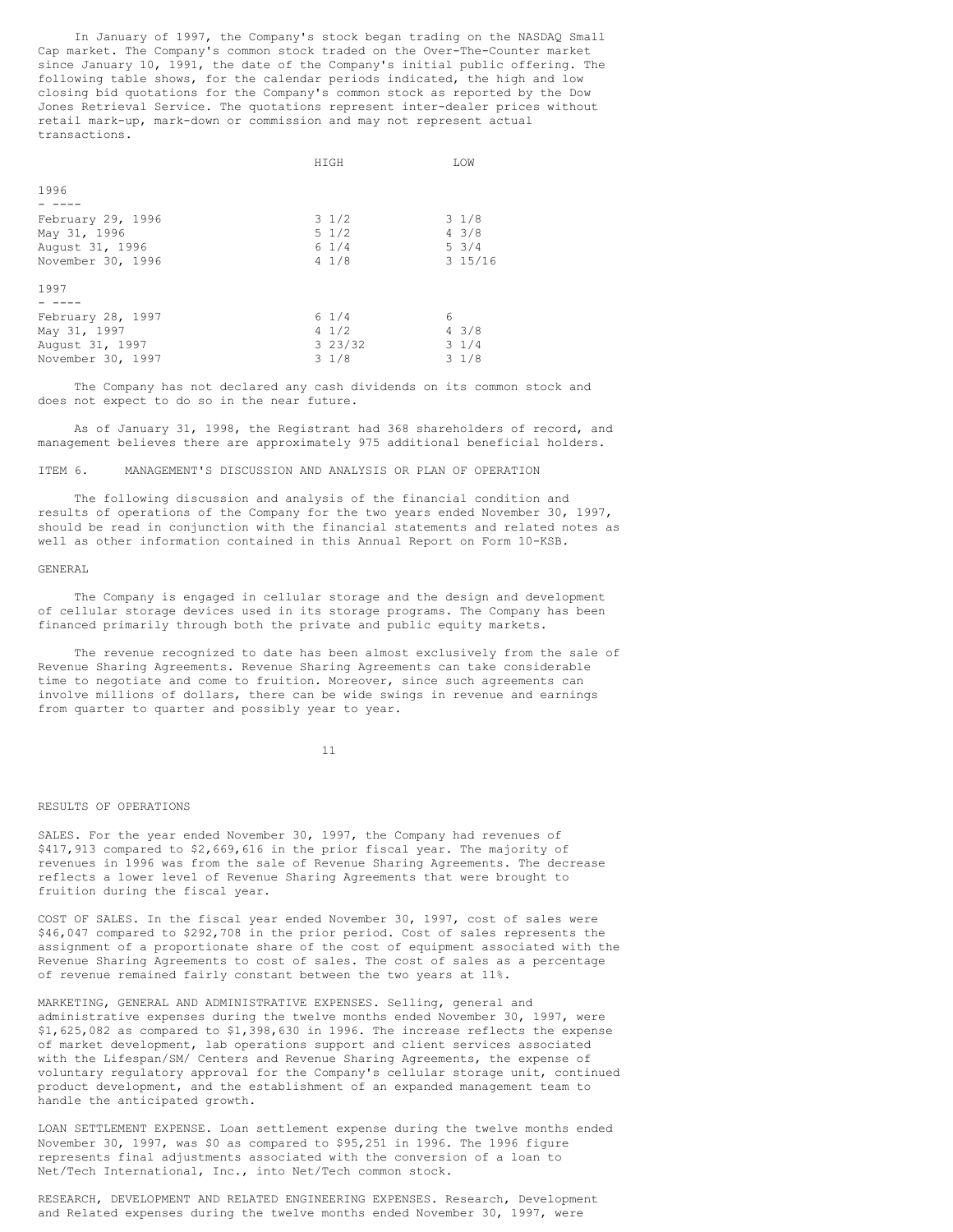\$204,117 as compared to \$111,499 in 1996. The increase reflects the continued development of the Company's second generation cellular storage unit, as well as, the research and development of the Company's additional cellular storage systems.

OTHER. During the twelve months ended November 30, 1997, the Company realized a gain of \$443,153 on the sale of common stock of Net/Tech International, Inc., compared to \$150,000 in 1996. During fiscal 1997, the Company wrote off \$4,239 compared to \$146,506 in 1996 for patents no longer considered necessary by the Company. During fiscal 1997, the Company wrote off \$172,843 associated with discontinued equipment. During fiscal 1997, the Company recognized the equity in the loss of its unconsolidated affiliate (Net/Tech International, Inc.) of \$402,245 as compared to \$79,629 in the 1996.

MATERIAL FOURTH QUARTER ADJUSTMENTS. The results for the fourth quarter ending November 30, 1997, include the following adjustments: (1) the loss recorded in the equity of Net/Tech of \$402,245, (2) the prototype no longer considered useful (added \$172,843 to Expenses), (3) Research and Development charges of \$114,622, and (4) the assignment of a proportionate share of cellular storage unit cost to the related Revenue Sharing Agreement revenue (cost of sales expense of \$40,143). Taken together, these fourth quarter items had a significant adverse effect on fourth quarter earnings.

#### LIQUIDITY AND CAPITAL RESOURCES

At November 30, 1997, the Company had cash and cash equivalents of \$814,516 as compared to \$1,079,531 at the end of fiscal 1996. The decrease in cash and cash equivalents was a result of the funding of operations.

To date, the Company's sources of cash have been from the issuance of its own equities, the sale of Revenue Sharing Agreements, the borrowing on a revolving line of credit, and the sale of subsidiary

12

stock. The sale of subsidiary shares alone generated \$472,738 in fiscal year 1997.

The Company's cash flows used for investing activities was \$747,913 for the year ended November 30, 1997 compared to \$123,663 for the preceding year. This \$624,250 increase was a result of increased spending for the Company's new state of the art laboratory and expenditures related to its cellular storage units.

Future capital expenditures are dependent on the rate at which the Company opens additional storage centers. The Company anticipates that cash reserves, cash flows from operations and the sale of subsidiary stock in fiscal, 1998 will be sufficient to fund its growth. Cash flows from operations will depend primarily on the sale of additional Revenue Sharing Agreements and the results of an extensive umbilical cord blood cellular storage marketing campaign with Lamaze publications.

FACTORS THAT MAY AFFECT FUTURE RESULTS AND MARKET PRICE OF STOCK

The Company operates in a rapidly changing environment that involves numerous risks, some of which are beyond the Company's control. The following discussion highlights some of the risks the Company faces.

MARKET ACCEPTANCE FOR CRYOPRESERVED STEM CELLS. The cryopreserved stem cell market is a relatively new market and while the Company believes it will gain increasing popularity, there can be no assurance that the growth of this market will meet the Company's expectations.

ACCEPTANCE OF THE COMPANY'S CELLULAR STORAGE TECHNOLOGY. Although the Company believes that its patented cellular storage technology will be accepted, there can be no assurance that the Company's cryopreservation technology will function in an operational setting in the manner as intended or develop a profit center for the Company.

POSSIBLE NEED FOR ADDITIONAL CAPITAL. The Company believes it will generate sufficient revenues to fund its operations. However, should the Company's sources of revenue, primarily the Revenue Sharing Agreements, not materialize as management anticipates, the Company may seek additional capital from public or private sources. There can be no assurance that such capital will be available or, if available, that the terms of its availability will not be adverse to the existing shareholders of the business.

COMPETITIVE ENVIRONMENT. In the Company's opinion, the potential life saving need for cryopreserved stem cells is likely to attract additional competitors in the market. The Company believes its storage and marketing edge will enable it to offer a more affordable service than its competitors. However, there can be no assurance that competitors with more financial and technical resources will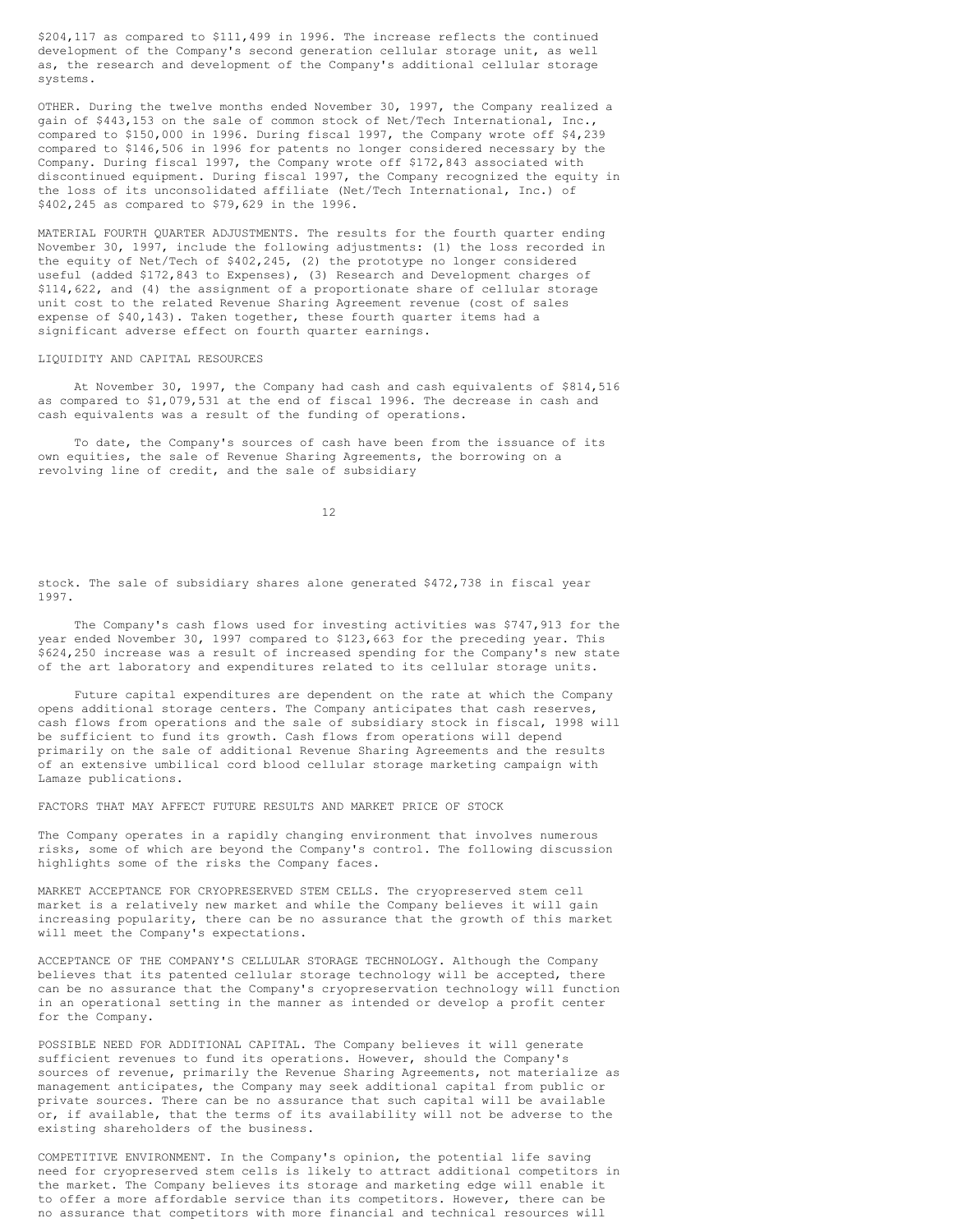not adversely affect the Company's business.

UNEVEN PATTERN OF QUARTERLY OPERATING RESULTS. The Company's revenue in general, and in particular its Revenue Sharing Agreement revenues, are difficult to forecast and can vary from quarter to quarter due to various factors, including (1) the relatively long sales cycles for these Agreements, and (2) the size and timing of individual Agreement transactions. Accordingly, the Company's quarterly results are difficult to predict and delays can cause quarterly revenues and net income to fall significantly short of anticipated levels.

MANAGEMENT OF GROWTH. The Company anticipates rapid growth in capitalizing on the opportunity in cryopreserved stem cells. The Company's future operating results will depend on management's ability to manage growth, continuously hire and retain qualified employees, forecast revenues and control expenses. An unexpected decline in the growth rate of revenues without a corresponding and timely slowdown in expense growth could have a material adverse effect on the Company's business, results of

13

## operations or financial condition.

HIRING AND RETENTION OF EMPLOYEES. The Company's continued growth and success depends to a significant extent on the continued service of senior management and other key employees and the hiring of new qualified employees. There can be no assurances that the Company will be successful in continuously recruiting new personnel and in retaining existing personnel. The loss of one or more key employees or the Company's inability to attract additional qualified employees or retain other employees could have a material adverse effect on the Company's business, results of operations or financial condition. In addition, the Company may experience increased compensation costs in order to compete for skilled employees.

ENFORCEMENT OF THE COMPANY'S INTELLECTUAL PROPERTY RIGHTS. The Company relies on a combination of the protections provided under applicable patent, copyright, trademark and trade secret laws. It also relies on confidentiality procedures and licensing arrangements to establish and protect its rights in its products and services. Despite the Company's efforts to protect these rights, it may be possible for unauthorized third parties to copy certain portions of the Company's products or to reverse engineer or obtain and use technology or other information that the Company regards as proprietary. In addition, the laws of certain countries do not protect the Company's proprietary rights to the same extent as do the laws of the United States. Accordingly there can be no assurance that the Company will be able to protect its proprietary technology against unauthorized third party copying or use, which could adversely affect the Company's competitive position.

INTERNATIONAL SALES. Although international sales have not been a factor to date, the Company believes this market to offer attractive potential. Such growth in international business will be subject to the risks attendant thereto, including the general economic conditions in each country, the overlap of different tax structures, the difficulty in managing an organization spread over various countries, changes in regulatory requirements, compliance with a variety of foreign laws and regulations and longer payment cycles in certain countries.

14

# ITEM 7. FINANCIAL STATEMENTS

The financial statements and supplementary data listed in the accompanying Index to Financial Statements are attached as part of this report.

CRYO-CELL INTERNATIONAL, INC.

LIST OF FINANCIAL STATEMENTS

The following consolidated financial statements of CRYO-CELL International, Inc. are included in Item 7:

| Report of Independent Public Accountants        | 16 |
|-------------------------------------------------|----|
| Consolidated Balance Sheets                     | F1 |
| Consolidated Statements of Profit and Loss      | FЗ |
| Consolidated Statements of Cash Flows           | F4 |
| Consolidated Statements of Shareholders' Equity |    |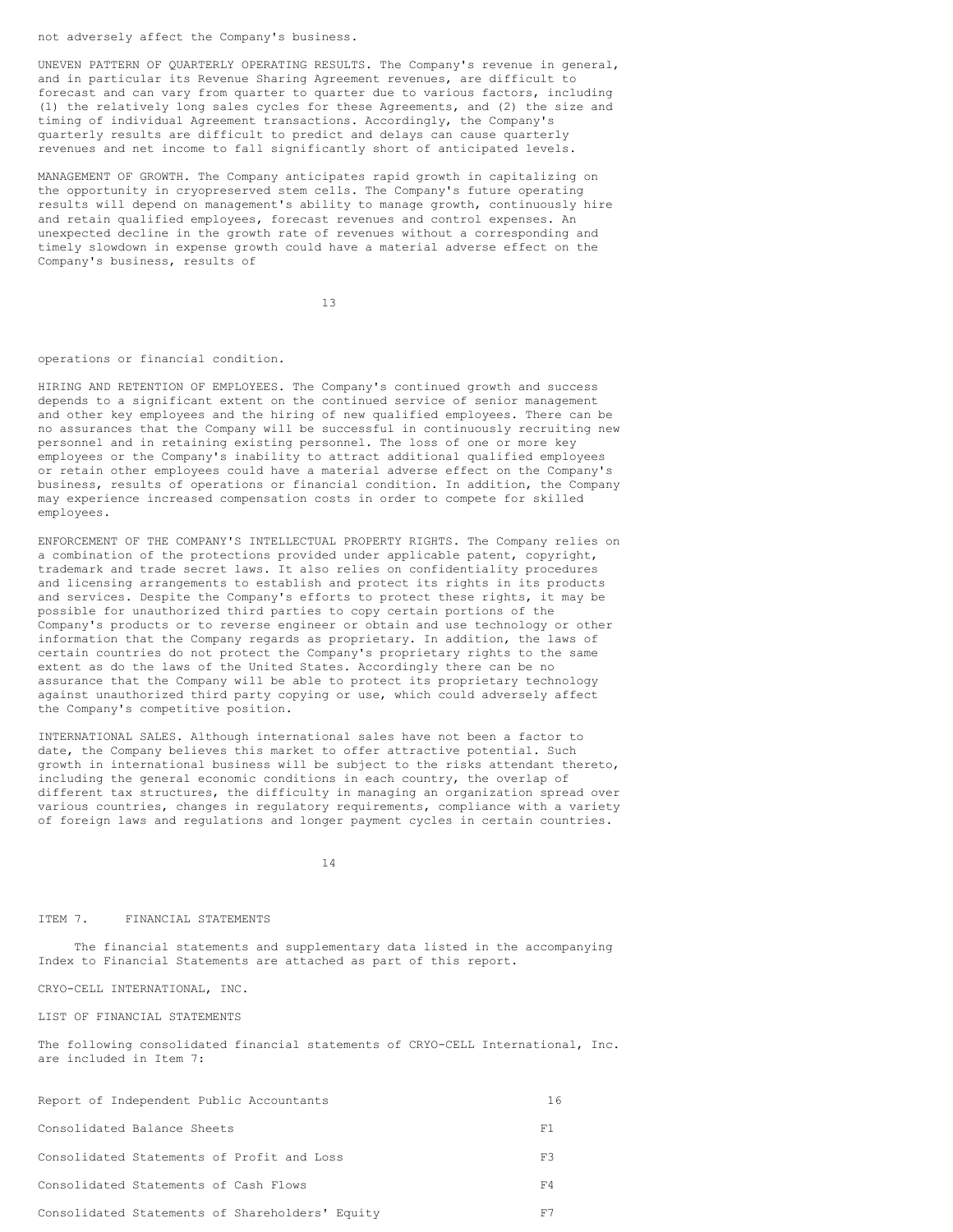All other schedules for which provision is made in the applicable accounting regulation of the Securities and Exchange Commission are not required under the related instructions or are inapplicable, and therefore have been omitted.

15

# REPORT OF INDEPENDENT PUBLIC ACCOUNTANTS

```
To the Board of Directors of
CRYO-CELL International, Inc.
```
We have audited the accompanying consolidated balance sheets of CRYO-CELL International, Inc. and subsidiaries as of November 30, 1997 and 1996, and the related consolidated statements of income (loss), shareholder's equity and cash flows for the years then ended. These financial statements are the responsibility of the Company's management. Our responsibility is to express an opinion on these financial statements based on our audits.

We conducted our audits in accordance with generally accepted auditing standards. Those standards require that we plan and perform the audit to obtain reasonable assurance about whether the financial statements are free of material misstatement. An audit includes examining, on a test basis, evidence supporting the amounts and disclosures in the financial statements. An audit also includes assessing the accounting principles used and significant estimates made by management, as well as evaluating the overall financial statement presentation. We believe that our audits provide a reasonable basis for our opinion.

In our opinion, the financial statements referred to above present fairly, in all material respects, the consolidated financial position of CRYO-CELL International, Inc. and subsidiaries as of November 30, 1997 and 1996, and the consolidated results of their operations and their cash flows for the years then ended in conformity with generally accepted accounting principles.

MIRSKY, FURST & ASSOCIATES, P.A.

Fort Lee, New Jersey March 11, 1998

16

<TABLE> <CAPTION>

## CRYO-CELL INTERNATIONAL, INC. AND SUBSIDIARIES CONSOLIDATED BALANCE SHEETS

ASSETS

|                                                                                      |                                  | NOVEMBER 30, NOVEMBER 30,<br>1997 1996 |
|--------------------------------------------------------------------------------------|----------------------------------|----------------------------------------|
| $<$ S $>$                                                                            | $\langle C \rangle$<br>< <c></c> |                                        |
| <b>CURRENT ASSETS</b>                                                                |                                  |                                        |
| Cash and cash equivalents<br>Receivables and advances (net of allowance for          | $$814,156$ $$1,079,531$          |                                        |
| doubtful accounts of $$4,338$ in 1997 and $$2,500$ in 1996)<br>Marketable securities | 225,000                          | 62,637 673,533                         |
| Refundable income taxes                                                              |                                  | $21,338$ --                            |
| Loan origination fees, net                                                           |                                  | $44,116$ --                            |
| Prepaid expenses and other current assets                                            | -----------                      | 57,676 36,467                          |
| Total current assets                                                                 | 1,224,923 1,789,531              |                                        |
| PROPERTY AND EOUIPMENT                                                               |                                  |                                        |
| Property and equipment, net                                                          |                                  | 2,466,152 2,001,746                    |
| Other Assets                                                                         |                                  |                                        |
| Intangible assets (net of amortization of<br>\$35,696 and \$30,531, respectively)    |                                  | 68,512 67,630                          |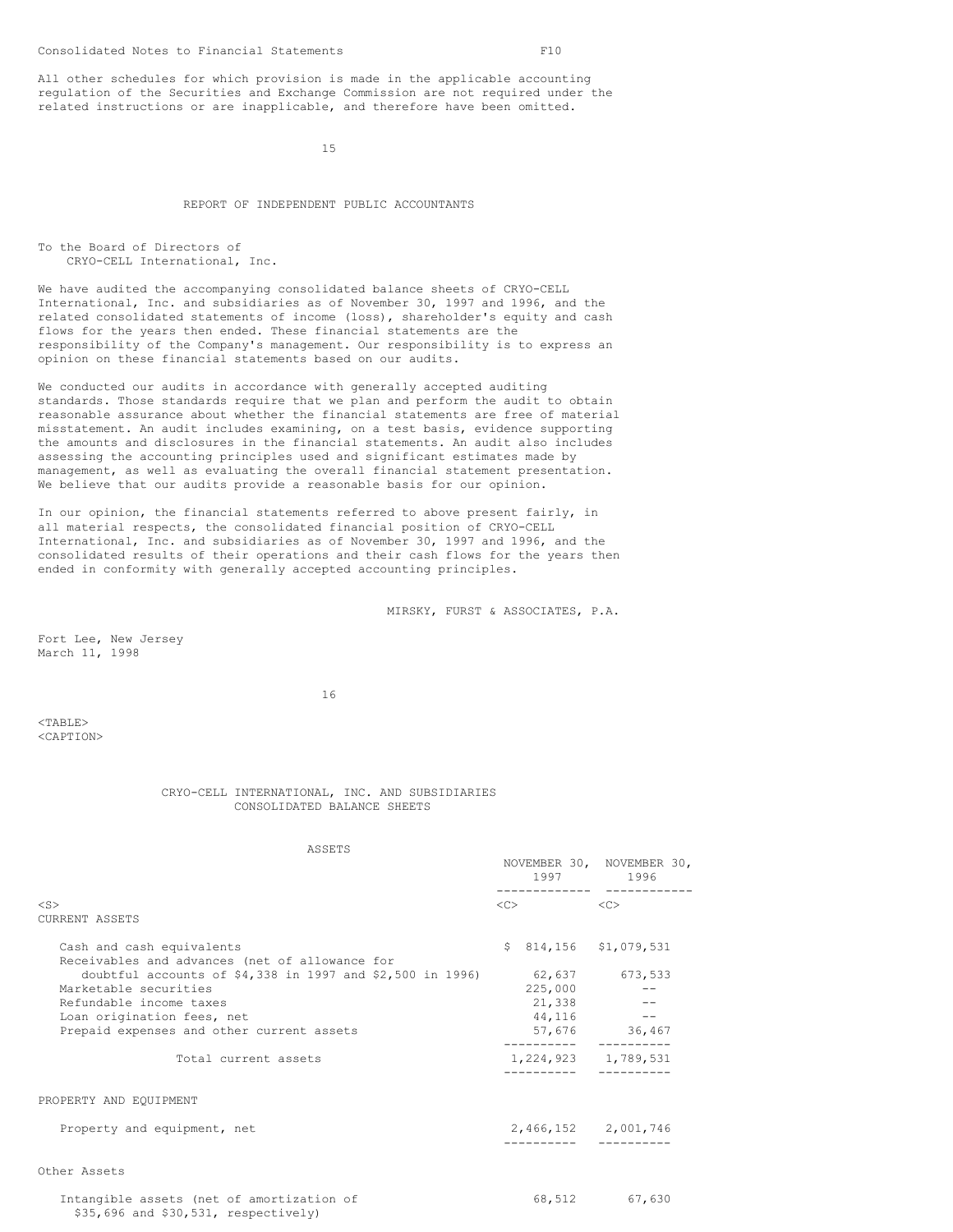| Deposits with vendors and others<br>Investment in unconsolidated affiliate | 28,788<br>191,698       | 5,971<br>50,138 |
|----------------------------------------------------------------------------|-------------------------|-----------------|
|                                                                            |                         |                 |
| Total other assets                                                         | 288,998                 | 123,739         |
|                                                                            |                         |                 |
| TOTAL ASSETS                                                               | \$3,980,073 \$3,915,016 |                 |
|                                                                            |                         |                 |

The accompanying notes to consolidated financial statements are an integral part of these statements.

 $\rm F1$ 

<TABLE> <CAPTION>

## CRYO-CELL INTERNATIONAL, INC. AND SUBSIDIARIES CONSOLIDATED BALANCE SHEETS

# LIABILITIES AND STOCKHOLDERS' EQUITY

|                                                                                                                                                                                                             | NOVEMBER 30,<br>1997<br>-------------                     | NOVEMBER 30,<br>1996<br>-------------                                                       |
|-------------------------------------------------------------------------------------------------------------------------------------------------------------------------------------------------------------|-----------------------------------------------------------|---------------------------------------------------------------------------------------------|
| $<$ S $>$<br>CURRENT LIABILITIES                                                                                                                                                                            | $\langle C \rangle$                                       | $<<$ $C>$                                                                                   |
| Accounts payable<br>Accrued expenses and withholdings<br>Income tax payable<br>Short term borrowings<br>Current portion of obligations under capital leases                                                 | 104,194<br>$\sim$ $ -$<br>500,000<br>2,350<br>----------- | $$289,159$ $$86,435$<br>93,823<br>37,334<br>$\sim$ $ -$<br>8,296<br>-----------             |
| Total current liabilities                                                                                                                                                                                   | 895,703<br>___________                                    | 225,888                                                                                     |
| OTHER LIABILITIES                                                                                                                                                                                           |                                                           |                                                                                             |
| Unearned revenue and deposits<br>Obligations under capital leases-net of current portion                                                                                                                    | 8,708<br>4,542<br>-----------                             | 30,000<br>------------                                                                      |
| Total other liabilities                                                                                                                                                                                     | 13,250<br>___________                                     | 30,000<br>------------                                                                      |
| STOCKHOLDERS' EQUITY                                                                                                                                                                                        |                                                           |                                                                                             |
| Preferred stock (500,000 \$.01 par value authorized;<br>0 issued and outstanding)<br>Common stock (15,000,000 \$.01 par value common shares                                                                 | $- -$                                                     | $ -$                                                                                        |
| authorized; 7,186,501 at November 30, 1997 and 7,151,984<br>at November 30, 1996 issued and outstanding)<br>Additional paid-in capital<br>Unrealized losses on marketable securities<br>Accumulated deficit | (175,000)<br>-----------                                  | 71,865 71,520<br>7,702,791 6,473,085<br>and a strong for<br>$(4, 528, 536)$ $(2, 885, 477)$ |
| Total stockholders' equity                                                                                                                                                                                  | 3,071,120<br>____________                                 | 3,659,128<br>------------                                                                   |
| TOTAL LIABILITIES AND<br>STOCKHOLDERS' EQUITY                                                                                                                                                               |                                                           | $$3,980,073$ $$3,915,016$<br>=========================                                      |
| $2$ / m n n $\tau$ m $\sim$                                                                                                                                                                                 |                                                           |                                                                                             |

 $<$ /TABLE>

The accompanying notes to consolidated financial statements are an integral part of these statements.

F2

<TABLE> <CAPTION>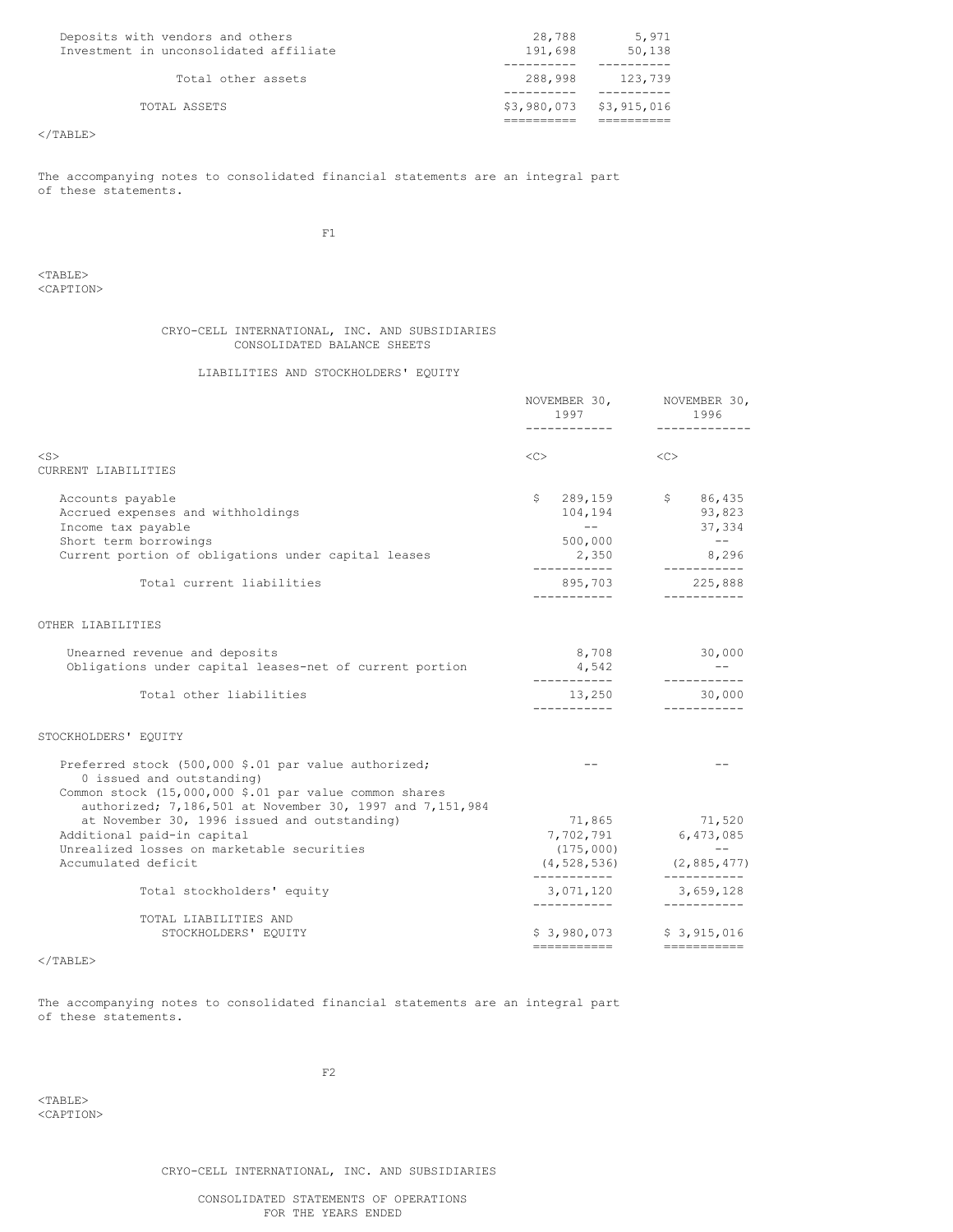|                                                                  | NOVEMBER 30,<br>1997<br>------------         | NOVEMBER 30,<br>1996<br>-----------       |
|------------------------------------------------------------------|----------------------------------------------|-------------------------------------------|
| $<$ S $>$                                                        | $<<$ $C>$                                    | $<<$ $C>$                                 |
| Revenue                                                          | \$417,913                                    | \$2,669,616<br>------------               |
| COSTS AND EXPENSES:                                              |                                              |                                           |
| Cost of sales                                                    | 46,047                                       | 292,708                                   |
| Marketing, general & administrative expenses 1,625,082 1,398,630 |                                              |                                           |
| Loan settlement expense                                          | $\sim$ $  -$                                 |                                           |
| Research, development and relating engineering                   | 204,117                                      | 95,251<br>111,499                         |
| Non-recurring charges                                            | $  -$                                        | 146,506                                   |
| Impairment of prototype                                          | 172,843                                      | $- -$                                     |
| Depreciation and amortization                                    | 95,052<br>------------                       | 53,357<br>-----------                     |
| Total cost and expenses                                          | 2,143,141<br>___________                     | 2,097,951<br>------------                 |
| OPERATING PROFIT (LOSS)                                          | (1, 725, 228)                                | 571,665                                   |
| OTHER INCOME AND (EXPENSE):                                      | ------------                                 | -----------                               |
| Interest Income/Other Income                                     | 49,986                                       | 27,668                                    |
| Interest Expense                                                 | (8, 677)                                     | (14, 135)                                 |
| Gain on sale of unconsolidated affiliate's stock                 | 443,152                                      | 150,000                                   |
| Total other income                                               | -----------<br>484,461<br>------------       | -----------<br>163,533<br>-----------     |
| INCOME (LOSS) BEFORE EQUITY IN NET LOSS OF                       |                                              |                                           |
| UNCONSOLIDATED AFFILIATE                                         |                                              | $(1, 240, 767)$ 735, 198                  |
| Provision for income taxes                                       |                                              | (44, 829)                                 |
| Equity in net loss of unconsolidated affiliate                   | (402, 292)                                   | (79, 629)                                 |
| NET INCOME (LOSS)                                                | \$(1, 643, 059)<br>===========               | ------------<br>\$610,740<br>------------ |
| NET INCOME (LOSS) PER SHARE                                      | $(5 \t 0.23)$<br>=========================== | \$0.09                                    |
| Number of Shares Used In Computation                             |                                              | 7, 164, 515 7, 176, 428                   |
|                                                                  | ==========================                   |                                           |

The accompanying notes to consolidated financial statements are an integral part of these statements.

<TABLE> <CAPTION>  $F3$ 

# CRYO-CELL INTERNATIONAL, INC. AND SUBSIDIARIES

CONSOLIDATED STATEMENT OF CASH FLOWS FOR THE YEARS ENDED

|                                                                | NOVEMBER 30,<br>1997 | NOVEMBER 30,<br>1996      |
|----------------------------------------------------------------|----------------------|---------------------------|
| CASH FLOWS FROM OPERATING ACTIVITIES                           |                      |                           |
| $<$ S $>$                                                      | $<<$ $>>$            | <<                        |
| Net Income (loss)                                              | \$(1, 643, 059)      | $\mathsf{S}^-$<br>610,740 |
| Adjustments to reconcile net income (loss)                     |                      |                           |
| to cash provided by (used for) operating activities:           |                      |                           |
| Depreciation and amortization                                  | 95,051               | 53,357                    |
| Interest income credited to affiliate loan                     |                      | 6,857                     |
| Marketable securities received in lieu of cash (1)             | (400, 000)           |                           |
| Write off of patents and trademarks                            | 4,239                | 146,506                   |
| Impairment of prototype                                        | 172,843              |                           |
| Valuation allowance on Revenue Sharing Agreement sold          | 40,143               | $- -$                     |
| Loan settlement expense                                        | $- -$                | 95,251                    |
| Allowance for bad debts                                        | 1,838                | 2,500                     |
| Gain on sale of unconsolidated affiliate's stock               | (443, 152)           | (150, 000)                |
| Equity in loss of unconsolidated affiliate                     | 402,292              | 79,629                    |
| Payment of consulting and professional services with stock (2) | 34,535               | 208,053                   |
| Changes in assets and liabilities:                             |                      |                           |
| Accounts receivable                                            | 609,058              | (694, 333)                |
| Notes receivable                                               | $- -$                | 455,000                   |
| Refundable income taxes                                        | (21, 338)            |                           |
| Loan origination fees                                          | (10,000)             |                           |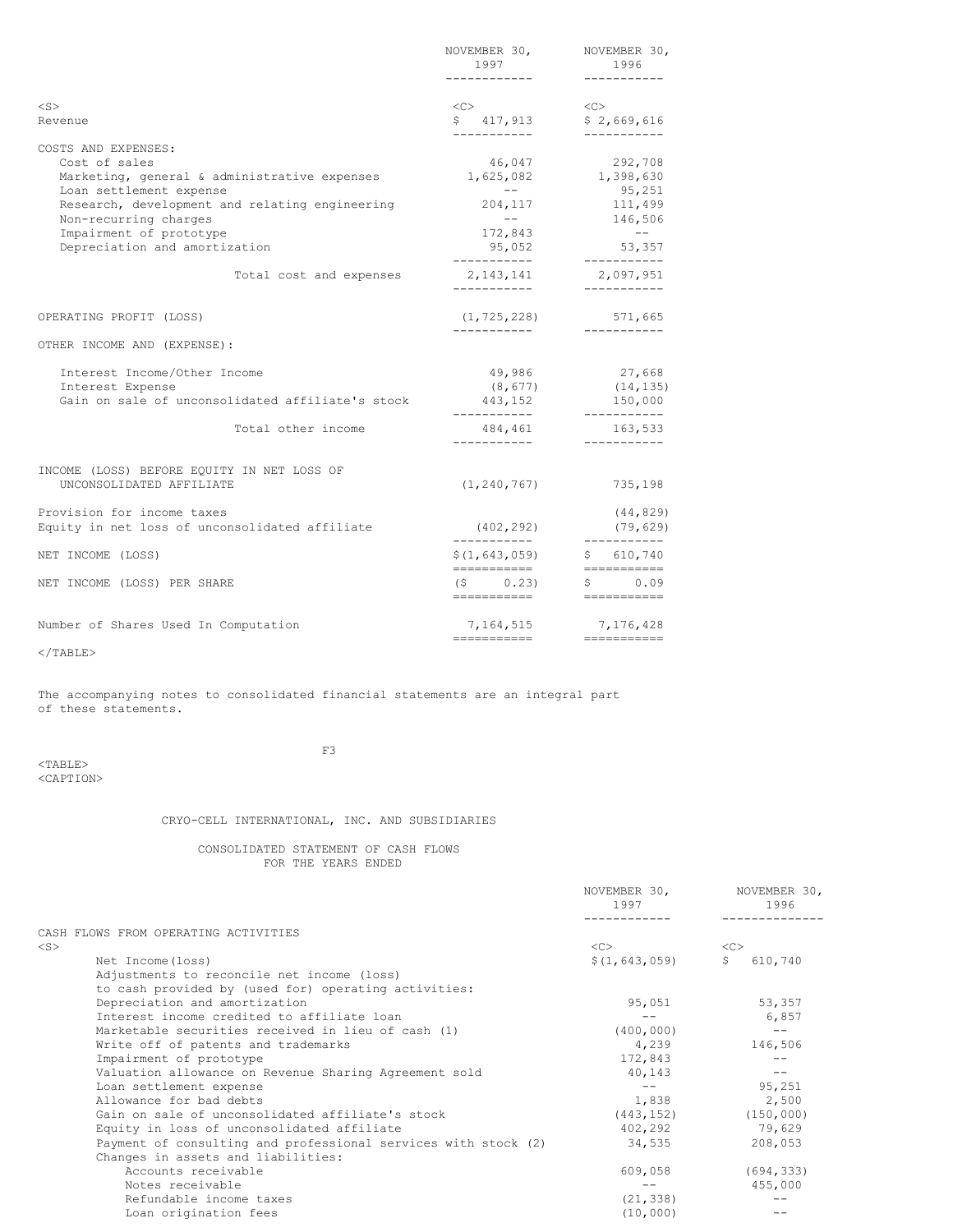| NET CASH PROVIDED BY (USED FOR) OPERATING ACTIVITIES | (1, 034, 404) | 1,175,084 |
|------------------------------------------------------|---------------|-----------|
|                                                      |               |           |
| Unearned revenue and deposits                        | (21, 292)     | 12,575    |
| Income taxes payable                                 | (37, 334)     | 37,334    |
| Other securities investments                         |               |           |
| Accrued expenses (3)                                 | 23,075        | 335,680   |
| Accounts payable                                     | 202,723       | 12,402    |
| Deposits                                             | (22, 817)     |           |
| Prepaid expenses and other current assets            | (21, 209)     | (36, 467) |

The accompanying notes to consolidated financial statements are an integral part of these statements.

 $F<sub>4</sub>$ 

<TABLE> <CAPTION>

# CRYO-CELL INTERNATIONAL, INC. AND SUBSIDIARIES

# CONSOLIDATED STATEMENT OF CASH FLOWS FOR THE YEARS ENDED

|                                                                                                                                                                                                                                                                                             | 1997<br>-----------                                       | NOVEMBER 30, NOVEMBER 30,<br>1996<br>------------                             |
|---------------------------------------------------------------------------------------------------------------------------------------------------------------------------------------------------------------------------------------------------------------------------------------------|-----------------------------------------------------------|-------------------------------------------------------------------------------|
| $<$ S $>$<br>CASH FLOWS FROM INVESTING ACTIVITIES:                                                                                                                                                                                                                                          | <<                                                        | <<                                                                            |
| Purchases of property and equipment (4)<br>Payments for intangible assets<br>Manufacturing of cellular storage unit<br>Proceeds from sale of investee stock                                                                                                                                 | (167, 684)<br>472,738                                     | $(568, 515)$ $(105, 113)$<br>$(11, 714)$ $(18, 550)$<br>$- -$<br>150,000      |
| NET CASH (USED FOR) PROVIDED BY INVESTING ACTIVITIES                                                                                                                                                                                                                                        |                                                           | $\frac{1}{2}$ (275,175) $\frac{1}{2}$ 26,337                                  |
| CASH FLOWS FROM FINANCING ACTIVITIES<br>Issuance of common stock<br>Loan proceeds<br>Loan advances to affiliated company<br>Sale of stock options<br>Borrowing on line of credit<br>Loan repayments from affiliated company<br>Repayment of debt<br>Principal payments under capital leases | 12,500<br>$--$<br>540,000<br>500,000<br>$- -$<br>(8, 296) | 170,417<br>88,662<br>169,357<br>$--$<br>(169, 357)<br>(376, 662)<br>(15, 843) |
| NET CASH PROVIDED BY FINANCING ACTIVITIES:                                                                                                                                                                                                                                                  | 1,044,204                                                 | (133, 426)<br>----------                                                      |
| Increase (decrease) in cash and cash equivalents<br>Cash and cash equivalents:<br>Beginning of year                                                                                                                                                                                         | (265, 375)                                                | 1,067,995<br>$$1,079,531$ $$1,536$                                            |
| End of period                                                                                                                                                                                                                                                                               | ============                                              | \$ 814,156 \$ 1,079,531<br>------------                                       |

 $<$ /TABLE $>$ 

The accompanying notes to consolidated financial statements are an integral part of these statements.

 $F5$ 

CRYO-CELL INTERNATIONAL, INC. AND SUBSIDIARIES

CONSOLIDATED STATEMENT OF CASH FLOWS FOR THE YEARS ENDED

> NOVEMBER 30, NOVEMBER 30, 1997 1996 ----------- -----------

SUPPLEMENTAL DISCLOSURE OF CASH FLOW INFORMATION:

 $$8,676$   $$45,436$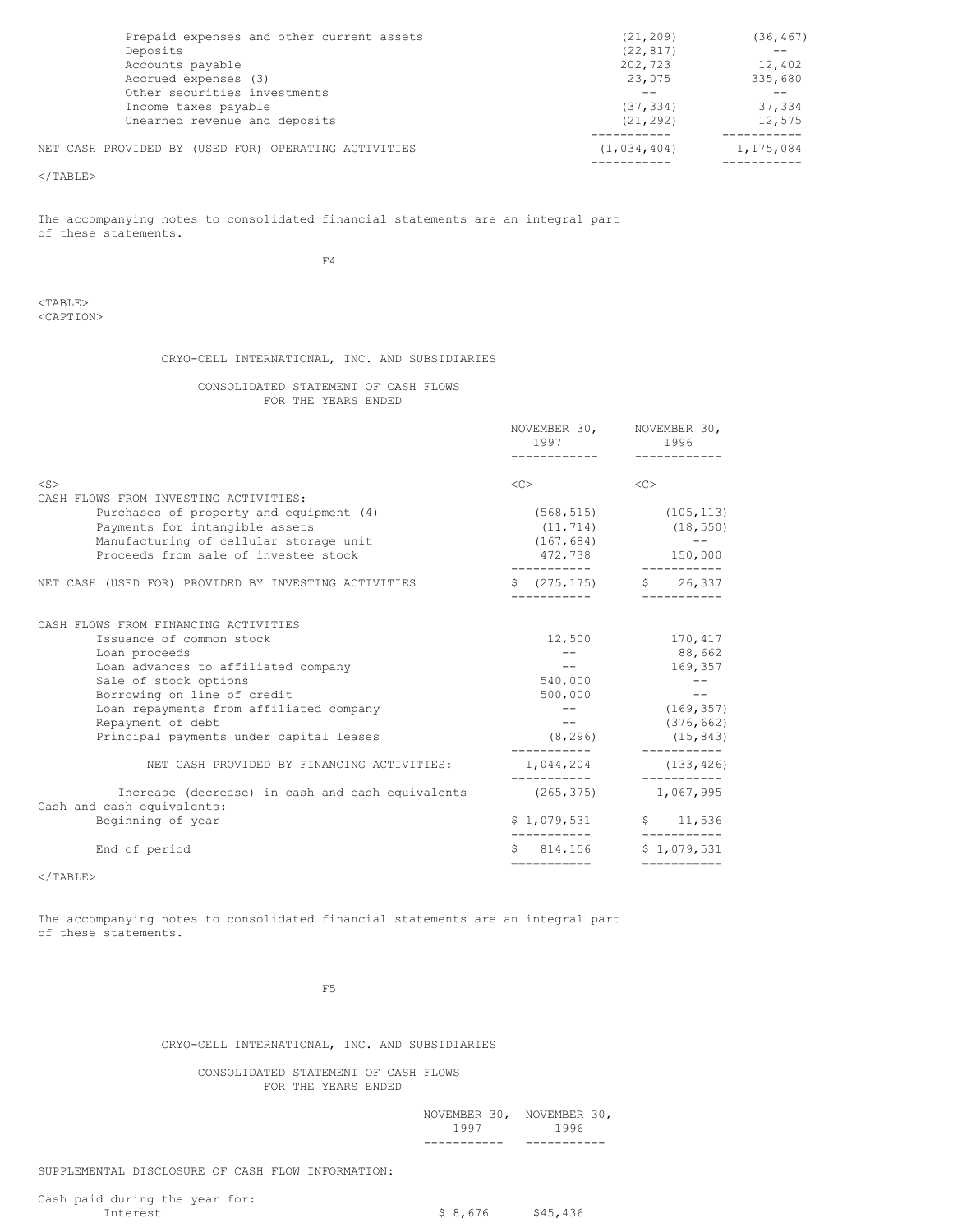|              | -------  |         |
|--------------|----------|---------|
| Income taxes | \$64,772 | \$7,496 |
|              | -------  | -----   |

SUPPLEMENTAL SCHEDULE OF NON-CASH INVESTING AND FINANCING ACTIVITIES:

- 1 The company received common stock with a fair market value of \$400,000 in exchange for a Revenue Sharing Agreement.
- 2 Professional fees and consulting expenses of \$34,535 and \$208,053 were paid with the issuance of common stock in 1997 and 1996 respectively.
- 3 Professional fees of \$12,750 were accrued in a prior period and paid with with the issuance of common stock in 1997.
- 4 The Company purchased a security system under a capital lease in the amount of \$6,892.

Deposits for equipment in the amount of \$600,000 were converted into equipment in 1996.

The Company received 517,211 shares of Net/Tech common stock as payment for advances and \$6,857 interest income in 1996.

The accompanying notes to consolidated financial statements are an integral part of these statements.

F6

 $<$ TABLE> <CAPTION>

# CRYO-CELL INTERNATIONAL, INC. AND SUBSIDIARIES

CONSOLIDATED STATEMENTS OF SHAREHOLDERS' EQUITY

|                                                                                  |              |                  |                                         |                                                 | UNREALIZED |  |
|----------------------------------------------------------------------------------|--------------|------------------|-----------------------------------------|-------------------------------------------------|------------|--|
| TOTAL                                                                            |              |                  | ADDITIONAL                              |                                                 | LOSSES ON  |  |
| SHARE-                                                                           | COMMON STOCK |                  | PAID-IN                                 | ACCUMULATED                                     | MARKETABLE |  |
| HOLDERS'                                                                         |              |                  |                                         |                                                 |            |  |
| EQUITY                                                                           | SHARES       | AMOUNT           | CAPITAL                                 | DEFICIT                                         | SECURITIES |  |
| -------------                                                                    |              |                  |                                         |                                                 |            |  |
| $<$ S $>$                                                                        | <<>          | $<<$ $<$ $<$ $>$ | $\langle C \rangle$ $\langle C \rangle$ |                                                 | <<         |  |
| $<\infty$<br>BALANCE NOVEMBER 30, 1994<br>\$1,274,245                            |              |                  |                                         | $6,607,560$ $$66,076$ $$4,099,684$ $$2,891,515$ | $5 - -$    |  |
| ==============                                                                   |              |                  |                                         |                                                 |            |  |
| December 1, 1994 to<br>November 30, 1995                                         |              |                  |                                         |                                                 |            |  |
| Shares issued at \$2.99 per share<br>200,000                                     | 67,000       | 670              | 199,330                                 |                                                 |            |  |
| Shares issued at \$4.00 per share<br>200,000                                     | 50,000       | 500              | 199,500                                 |                                                 |            |  |
| Shares issued at \$5.00 per share<br>For blood separation equipment<br>1,000,000 |              | 200,000 2,000    | 998,000                                 |                                                 |            |  |
| Shares issued at \$3.50 per share<br>105,000                                     | 30,000       | 300              | 104,700                                 |                                                 |            |  |
| Shares issued at \$3.95 per share<br>237,157                                     | 60,000       | 600              | 236,557                                 |                                                 |            |  |
| Shares issued at \$4.04 per share<br>For services provided<br>101,000            | 25,000       | 250              | 100,750                                 |                                                 |            |  |
| Shares issued at \$2.50 per share<br>For services provided                       | 3,230        | 32               | 8,043                                   |                                                 |            |  |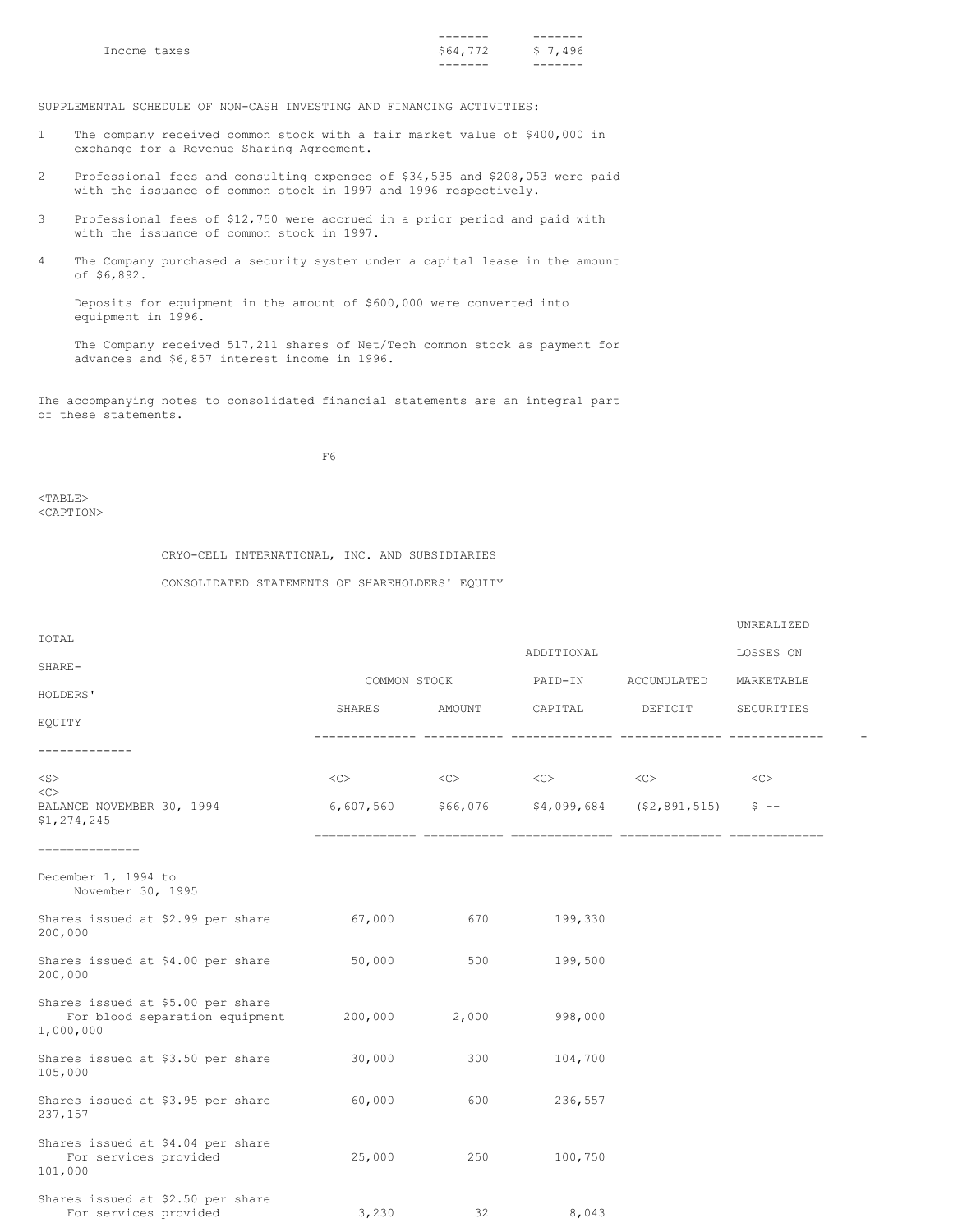| 2,547,008                                   | 7,055,290 | \$70,553 |        | $$5,972,672$ $$(3,496,217)$ | $S = -$ | \$ |
|---------------------------------------------|-----------|----------|--------|-----------------------------|---------|----|
| BALANCE NOVEMBER 30, 1995                   |           |          |        |                             |         |    |
|                                             |           |          |        |                             |         |    |
| Net (Loss)<br>(604, 702)                    |           |          |        | (604, 702)                  |         |    |
| Shares issued at \$2.00 per share<br>19,983 | 10,000    | 100      | 19,883 |                             |         |    |
| Shares issued at \$2.50 per share<br>6,250  | 2,500     | 25       | 6,225  |                             |         |    |

8,075

The accompanying notes to consolidated financial statements are an integral part of these statements.

F7

<TABLE> <CAPTION>

# CRYO-CELL INTERNATIONAL, INC. AND SUBSIDIARIES

CONSOLIDATED STATEMENTS OF SHAREHOLDERS' EQUITY

UNREALIZED TOTAL

|                                                                                  |                                                                                                                                                                                                                                                                                                                                                                                                                                                                                  |                                                                                                                                                                                                                                                                                                                                                                                                                                                                                                                                                                                                                                                                                                                                          | ADDITIONAL       |                                                                                                                                                                                                                                                                                                                                                                                                                                                                                   | LOSSES  |
|----------------------------------------------------------------------------------|----------------------------------------------------------------------------------------------------------------------------------------------------------------------------------------------------------------------------------------------------------------------------------------------------------------------------------------------------------------------------------------------------------------------------------------------------------------------------------|------------------------------------------------------------------------------------------------------------------------------------------------------------------------------------------------------------------------------------------------------------------------------------------------------------------------------------------------------------------------------------------------------------------------------------------------------------------------------------------------------------------------------------------------------------------------------------------------------------------------------------------------------------------------------------------------------------------------------------------|------------------|-----------------------------------------------------------------------------------------------------------------------------------------------------------------------------------------------------------------------------------------------------------------------------------------------------------------------------------------------------------------------------------------------------------------------------------------------------------------------------------|---------|
| ON<br>SHARE-                                                                     | COMMON STOCK                                                                                                                                                                                                                                                                                                                                                                                                                                                                     |                                                                                                                                                                                                                                                                                                                                                                                                                                                                                                                                                                                                                                                                                                                                          | PAID-IN          | ACCUMULATED                                                                                                                                                                                                                                                                                                                                                                                                                                                                       |         |
| MARKETABLE<br>HOLDERS'                                                           | SHARES                                                                                                                                                                                                                                                                                                                                                                                                                                                                           | AMOUNT                                                                                                                                                                                                                                                                                                                                                                                                                                                                                                                                                                                                                                                                                                                                   | CAPITAL          | DEFICIT                                                                                                                                                                                                                                                                                                                                                                                                                                                                           |         |
| SECURITIES<br>EQUITY                                                             | ---------                                                                                                                                                                                                                                                                                                                                                                                                                                                                        | $- - - - - - -$                                                                                                                                                                                                                                                                                                                                                                                                                                                                                                                                                                                                                                                                                                                          | ----------       | -----------                                                                                                                                                                                                                                                                                                                                                                                                                                                                       | $- -$   |
| ----------<br>$---$                                                              |                                                                                                                                                                                                                                                                                                                                                                                                                                                                                  |                                                                                                                                                                                                                                                                                                                                                                                                                                                                                                                                                                                                                                                                                                                                          |                  |                                                                                                                                                                                                                                                                                                                                                                                                                                                                                   |         |
| $<$ S $>$                                                                        | <<                                                                                                                                                                                                                                                                                                                                                                                                                                                                               | <<                                                                                                                                                                                                                                                                                                                                                                                                                                                                                                                                                                                                                                                                                                                                       | $<<$ $<$ $<$ $>$ | <<                                                                                                                                                                                                                                                                                                                                                                                                                                                                                | <<      |
| <<<br>BALANCE NOVEMBER 30, 1995                                                  | 7,055,290                                                                                                                                                                                                                                                                                                                                                                                                                                                                        | \$70,553                                                                                                                                                                                                                                                                                                                                                                                                                                                                                                                                                                                                                                                                                                                                 | \$5,972,672      | \$ (3, 496, 217)                                                                                                                                                                                                                                                                                                                                                                                                                                                                  | $S = -$ |
| \$2,547,008                                                                      | $\begin{tabular}{lllllllllllll} \multicolumn{3}{l}{} & \multicolumn{3}{l}{} & \multicolumn{3}{l}{} & \multicolumn{3}{l}{} & \multicolumn{3}{l}{} & \multicolumn{3}{l}{} & \multicolumn{3}{l}{} & \multicolumn{3}{l}{} & \multicolumn{3}{l}{} & \multicolumn{3}{l}{} & \multicolumn{3}{l}{} & \multicolumn{3}{l}{} & \multicolumn{3}{l}{} & \multicolumn{3}{l}{} & \multicolumn{3}{l}{} & \multicolumn{3}{l}{} & \multicolumn{3}{l}{} & \multicolumn{3}{l}{} & \multicolumn{3}{l$ | $\qquad \qquad \Rightarrow \qquad \qquad \Rightarrow \qquad \qquad \Rightarrow \qquad \qquad \Rightarrow \qquad \qquad \Rightarrow \qquad \qquad \Rightarrow \qquad \qquad \Rightarrow \qquad \qquad \Rightarrow \qquad \qquad \Rightarrow \qquad \qquad \Rightarrow \qquad \qquad \Rightarrow \qquad \qquad \Rightarrow \qquad \qquad \Rightarrow \qquad \qquad \Rightarrow \qquad \qquad \Rightarrow \qquad \qquad \Rightarrow \qquad \qquad \Rightarrow \qquad \qquad \Rightarrow \qquad \qquad \Rightarrow \qquad \qquad \Rightarrow \qquad \qquad \Rightarrow \qquad \qquad \Rightarrow \qquad \qquad \Rightarrow \qquad \qquad \Rightarrow \qquad \qquad \Rightarrow \qquad \qquad \Rightarrow \qquad \qquad \Rightarrow \qquad \$ | $=$ ==========   | $=$ ===========                                                                                                                                                                                                                                                                                                                                                                                                                                                                   |         |
| $=$ ==========<br>$=====$                                                        |                                                                                                                                                                                                                                                                                                                                                                                                                                                                                  |                                                                                                                                                                                                                                                                                                                                                                                                                                                                                                                                                                                                                                                                                                                                          |                  |                                                                                                                                                                                                                                                                                                                                                                                                                                                                                   |         |
| Shares issued upon<br>exercise of options at \$4.00 per share<br>20,000          | 5,000                                                                                                                                                                                                                                                                                                                                                                                                                                                                            | 50                                                                                                                                                                                                                                                                                                                                                                                                                                                                                                                                                                                                                                                                                                                                       | 19,950           |                                                                                                                                                                                                                                                                                                                                                                                                                                                                                   |         |
| Shares issued upon<br>exercise of options at \$3.00 per share<br>150,000         | 50,000                                                                                                                                                                                                                                                                                                                                                                                                                                                                           | 500                                                                                                                                                                                                                                                                                                                                                                                                                                                                                                                                                                                                                                                                                                                                      | 149,500          |                                                                                                                                                                                                                                                                                                                                                                                                                                                                                   |         |
| Shares issued<br>for consulting services<br>208,470                              | 41,694                                                                                                                                                                                                                                                                                                                                                                                                                                                                           | 417                                                                                                                                                                                                                                                                                                                                                                                                                                                                                                                                                                                                                                                                                                                                      | 208,053          |                                                                                                                                                                                                                                                                                                                                                                                                                                                                                   |         |
| Increase in carrying value accounting<br>for Unconsolidated Affiliate<br>122,910 |                                                                                                                                                                                                                                                                                                                                                                                                                                                                                  |                                                                                                                                                                                                                                                                                                                                                                                                                                                                                                                                                                                                                                                                                                                                          | 122,910          |                                                                                                                                                                                                                                                                                                                                                                                                                                                                                   |         |
| Net income                                                                       |                                                                                                                                                                                                                                                                                                                                                                                                                                                                                  |                                                                                                                                                                                                                                                                                                                                                                                                                                                                                                                                                                                                                                                                                                                                          |                  | 610,740                                                                                                                                                                                                                                                                                                                                                                                                                                                                           |         |
| 610,740                                                                          | ---------                                                                                                                                                                                                                                                                                                                                                                                                                                                                        | -------                                                                                                                                                                                                                                                                                                                                                                                                                                                                                                                                                                                                                                                                                                                                  | ----------       | -----------                                                                                                                                                                                                                                                                                                                                                                                                                                                                       | $ -$    |
| $---$<br>----------                                                              |                                                                                                                                                                                                                                                                                                                                                                                                                                                                                  |                                                                                                                                                                                                                                                                                                                                                                                                                                                                                                                                                                                                                                                                                                                                          |                  |                                                                                                                                                                                                                                                                                                                                                                                                                                                                                   |         |
| BALANCE NOVEMBER 30, 1996<br>3,659,128                                           | 7,151,984                                                                                                                                                                                                                                                                                                                                                                                                                                                                        | 71,520                                                                                                                                                                                                                                                                                                                                                                                                                                                                                                                                                                                                                                                                                                                                   |                  | $6,473,085$ $(2,885,477)$                                                                                                                                                                                                                                                                                                                                                                                                                                                         |         |
| $=$ $=$ $=$ $=$<br><b>Experience</b>                                             | =========                                                                                                                                                                                                                                                                                                                                                                                                                                                                        | <b>HEEFEE</b>                                                                                                                                                                                                                                                                                                                                                                                                                                                                                                                                                                                                                                                                                                                            | ==========       | $\begin{tabular}{ll} \multicolumn{2}{c}{\textbf{m}} & \multicolumn{2}{c}{\textbf{m}} & \multicolumn{2}{c}{\textbf{m}} & \multicolumn{2}{c}{\textbf{m}} & \multicolumn{2}{c}{\textbf{m}} \\ \multicolumn{2}{c}{\textbf{m}} & \multicolumn{2}{c}{\textbf{m}} & \multicolumn{2}{c}{\textbf{m}} & \multicolumn{2}{c}{\textbf{m}} & \multicolumn{2}{c}{\textbf{m}} & \multicolumn{2}{c}{\textbf{m}} \\ \multicolumn{2}{c}{\textbf{m}} & \multicolumn{2}{c}{\textbf{m}} & \multicolumn$ |         |
| Shares issued upon<br>exercise of options at \$2.50 per share<br>12,500          | 5,000                                                                                                                                                                                                                                                                                                                                                                                                                                                                            | 50                                                                                                                                                                                                                                                                                                                                                                                                                                                                                                                                                                                                                                                                                                                                       | 12,450           |                                                                                                                                                                                                                                                                                                                                                                                                                                                                                   |         |
| Shares issued for professional services                                          | 4,732                                                                                                                                                                                                                                                                                                                                                                                                                                                                            | 47                                                                                                                                                                                                                                                                                                                                                                                                                                                                                                                                                                                                                                                                                                                                       | 12,703           |                                                                                                                                                                                                                                                                                                                                                                                                                                                                                   |         |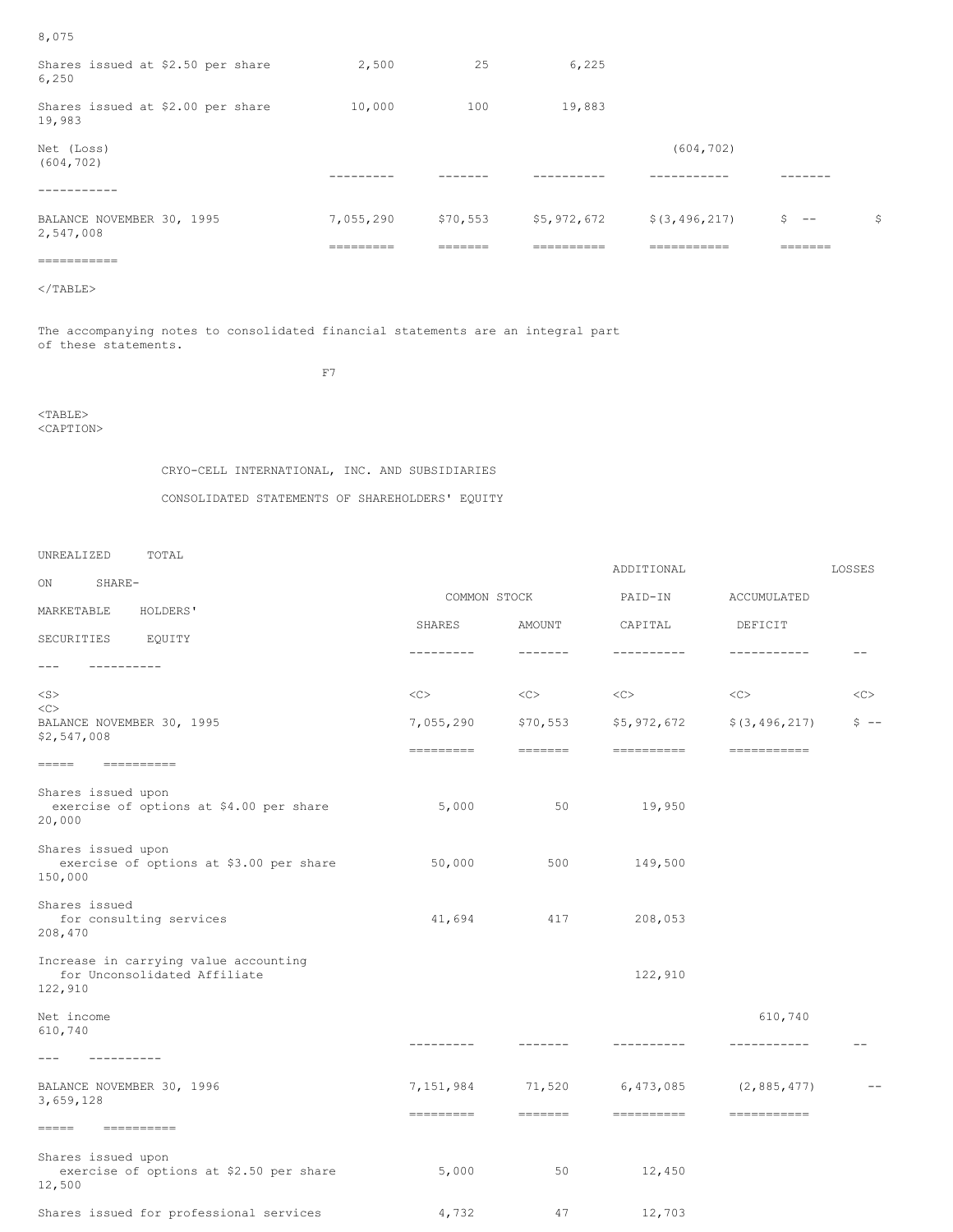| Sale of options at \$1.00 per option<br>540,000<br>with an exercise price of \$6.00 per share |     |      | 540,000 |
|-----------------------------------------------------------------------------------------------|-----|------|---------|
| Shares issued at \$6.32 per share<br>for services provided<br>4,619                           | 731 |      | 4,611   |
| Shares issued at \$5.65 per share<br>for services provided<br>5,234                           | 926 | 9    | 5,225   |
| Shares issued at \$4.73 per share<br>for services provided<br>4,617<br>$<$ /TABLE>            | 976 | 9.76 | 4606.77 |

The accompanying notes to consolidated financial statements are an integral part of these statements.

F8

<TABLE> <CAPTION>

# CRYO-CELL INTERNATIONAL, INC. AND SUBSIDIARIES

CONSOLIDATED STATEMENTS OF SHAREHOLDERS' EQUITY

|                                                                                  |         |                  |              |               | UNREALIZED |
|----------------------------------------------------------------------------------|---------|------------------|--------------|---------------|------------|
| TOTAL                                                                            |         |                  | ADDITIONAL   |               | LOSSES ON  |
| SHARE-                                                                           |         | COMMON STOCK     | PAID-IN      | ACCUMULATED   | MARKETABLE |
| HOLDERS'                                                                         |         |                  |              |               |            |
| EQUITY                                                                           | SHARES  | AMOUNT           | CAPITAL      | DEFICIT       | SECURITIES |
| -                                                                                |         |                  |              |               |            |
| $<$ S $>$<br><<                                                                  | <<      | $<<$ $<$ $<$ $>$ | $<<$ $<$ $>$ | <<            | <<         |
| Shares issued at \$5.13 per share<br>for services provided<br>4,562              | 889     | 9                | 4,554        | $- -$         |            |
| Shares issued at \$3.25 per share<br>56,875                                      | 17,500  | 175              | 56,700       |               |            |
| Shares issued at \$4.68 per share<br>for services provided<br>5,276              | 1,127   | 11               | 5,264        |               |            |
| Shares issued at \$4.13 per share<br>for services provided<br>4,727              | 1,142   | 11               | 4,716        |               |            |
| Shares issued at \$3.83 per share<br>for services provided<br>3,028              | 789     | 8                | 3,020        |               |            |
| Shares issued at \$3.51 per share<br>for services provided<br>2,473              | 705     | 7                | 2,466        |               |            |
| Increase in carrying value accounting<br>for Unconsolidated Affiliate<br>573,391 | --      |                  | 573,391      |               |            |
| Decrease in value of marketable<br>(175,000)<br>securities                       |         |                  |              |               | (175,000)  |
| Net (Loss)<br>(1, 643, 059)                                                      | $ -$    |                  |              | (1, 643, 059) |            |
|                                                                                  | ------- |                  |              | -----------   |            |

-----------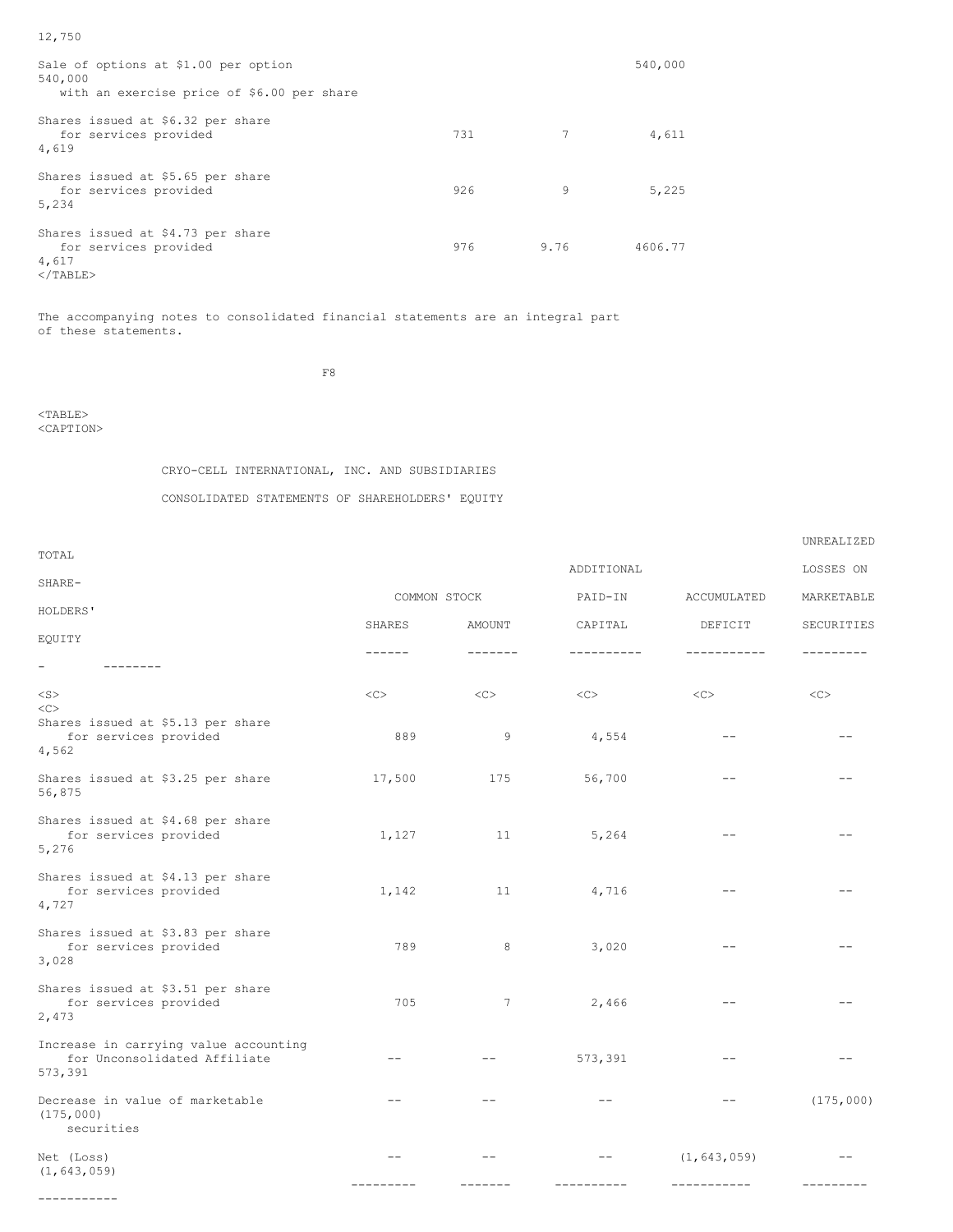Balance November 30, 1997 7,186,501 \$71,865 \$7,702,791 \$(4,528,536) \$(175,000) \$ 3,071,120

========= ======= ========== =========== =========

===========  $\langle$ /TABLE>

The accompanying notes to consolidated financial statements are an integral part of these statements.

F9

CRYO-CELL INTERNATIONAL, INC. AND SUBSIDIARIES

NOTES TO CONSOLIDATED FINANCIAL STATEMENTS NOVEMBER 30, 1997

NOTE 1 - SUMMARY OF SIGNIFICANT ACCOUNTING POLICIES

#### DESCRIPTION OF BUSINESS

The Company was incorporated in Delaware on September 11, 1989. The Company is engaged in cellular storage and the design and development of cellular storage devices used in its storage programs. The revenue recognized to date has been almost exclusively from the sale of Revenue Sharing Agreements.

The Company formed Safti-Cell, Incorporated, CCEL Immune System Technologies, Inc. , CCEL Expansion Technologies, Inc. and CCEL Bio-Therapies, Inc. in Delaware in calendar year 1993. As of November 30, 1997, no shares have been issued for any of these subsidiaries. CCEL Immune System Technologies, Inc. has opened a bank account but has had no activity in it for the year ended November 30, 1997, and none of the other subsidiaries has any financial activity but are all consolidated with the Company. The Company has retained these corporations for possible future use.

## REVENUE RECOGNITION

Revenue is recognized when the Company enters into a Revenue Sharing Agreement and the payment pursuant to the agreement has been satisfactorily assured.

Equipment costs related to the agreement are expensed in the period in which the sale is recorded.

Cellular storage fees are recognized ratably over the storage period.

## CONCENTRATION OF CREDIT RISKS

In fiscal 1997, substantially all of the Company's revenues were derived from the sale of one Revenue Sharing Agreement. In fiscal 1996, all of the Company's revenues were derived from four Revenue Sharing Agreements.

Financial instruments that potentially subject the Company to concentration of credit risk are principally cash and cash equivalent accounts in financial institutions, which often exceed the Federal Depository Insurance limit. The Company places its cash with high quality financial institutions and believes it is not exposed to any significant credit risk.

CRYO-CELL depends on one company for the manufacture of its cellular storage unit. However, the Company believes that alternative manufacturing sources are available.

# USE OF ESTIMATES

The preparation of financial statements in conformity with generally accepted accounting principles requires management to make estimates and assumptions that affect the amounts reported in the financial statements and accompanying notes. Actual results could differ from those estimates.

#### RECLASSIFICATIONS

Reclassifications have been made to the prior year's Consolidated Financial Statements to conform to the fiscal 1997 presentation.

 $F10$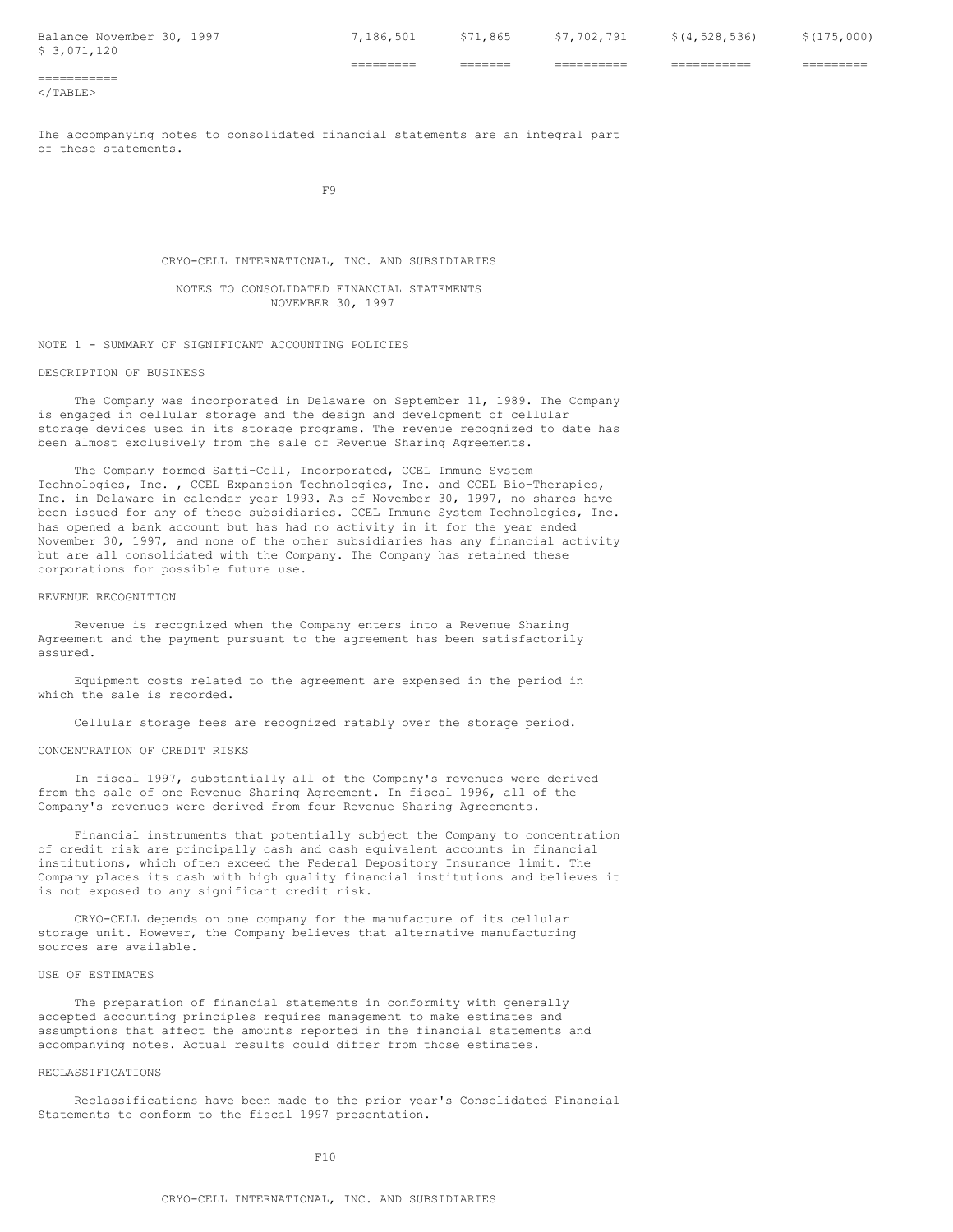## NOTES TO CONSOLIDATED FINANCIAL STATEMENTS NOVEMBER 30, 1997

# NOTE 1 - SUMMARY OF SIGNIFICANT ACCOUNTS POLICIES - continued

### CASH AND CASH EQUIVALENTS

Cash and equivalents consist of highly liquid investments with a maturity date at acquisition of three months or less.

#### MARKETABLE SECURITIES

The Company accounts for marketable securities in accordance with Statement of Financial Accounting standards No. 115, "Accounting for Certain Investments in debt and equity Securities." All of the Company's marketable securities are classified as available-for-sale as of the balance sheet date and are reported at fair value, with unrealized gains and losses recorded as a component of stockholders' equity, The marketable securities are subject to concentration of credit risk in that one equity acquired in the sale of the Revenue Sharing Partnership comprises the entire category. This security is subject to the Rule 144 holding period.

# RECEIVABLES AND ADVANCES

In fiscal 1997, receivables and advances consist primarily of amounts advanced to the Company's Lifespan affiliates. In fiscal 1996, receivables consisted of amounts related to the sale of Revenue Sharing Agreements.

## INVESTMENT

As if November 30, 1997, the Company's owned approximately 28 percent of the outstanding common stock of Net/Tech International, Inc., ("Net/Tech") and accounts for this investment using the equity method.

The following is a summary of Net/Tech assets, liabilities and results of operations as of November 30, 1997:

|                                     | NOVEMBER 30  | NOVEMBER 30 |
|-------------------------------------|--------------|-------------|
|                                     | 1997         | 1996        |
|                                     |              |             |
| Cash                                | 832,502<br>S | \$77,560    |
| Inventory                           | 41,479       |             |
| Net Fixed Assets                    | 98,670       | 13,539      |
| Total Assets                        | 1,036,637    | 177,485     |
| Total Current Liabilities           | 103,902      | 28,851      |
| Total Stockholders Equity (Deficit) | 805,976      | 145,370     |
| Net Loss for the Period             | \$1,226,144  | \$198.241   |

F11

## CRYO-CELL INTERNATIONAL, INC. AND SUBSIDIARIES

NOTES TO CONSOLIDATED FINANCIAL STATEMENTS NOVEMBER 30, 1997

NOTE 1 - SUMMARY OF SIGNIFICANT ACCOUNTS POLICIES - continued

# PROPERTY AND EQUIPMENT :

Property and Equipment are stated at cost. Depreciation is computed using a straight-line method over estimated useful lives. Leasehold Improvements are amortized over the shorter of the respective life of the lease or the useful life of the improvements.

Upon the sale or retirement of depreciable assets, the cost and related accumulated depreciation will be removed from the accounts and resulting profit or loss will be reflected in income. Expenditures for maintenance and repairs are charged to income as incurred.

Estimated useful lives are as follows:

|                        | Machinery and Equipment |  | $5 - 10$ years |
|------------------------|-------------------------|--|----------------|
| Furniture and Fixtures |                         |  | $5 - 7$ years  |

# INTANGIBLE ASSETS

Costs incurred in connection with filing patent and trademarks applications are capitalized. Patents and trademarks granted are amortized on a straight line basis over a lifetime of 10 and 3 years, respectively. Abandoned patents are expensed in the year of abandonment.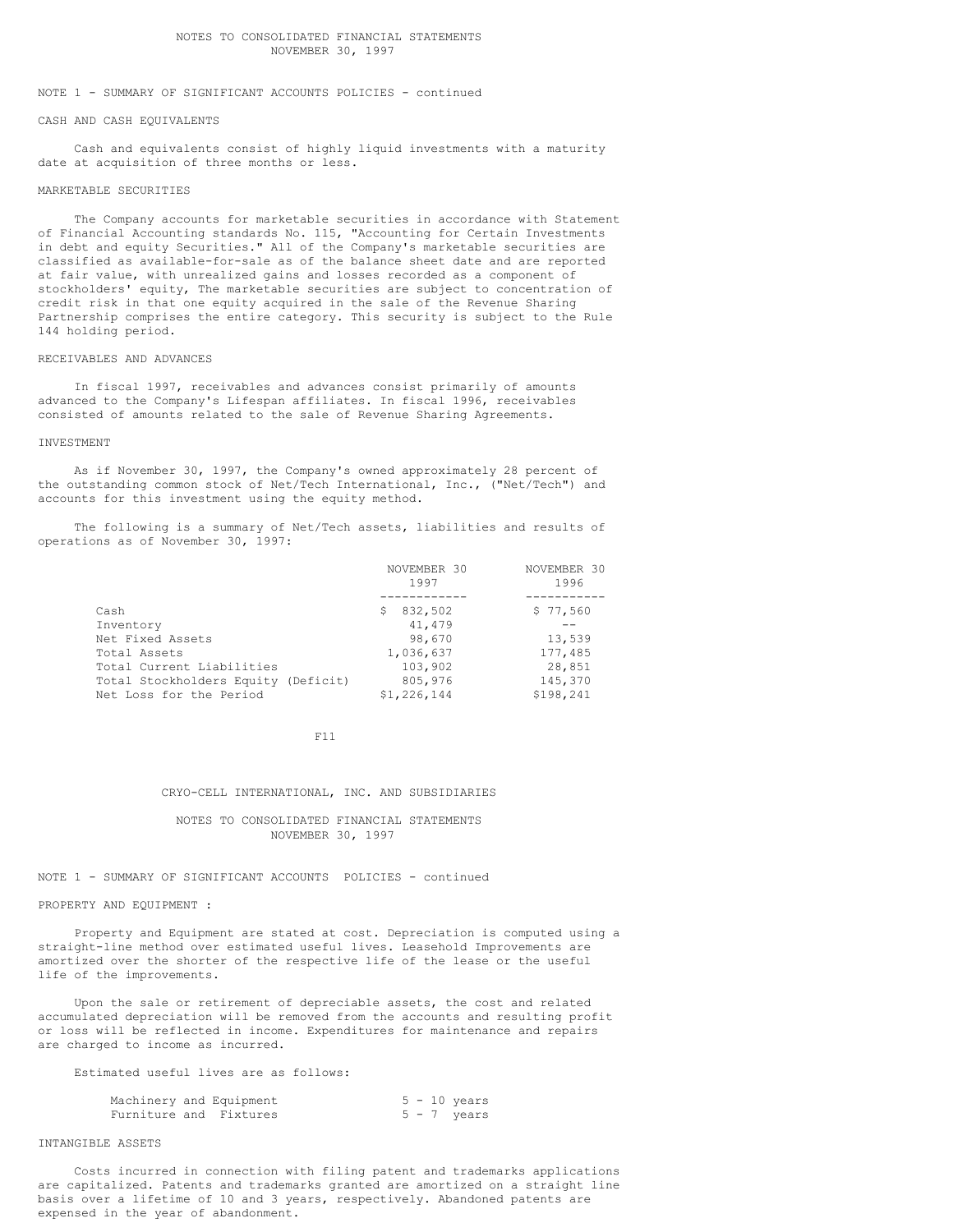#### LONG-LIVED ASSETS

In fiscal 1997, the Company adopted Statement of Financial Accounting Standards No. 121, "Accounting for the Impairment of Long-Lived Assets and for Long-Lived Assets to be Disposed of " ("SFAS 121"). Long lived assets and identifiable intangibles to be held and used are reviewed for impairment whenever events or changes in circumstances indicate that the carrying amount may not be recoverable. Impairment is measured by comparing the carrying value of the long-lived asset to the estimated undiscounted future cash flows expected to result from uses of the assets and their eventual disposition. The adoption of SFAS No. 121 did not have a material impact on the results of operations or financial position of the Company.

#### RESEARCH AND DEVELOPMENT COSTS

Research, development and related engineering costs are expensed as incurred.

#### EARNINGS AND NET LOSS PER SHARE

Net income per common and common-equivalent share is computed using the weighted average number of common and dilutive common-equivalent shares outstanding. Dilutive common-equivalent shares consist of the incremental shares issuable upon the exercise of stock options (using the treasury stock method). Since the common stock equivalents were anti-dilutive in 1997 they were omitted in calculating the weighted average shares outstanding. Fully diluted earnings per share have not been presented because the additional dilution effect is immaterial.

In February, 1997, the Financial Accounting Standards Board issued SFAS No. 128, "Earnings Per Share," which replaces current Earnings Per Share (EPS) reporting for interim and annual periods ending after December 15, 1997 and requires a dual presentation of basic and diluted EPS. Adoption of SFA No. 128 is not expected to have a material impact in the Company's per share data.

F12

#### CRYO-CELL INTERNATIONAL, INC. AND SUBSIDIARIES

## NOTES TO CONSOLIDATED FINANCIAL STATEMENTS NOVEMBER 30, 1997

## NOTE 1 - SUMMARY OF SIGNIFICANT ACCOUNTS POLICIES - continued

#### EMPLOYEES STOCK PLANS

The Company accounts for its stock options in accordance with the provisions of the Accounting Principles Board (APB) Opinion No. 25, "Accounting for Stock Issued to Employees." In accordance with SFAS No. 123, "Accounting for Stock-Based Compensation," the Company continues to apply the provisions of APB No. 25 for purposes of determining net income and has adopted the pro forma disclosure requirement of SFAS No. 123 effective December 1, 1996.

#### RECENTLY ISSUED ACCOUNTING PRONOUNCEMENTS

In June, 1997, the Financial Accounting Standards Board issued SFAS No. 130, "Reporting Comprehensive Income," which establishes standards for reporting and display of comprehensive income and its components in a complete set of general purpose financial statements; and SFAS No. 131, "Disclosure About Segments of an Enterprise and Related Information," which establishes annual and interim reporting standards for a Company's business segments and related disclosures about it's products, services, geographic areas and major customers. Both SFAS No. 130 and SFAS No. 131 are effective for fiscal years beginning after December 31, 1997. The Company believes that the adoption of the new standard will not have a material effect on the financial statements.

### NOTE 2 - PROPERTY AND EQUIPMENT

The major classes of property and equipment are as follows:

| CLASSIFICATION                        | NOVEMBER 30<br>1997 | NOVEMBER 30<br>1996 |
|---------------------------------------|---------------------|---------------------|
|                                       |                     |                     |
| Furniture and equipment               | 463,882<br>S        | 111,413             |
| Cellular Storage Units                | 325,000             | 300,000             |
| Leasehold Improvements                | 147,009             |                     |
| Prototype                             |                     | 246,919             |
| Equipment not placed in service - net | 1,579,917           | 1,416,376           |
|                                       |                     |                     |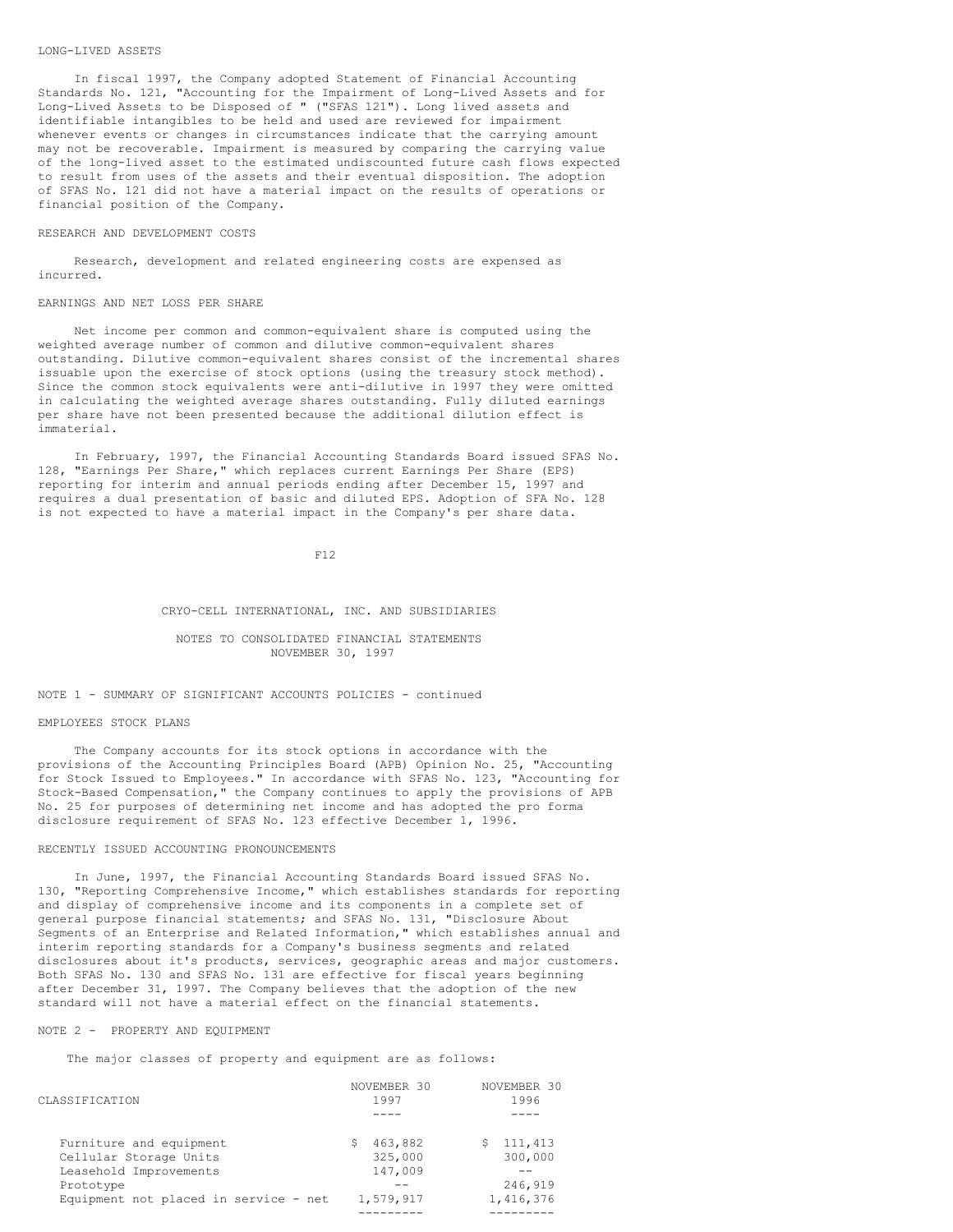| Total<br>Less                                | 2,515,808   | 2,074,708   |
|----------------------------------------------|-------------|-------------|
| Accumulated depreciation and<br>amortization | 49,656      | 72,962      |
| Property and equipment, net                  | \$2,466,152 | \$2,001,746 |

Certain components of the above equipment have not been depreciated since they have not yet been placed in service at November 30, 1997. However, the Company has accrued the costs of equipment allocable to Revenue Sharing Agreements. The equipment not placed in service includes the cellular storage devices and related processing equipment and construction in progress relating to construction and development of the third generation cellular storage unit.

F13

# CRYO-CELL INTERNATIONAL, INC. AND SUBSIDIARIES

# NOTES TO CONSOLIDATED FINANCIAL STATEMENTS NOVEMBER 30, 1997

#### NOTE 3 - ACCRUED EXPENSES

|                              | NOVEMBER 30<br>1997 | NOVEMBER 30<br>1996 |
|------------------------------|---------------------|---------------------|
| Accrued interest             | 1,319<br>S          | S                   |
|                              |                     |                     |
| Consultants and patent costs | 5,000               | 40,100              |
| Legal and accounting         | 4,803               | 1,756               |
| Payroll and payroll taxes    | 19,720              | 14,523              |
| General expenses             | 73,352              | 37,444              |
|                              |                     |                     |
|                              | \$104,194           | \$93,823            |
|                              |                     |                     |

#### NOTE 4 - PATENTS

The Company has patented technology on automatic cryogenic preservation and has received patents for: additional functions of the cryogenic unit, an additional unit which incorporates a multi-chambered design and for a process for controlled freezing/thawing. The Company has been granted patents in several countries including Australia and Israel.

#### NOTE 5 - RELATED PARTY TRANSACTIONS

On November 7 , 1997, the Company issued 17,500 shares of restricted stock to existing shareholders in consideration for the assistance with the pledging of collateral for the Company's line of credit. This award represented a grant of 5% of the shares that were pledged. The value of the shares issued of \$56,875 was capitalized as a loan acquisition cost and is being amortized over the life of the loan period August 1, 1997 to July 31, 1998.

To the extent that Net/Tech could not raise sufficient capital through the sales of stock or through loans or other sources, the Company had committed to loan to, or guarantee a loan for, or purchase a sufficient number of shares to guarantee that Net/Tech would be able to continue in business through November 30, 1996. The Company has not needed to extend this commitment.

On April 2, 1996, the Company issued 41,694 shares of restricted stock valued at \$208,470 to two former employees in consideration for consulting services rendered.

The Company borrowed from the wife of the Chairman of the Board during 1996 and 1995, \$88,662 and \$38,000, respectively. These loans were repaid with interest during 1996.

In the period from April 1994 through April 1996, the Company loaned a total of \$517,211 to Net/Tech International, Inc., an affiliate, on demand Convertible Notes with an interest rate of 10%. These loans provided the operating capital necessary for Net/Tech to continue operations. The loan was converted into 517,211 shares of restricted Net/Tech common stock. This stock was issued in 1996 and represents full payment of the loan balances. In settlement of the loan transaction with Net/Tech, the Company recognized an expense of \$95,271 in fiscal, 1996. The Company made short term loans of \$169,857 to Net/Tech during 1996 and these loans were repaid on October 10, 1996.

During 1997 and 1996 the Company sold 154,218 and 500,000 shares of Net/Tech common stock recognizing a gain of \$443,153 and \$150,000 respectively.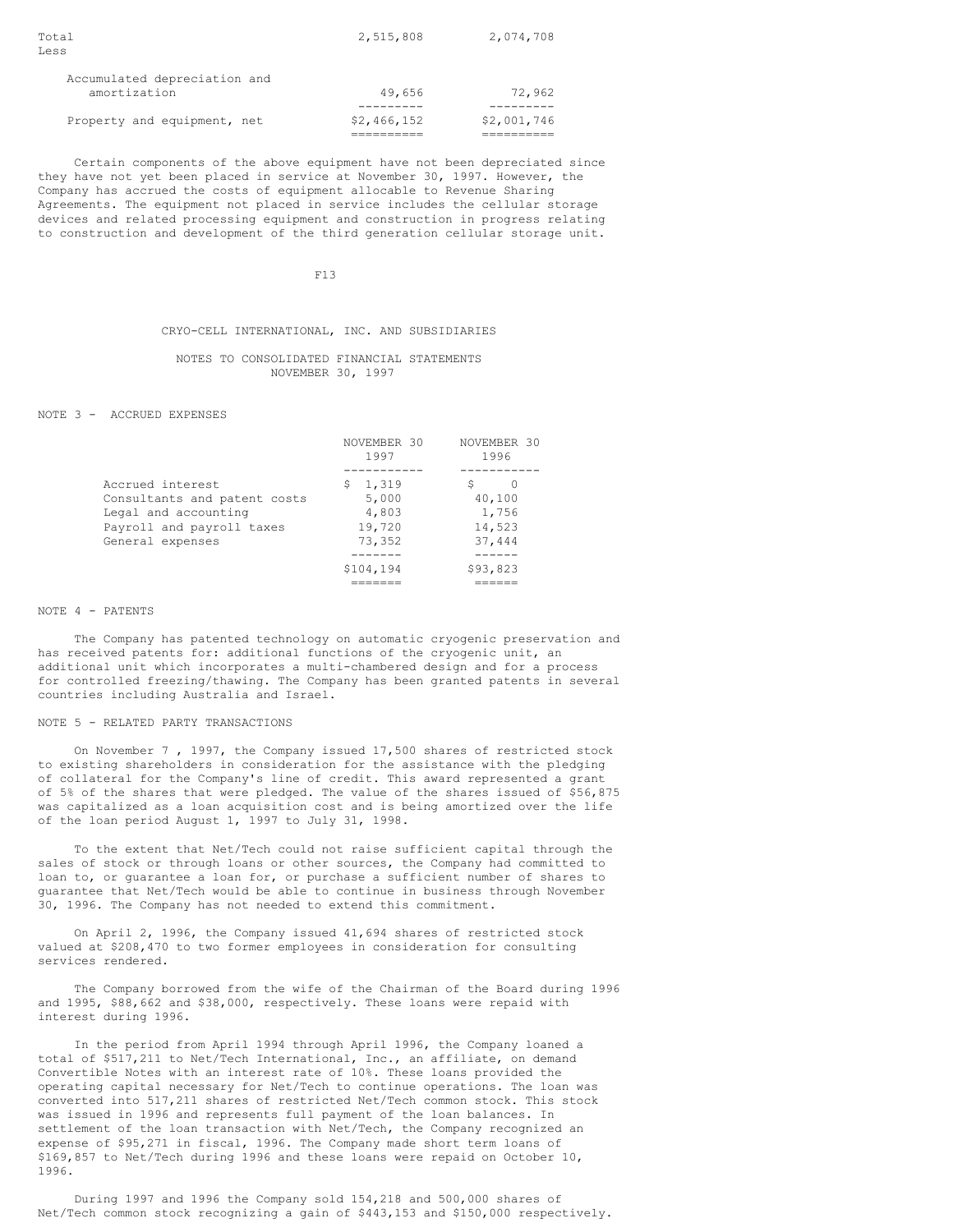NOTES TO CONSOLIDATED FINANCIAL STATEMENTS NOVEMBER 30, 1997

#### NOTE 6 - LEASES

The Company leased office space for \$1,070 a month before entering into a seven year lease in September, 1997 for its headquarters. The following schedule summarizes future minimum lease payments required under non-cancelable operating leases as of November 30, 1997:

| \$127,892 |
|-----------|
| 130,423   |
| 135,047   |
| 140,833   |
| 146,698   |
|           |
| \$680,893 |
|           |
|           |

Rent expense for the periods ended November 30, 1997, and November 30, 1996, was \$44,027 and \$16,332, respectively.

#### NOTE 7 - COMMITMENTS and CONTINGENCIES

In December 1997, subsequent to the balance sheet date, the Company entered into a marketing agreement with Lamaze Publishing Company to sponsor the Lamaze tutorial tape and a full page advertisement in the Lamaze Parent Magazine at a cost of \$175,000.

#### NOTE 8 - CONVERTIBLE LOAN

The Company borrowed on two convertible loan agreements totaling \$250,000 during July and August of 1994. The notes had a term of one year at which time the principal plus interest, at 10% per year, was due. These loans were extended by the lenders and were fully paid by the Company on February 1, 1996, including accrued interest.

## NOTE 9 -INCOME TAXES

The components of the income tax provision were as follows:

| Total     | \$ 0        | \$44,829     |
|-----------|-------------|--------------|
|           |             |              |
| Deferred: |             |              |
| State     |             |              |
| Current:  | \$ 0        | \$44,829     |
|           |             |              |
|           | 1997        | 1996         |
|           | NOVEMBER 30 | NOVEMBER 30, |

The Company adopted Statement of Financial Accounting Standards No. 109 (SFAS No. 109), Accounting for Income Taxes. Under the asset and liability method of SFAS No. 109, deferred tax assets and liabilities are recognized for the estimated future tax consequences attributable to differences between financial statement carrying amounts of existing assets and liabilities and their respective tax bases. Deferred tax assets and liabilities are measured using enacted tax rates expected to be recovered or settled.

F15

#### CRYO-CELL INTERNATIONAL, INC. AND SUBSIDIARIES

## NOTES TO CONSOLIDATED FINANCIAL STATEMENTS NOVEMBER 30, 1997

NOTE 9 -INCOME TAXES (continued)

At of November 1997 and 1996 the tax effects of temporary differences that give rise to the deferred tax assets are as follows: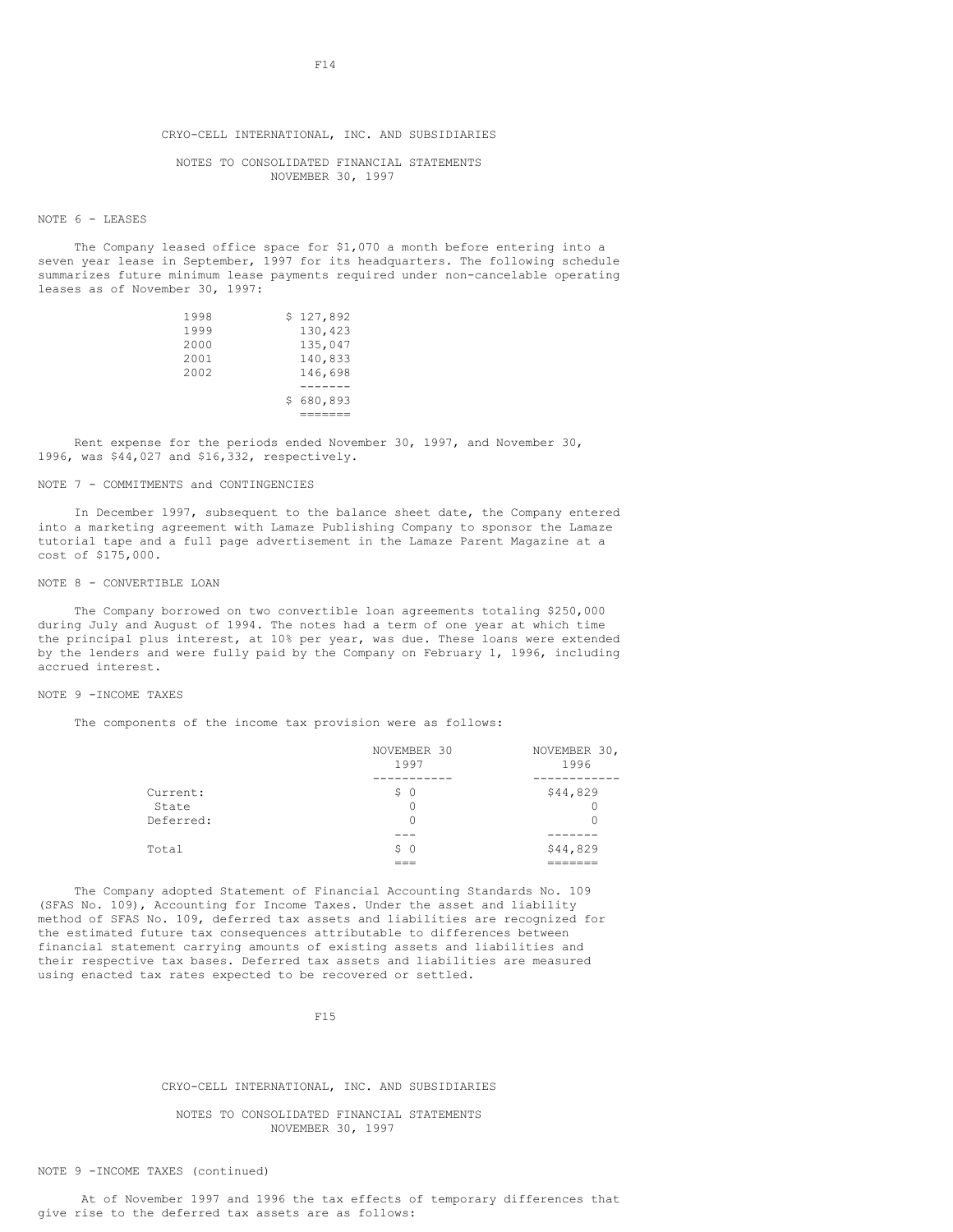| Deferred tax assets:                                       | NOVEMBER 30, 1997 | NOVEMBER 30, 1996 |
|------------------------------------------------------------|-------------------|-------------------|
| Net operating loss carryforwards<br>Tax over book basis in | 851,830<br>S.     | \$407,997         |
| unconsolidated affiliate                                   | 301,890           | 183,074           |
| Valuation reserves                                         | 196,856           | 111, 112          |
| Depreciation and other                                     | 5,444             | 11,171            |
|                                                            |                   |                   |
| Total deferred assets                                      | \$1,356,020       | \$713,354         |
| Less: Valuation allowance                                  | 1,356,020         | 713,354           |
|                                                            |                   |                   |
| Deferred taxes, net of valuation allowance                 | S                 | S                 |
|                                                            |                   |                   |

The Company has unused net operating losses available for carryforward to offset future federal taxable income of \$80,053 which expires by the year 2006, \$294,557 which expires by the year 2008, \$536,253 which expires by the year 2009, \$295,557 which expires by the year 2010 and \$1,034,968 which expires by the year ended 2012. The total of the foregoing net operating loss carryforwards is \$2,241,922. The Tax Reform Act of 1986 contains provisions that limit the utilization of net operating losses if there has been an "ownership change". Such an "ownership change" as described in Section 382 of the Internal Revenue code may limit the Company's utilization of its net operating loss carryforwards.

A reconciliation of income tax benefits with the amount of tax computed by applying the federal statutory rate (34%) to pretax income follows:

| YEARS ENDED NOVEMBER 30                    | 1997          | 1996       |
|--------------------------------------------|---------------|------------|
|                                            |               |            |
| Tax expense at statutory rate              | \$ (549, 627) | \$220,593  |
| State taxes                                | (64, 662)     | 44,829     |
| Realization of operating loss carryforward |               | (216, 873) |
| Increase in valuation allowance            | 642,666       |            |
| Miscellaneous timing differences           | (28, 377)     |            |
| Benefits of capital loss carryforward      |               | (3, 720)   |
|                                            |               |            |
| Total Income Taxes                         | S             | \$44,829   |
|                                            |               |            |

## NOTE 10 - OPTIONS

In 1991 the Company adopted an Employee Incentive Stock Option Plan, and has reserved 500,000 shares of the Company's common stock for issuance under the Plan. Employee options under the Plan have a term of five years from the date of grant. The options immediately terminate on the employee's termination or in the case of permanent and total disability the options are exercisable for a period of 30 days after termination. In addition the Company has set aside a reserve of 1,140,000 shares for the purpose of Non-Employee Stock Options. These options generally have a term of three to five years from the date of the grant.

F16

### CRYO-CELL INTERNATIONAL, INC. AND SUBSIDIARIES

# NOTES TO CONSOLIDATED FINANCIAL STATEMENTS NOVEMBER 30, 1997

NOTE 10 - OPTIONS (continued)

Stock option activity was as follows for the two years ended November 30, 1997:

|                                    | NUMBER<br>OF SHARES              | WEIGHTED AVERAGE<br>EXERCISE PRICE |
|------------------------------------|----------------------------------|------------------------------------|
| Outstanding at November 30, 1995   | 549,000                          | \$7.44                             |
| Granted<br>Exercised<br>Terminated | 436,000<br>(55,000)<br>(425,000) | 3.49<br>3.09<br>6.28               |
| Outstanding at November 30, 1996   | 505,000                          | 5.41                               |
| Granted<br>Exercised               | 698,500<br>(5.000)               | 5.49<br>2.50                       |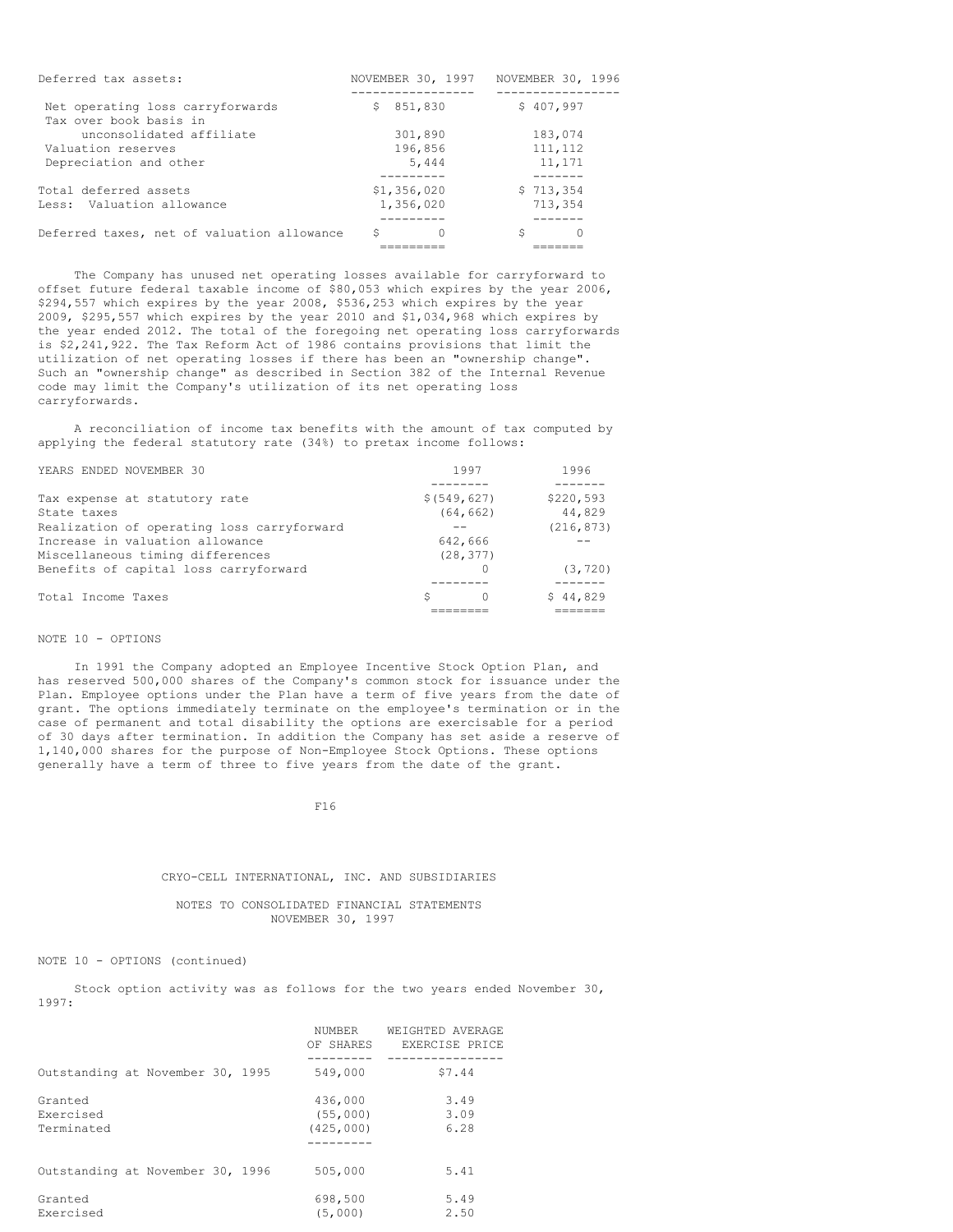| Terminated                       | (165, 500)<br>9.49  |
|----------------------------------|---------------------|
| Outstanding at November 30, 1997 | \$4.76<br>1,033,000 |

Significant option groups outstanding at November 30, 1997 and related price and life information follows:

|                    |                    |                  | WEIGHTED AVERAGE |
|--------------------|--------------------|------------------|------------------|
| RANGE OF EXERCISE  |                    | WEIGHTED AVERAGE | REMAINING        |
| PRTCE.             | <b>OUTSTANDING</b> | EXERCISE PRICE   | CONTRACTUAL LIFE |
|                    |                    |                  |                  |
|                    |                    |                  |                  |
| $$2.00$ to $$4.00$ | 392,000            | \$3.07           | 1.9              |
| $$4.01$ or more    | 641,000            | \$5.90           | 4.1              |

The Company applies Accounting Principles Board Opinion No. 25, "Accounting for Stock Issued to Employees" (APB 25) and related Interpretations in accounting for its stock options. Accordingly, compensation expense is recognized for the amount of the excess of the market price over the exercise price on the date of the grant. Had the compensation expense been determined based upon the fair value at the grant date consistent with the alternative fair value accounting provided for under FASB No.123, "Accounting for Stock-Based Compensation," the Company's net income and net income per share would have been \$11,615 and \$0 for the year ended November 30, 1996, and the net loss and net loss per share for the year ended November 30, 1997 would have been \$1,854,868 and \$.26 respectively. The weighted average fair value at the date of grant for options granted during the years ended November 30, 1997 and 1996 was \$2.00 and \$1.58 per option, respectively. The Black-Scholes option pricing model was developed for use in estimating the fair value of traded options that are fully transferable. The Company's options have the characteristics significantly different from those of traded options. In additions, option valuation models require the input of highly subjective assumptions, including the expected stock price volatility. Since the Company's stock issued upon exercise of the options is restricted stock, a reduction of 30% of the trading price of the stock at the date of grant has been applied to account for this restriction. Other variables used to determine the fair value of the options for fiscal 1997 and 1996 were as follows: a) risk-free interest rate of 6.3% and 6.0% respectively, b) expected life of 3.5 and 1.8 years respectively, c) expected volatility of 87% and 89% respectively, and d) no dividend yield for either year.

F17

# CRYO-CELL INTERNATIONAL, INC. AND SUBSIDIARIES

## NOTES TO CONSOLIDATED FINANCIAL STATEMENTS NOVEMBER 30, 1997

#### NOTE 10 - OPTIONS (continued)

Weighted average grant date fair values are shown below for groups where the adjusted stock price equals, exceeds and is less than the exercise price.

|       |                                      | WEIGHTED AVG FAIR<br>VALUE/SH | WTD AVG EXERCISE<br>PRICE/SH |
|-------|--------------------------------------|-------------------------------|------------------------------|
| 1997  |                                      |                               |                              |
| Price | Stock Price = Exercise               | \$3.22                        | \$4.88                       |
| Price | Stock Price / GREATER THAN/ Exercise | \$1.98                        | \$2.00                       |
| Price | Stock Price /LESS THAN/ Exercise     | \$1.60                        | \$4.20                       |
| 1996  |                                      |                               |                              |
| Price | Stock Price = Exercise               | \$0                           | \$0                          |
| Price | Stock Price / GREATER THAN/ Exercise | \$1.97                        | \$3.81                       |
| Price | Stock Price /LESS THAN/ Exercise     | \$1.20                        | \$3.18                       |

The pro forma effect on net income is not representative of the pro forma effect on net income in future periods because it does not take into consideration pro forma compensation expense related to grants made in prior periods.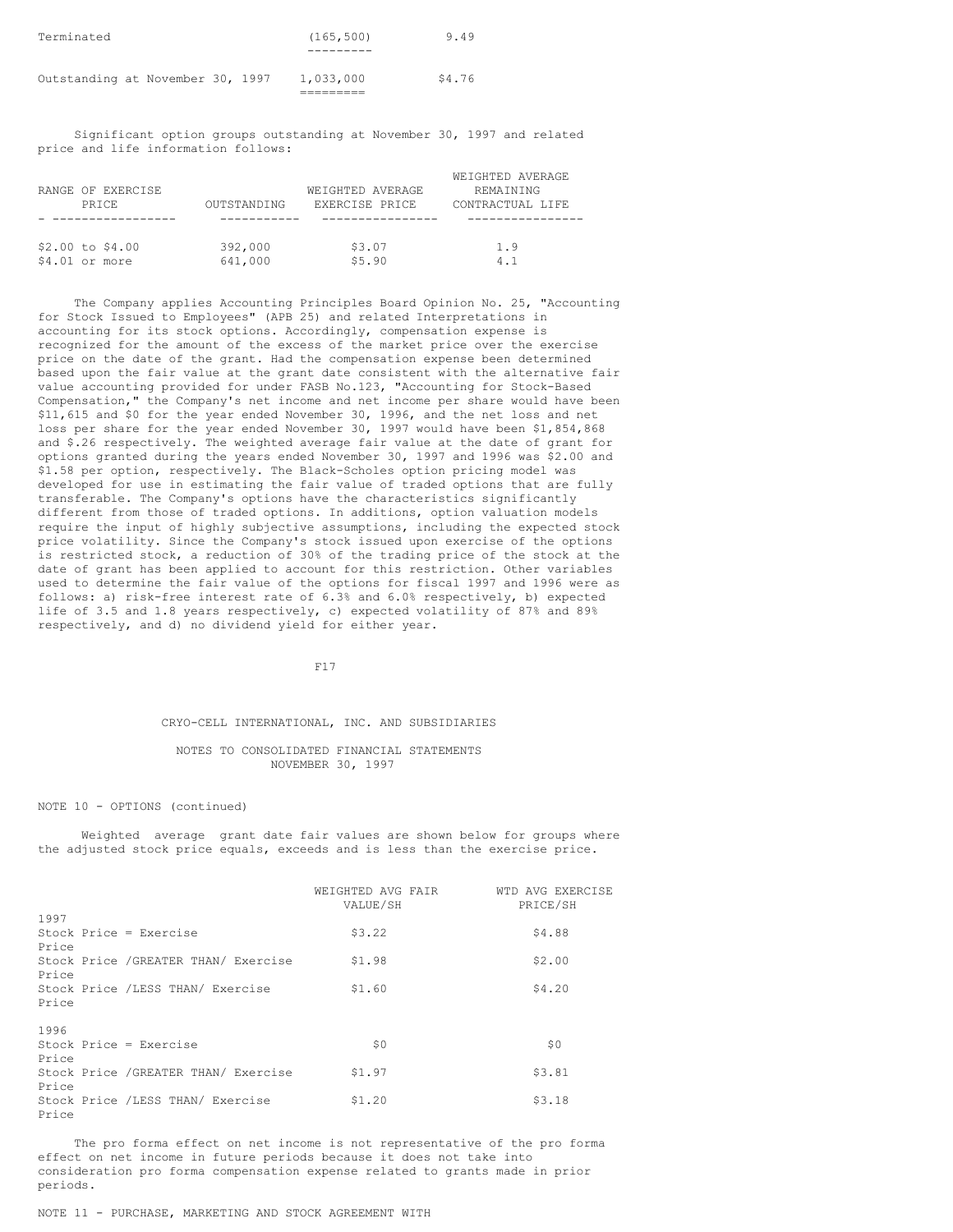The Company signed an agreement on April 7, 1992, in which they purchased all rights, title and interest from InstaCool to their Controlled Rate Freezer (CRF). The purchase price was 20,000 shares of the Company's legended common stock and a 5% royalty on all sales of the CRF units. In addition, the Company was granted exclusive world marketing rights to InstaCool's coolant when used in computer and/or robotic controlled cellular storage units.

There has been no activity relative to this agreement during 1997 and 1996.

#### NOTE 12 - REVENUE SHARING AGREEMENTS

#### ARIZONA

As of February 28, 1995, the Company sold a Revenue Sharing Agreement with two private investors. The agreement interest entitles the investors to a 50% share of the Net Revenues (defined as the revenues after expenses for running the Lifespan/SM/ Program) from all cellular storage activities in Arizona. In exchange, the Company received a total of \$1,800,000 in negotiable demand notes to be paid in 25% annual installments (\$450,000 plus interest at prime rate) annually, commencing April 30, 1996.

In January 1996, the notes were restructured to provide for an accelerated payment of the \$450,000, originally due April 30, 1996, to January of 1996. This was in exchange for the payment of future amounts to be due and payable out of revenues generated from the Lifespan/SM/ Program. Since the restructuring made the repayment of the \$1,350,000 note based upon future revenue, the Company does not carry the note as a receivable and has not recorded this portion of the income.

F18

#### CRYO-CELL INTERNATIONAL, INC. AND SUBSIDIARIES

# NOTES TO CONSOLIDATED FINANCIAL STATEMENTS NOVEMBER 30, 1997

#### NOTE 12 - REVENUE SHARING AGREEMENTS (continued)

# ILLINOIS

In 1996, the Company signed a series of agreements with a group of investors entitling them to a 50% share in CRYO-CELL's portion of future net revenues generated by the Cellular Storage Unit located in the Illinois Masonic Medical Center. The Company is currently storing specimens in a standard CryoMed unit.

#### BIO-STOR

The Company modified its prior agreement with Bio-Stor International, Inc. (Bio-Stor). The terms of the prior agreement entered into April 1996 were for Bio-Stor to pay the Company \$5,000,000 in exchange for the rights to the shared revenue derived from 150,000 storage spaces. (5 passive Revenue Sharing Partnerships encompassing 30,000 storage spaces per partnership) The agreement was to be financed with proceeds from an Initial Public Offering (IPO) of Bio-Stor stock. Bio-Stor paid \$900,000 which was recognized as revenue in fiscal 1996, but was unable to fund the balance of the agreement because it did not file for the planned IPO. This payment entitled Bio-Stor to share storage revenues on 27,000 spaces with CRYO-CELL.

The modified agreement reduces the number of passive partnership revenue sharing agreements from 5 to 3 in consideration for \$3,000,000 of which \$900,000 had already been received and recognized. The amended agreement also creates an active Revenue Sharing Partnership in consideration for an additional \$1,000,000. In the active Revenue Sharing Partnership Bio-Stor plans on filling the allotted 33,000 storage spaces through its own marketing efforts. The active Revenue Sharing Partnership entitles Bio-Stor to the same revenue sharing as a passive partnership plus its pro rata portion of processing and kit fees generated. Bio-Stor will also have the right to any further RSAT agreements prior to these being offered to other interested parties.

In addition, CRYO-CELL granted Bio-Stor a one year option to (1) purchase a 20% equity position of CRYO-CELL Europe (a corporation to be formed to service the European common markets) for \$2,000,000 and to (2) purchase an equity position in CRYO-CELL Latin America (a corporation to be formed to service Merco-Sur, which encompasses Argentina, Brazil, Paraguay, Uraguay and Chile) for \$1,000,000 per 10% of the equity of the Company up to 20%.

In consideration of these modifications, CRYO-CELL will receive a 19%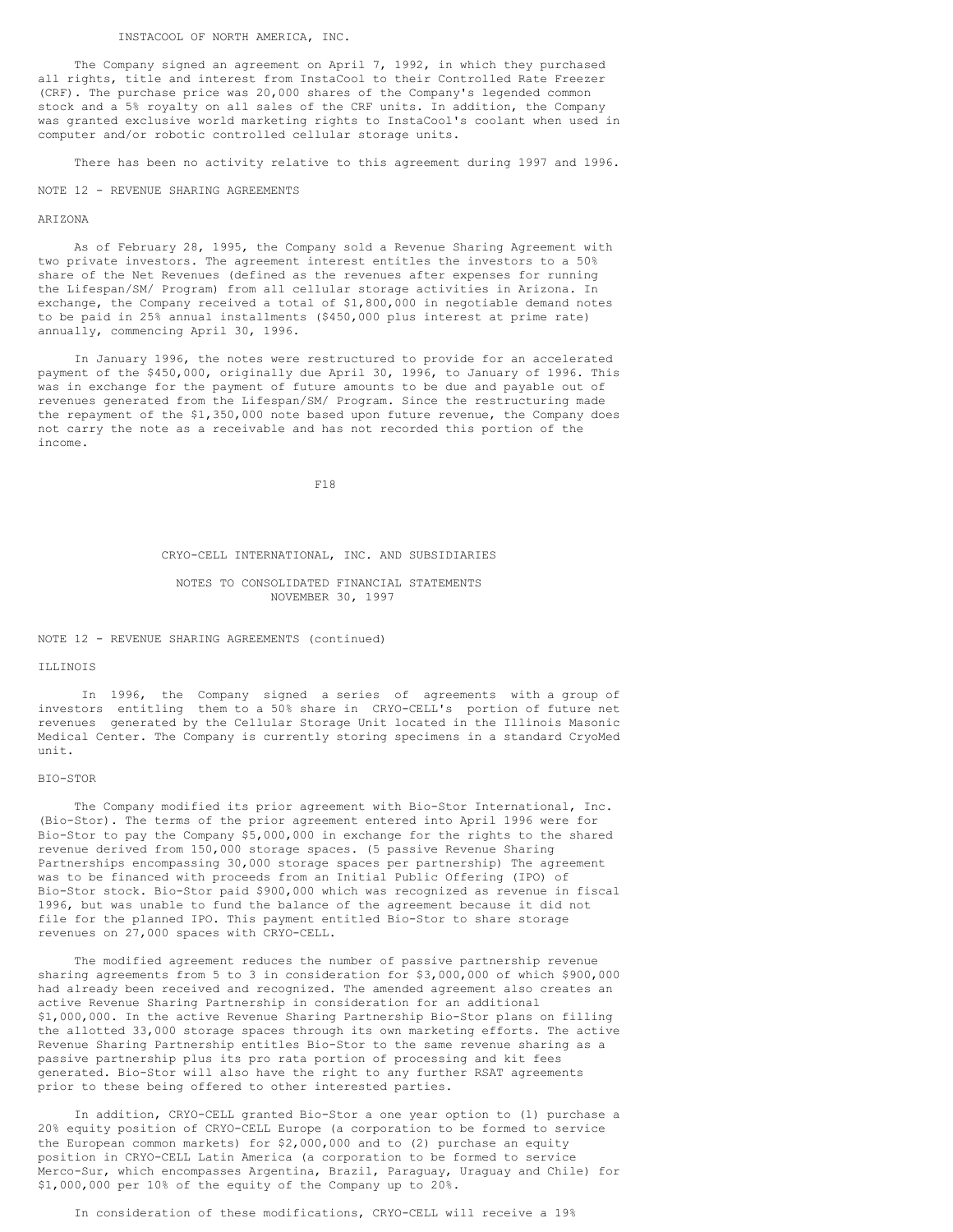# equity position in Bio-Stor after the successful initial public offering. CRYO-CELL has granted Bio-Stor a voting trust with respect to these shares.

# TENET HEALTHSYSTEM HOSPITALS, INC.

On November 30, 1996, the Company signed dual joint venture agreements with OrNda HealthCorp, a Nashville based chain of 50 hospitals. Under the terms of the Lifespan/SM/ segment of the agreement, CRYO-CELL will provide OrNda the use of two CRYO-CELL patented Cellular Storage Units, each with an approximate 35,000 storage capacity. In addition to OrNda receiving 25% of the \$50 per specimen annual cellular storage fees, CRYO-CELL will provide "pro-bono" spaces within units for important research in cryopreservation of stem cells for the future medical benefit of OrNda's patients.

F19

#### CRYO-CELL INTERNATIONAL, INC. AND SUBSIDIARIES

### NOTES TO CONSOLIDATED FINANCIAL STATEMENTS NOVEMBER 30, 1997

NOTE 12 - REVENUE SHARING AGREEMENTS (continued)

A second agreement was also signed on November 30, 1996, in which OrNda was to pay CRYO-CELL \$666,666 for additional joint venture revenue sharing entitlements. In December 1996, OrNda completed its payment of \$666,666 to the Company. OrNda was acquired by Tenet HealthSystem Hospitals, Inc. which agreed to be bound by the terms of the Lifespan and Single Unit Revenue Sharing Agreements.

#### VISCOUNT SECURITIES

On February 17, 1997, the Company signed an agreement with Sachem (Viscount Securities) for revenue sharing in two units. Since Sachem did not meet the required payments in the contract, the Company terminated the agreement. Sachem is entitled to a share of storage revenue based upon their \$400,000 non-refundable deposit which was paid in May 1997, in the form of 100,000 shares of a NASDAQ small cap stock.

#### NOTE 14 - 401 (K) PLAN

In January, 1997, the Company adopted a 401 (K) retirement plan which allows eligible employees to allocate up to 15% of their salary to such plan. The company does not make any matching contributions to this plan.

#### NOTE 15 - LINE OF CREDIT

In August, 1997, the Company entered into a one year line of credit agreement with NationsBank, N.A. ("the Bank") whereby the Bank will lend up to \$1,000,000. As part of the agreement the Bank received a \$10,000 commitment fee and collateral of 250,000 shares of Net/Tech International, Inc. common stock owned by the Company and a pledge of 350,000 shares of the Company stock owned by a group of the Company's shareholders. At November 30, 1997 direct borrowings under this agreement were \$500,000. Terms of the loan require interest to be paid monthly at the bank's prime lending rate plus 1%. The agreement expires on July 31, 1998 at which time the Company will refinance the loan. The agreement contains several covenants relating to working capital and net worth which the Company is not in compliance with as of November 30, 1997 thus allowing the Bank to ask for current repayment. The fair market value of the collateral as of November 30, 1997, was in excess of \$1,500,000. The Company stands ready to liquidate any collateral or find other sources of funds to repay the loan should this become necessary.

 $F20$ 

## CRYO-CELL INTERNATIONAL, INC. AND SUBSIDIARIES

NOTES TO CONSOLIDATED FINANCIAL STATEMENTS NOVEMBER 30, 1997

#### NOTE 16 - LEGAL PROCEEDINGS

On October 31, 1997, the Company filed a complaint in the United States District Court for the Northern District of New York against Stainless Design Corporation (SDC) seeking to recover two cellular storage units that have been completed by SDC currently located at SDC's manufacturing facility, additional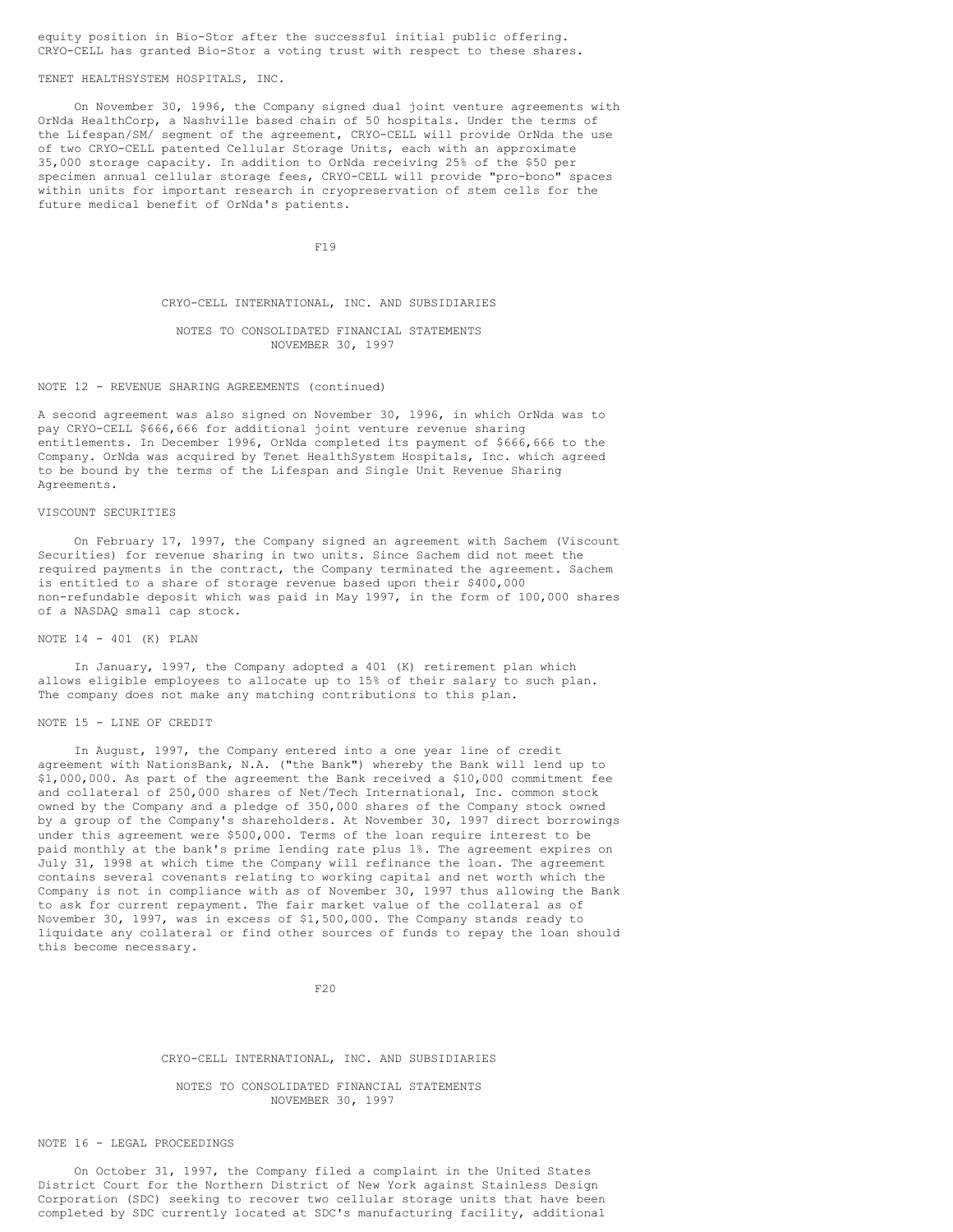equipment stored by SDC and a \$250,000 deposit remaining from \$900,000 the Company paid in 1993 for the production of six cellular storage machines. The Company alleges that SDC breached their contract based on their failure to complete their contractual obligation to produce the six machines in the specified time frame. In response, SDC denied these allegations claiming in part that numerous design changes by CRYO-CELL's engineers resulted in the per unit construction costs to exceed initial estimates and further claims that they had acquired the parts necessary to construct the additional two units. SDC claims that CRYO-CELL has failed to pay an additional \$150,000 owed resulting from SDC's costs incurred to date. The Company believes that this counterclaim is without merit and is pursuing it's action to obtain possession of the equipment, it's \$250,000 security deposit and compensatory damages. In the opinion of the Company management the ultimate resolution of these claims will not have a material adverse effect on the Company's financial position.

On March 28, 1997, the company was informed that the University of Arizona filed a cross claim to the CRYO-CELL lawsuit stating that CRYO-CELL has breached the contract and intentionally misled the University. CRYO-CELL believes there is no merit to these allegations and that the belated cross claim is part of the strategy by the University to motivate CRYO-CELL to settle the case. Litigation is proceeding.

# NOTE 17 - QUARTERLY FINANCIAL INFORMATION (UNAUDITED)

| 1997                          | 1ST                     | 2 <sub>ND</sub>                            | 3RD                                         | 4TH                          |
|-------------------------------|-------------------------|--------------------------------------------|---------------------------------------------|------------------------------|
|                               | OUARTER                 | OUARTER                                    | OUARTER                                     | <b>OUARTER</b>               |
| Net Income (Loss)             | =========               | \$ (84, 875) \$ \$ (318, 043)<br>========= | \$(365, 611)<br>==========                  | \$ (893, 387)<br>=========== |
| Income (Loss) per share       | \$ (0.01)               | \$ (0.04)                                  | \$ (0.05)                                   | $\sin(0.12)$                 |
|                               | ----------              | ---------                                  | -----------                                 | -----------                  |
| Shares used in<br>computation | =========               | =========                                  | 7,279,836 7,156,866 7,164,866<br>========== | 7,184,603<br>===========     |
| 1996                          | 1ST                     | 2 <sub>ND</sub>                            | 3RD                                         | 4TH                          |
|                               | OUARTER                 | OUARTER                                    | <b>OUARTER</b>                              | <b>OUARTER</b>               |
| Net (Loss)                    | \$274,605               | \$912,820                                  | \$(213, 192)                                | \$ (363, 493)                |
|                               | =========               | =========                                  | ==========                                  | ===========                  |
| (Loss) per share              | \$<br>0.04<br>--------- | \$.<br>0.13<br>=========                   | \$ (0.03)<br>==========                     | \$(0.05)<br>-----------      |
| Shares used in                | 7.639.576 7.097.603     | =========                                  | 7,098,750                                   | 7,150,000                    |
| computation                   | =========               |                                            | ==========                                  | ===========                  |

F21

# PART TIT

Documents incorporated by reference: The information required by Part III of Form 10-KSB is incorporated by reference to the Issuer's definitive proxy statement relating to the 1998 Annual Meeting of Shareholders which is expected to be filed with Securities and Exchange Commission on or about March 30, 1998.

17

## PART IV

ITEM 13. EXHIBITS AND REPORTS ON FORM 8-K

- (a)  $\begin{array}{cc} \text{Exhibits} \\ 3.1 \end{array}$ 
	- Certificate of Incorporation (1)
	- 3.11 Amendment to Certificate of Incorporation
	- 3.2 By-Laws (1)
	- Board Minutes to Amendment of By-Laws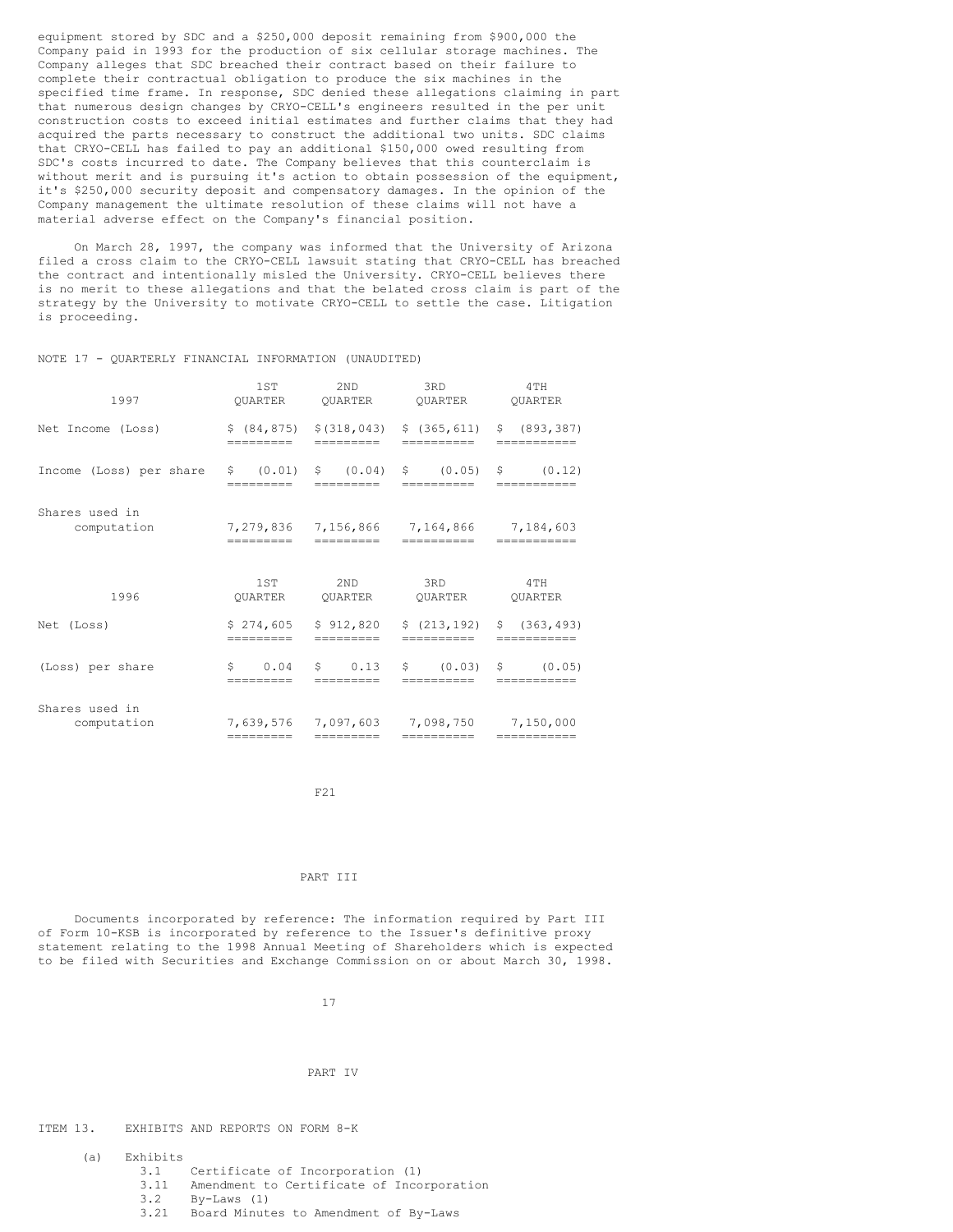- 10.11 Agreement with InstaCool of North America, Inc. (2)<br>10.12 Agreement with the University of Arizona (2) Agreement with the University of Arizona (2) 10.13 Agreement with Illinois Masonic Medical Center (4) 10.14 Agreement with Bio-Stor (4) 10.15 Agreement with Gamida-MedEquip (4) 10.16 Agreement with ORNDA HealthCorp (Tenet HealthSystem Hospitals, Inc.) (4) 10.17 Convertible Note from Net/Tech International, Inc. Dated November 30, 1995 (3)
- 10.18 Amended Agreement with Bio-Stor<br>21 List of Subsidiaries (3)
- List of Subsidiaries (3)
- 27 Financial Data Schedule
- (1) Incorporated by reference to the Company's Registration Statement on Form S-1 (No. 33-34360).
- (2) Incorporated by reference to the Company's Annual Report on Form 10-K for the year ended November 30, 1994.
- (3) Incorporated by reference to the Company's Annual Report on Form 10-K for the year ended November 30, 1995.
- (4) Incorporated by reference to the Company's Annual Report on Form 10-K for the year ended November 30, 1996.

(b) Reports on Form 8-K.

-------------------

- (1) Form 8-K filed September 12, 1997 Resignation of William C. Hardy as President, Chief Operating Officer and member of the Board. Resignation of Leonard Green from the Board of Directors.
- (2) Form 8-K filed November 18, 1997 Company filed a multi-count lawsuit in the United States District Court, Northern District of New York claiming that Stainless Design Corporation of Saugerties, New York breached its contract.

Supplemental Information to be furnished with reports filed pursuant to Section 15(d).

(c) No annual reports or proxy material have been sent to security holders for the current fiscal year. Copies of any such report or proxy material so furnished to security holders subsequent to the filing of the annual report on this form will be furnished to the Commission when sent to security holders.

18

#### SIGNATURES

In accordance with Section 13 or 15(d) of the Securities Exchange Act of 1934, the Registrant has duly caused this report to be signed on its behalf by the undersigned thereunto duly authorized.

CRYO-CELL INTERNATIONAL, INC.

By: /s/ DANIEL D. RICHARD ---------------------- Daniel D. Richard, Chief Executive Officer

Dated: March 13, 1998

In accordance with the Securities Exchange Act of 1934, this report has been signed below by the following persons in the capacities indicated.

NAME TITLE

| /s/ DANIEL D. RICHARD | Chief Executive Officer and   |
|-----------------------|-------------------------------|
|                       | Chairman of the Board         |
| Daniel D. Richard     | (Principal Executive Officer) |

/s/ FRANK W. HENDRICKS Director - --------------------- Frank W. Hendricks

/s/ ED MODZELEWSKI Director - --------------------- Ed Modzelewski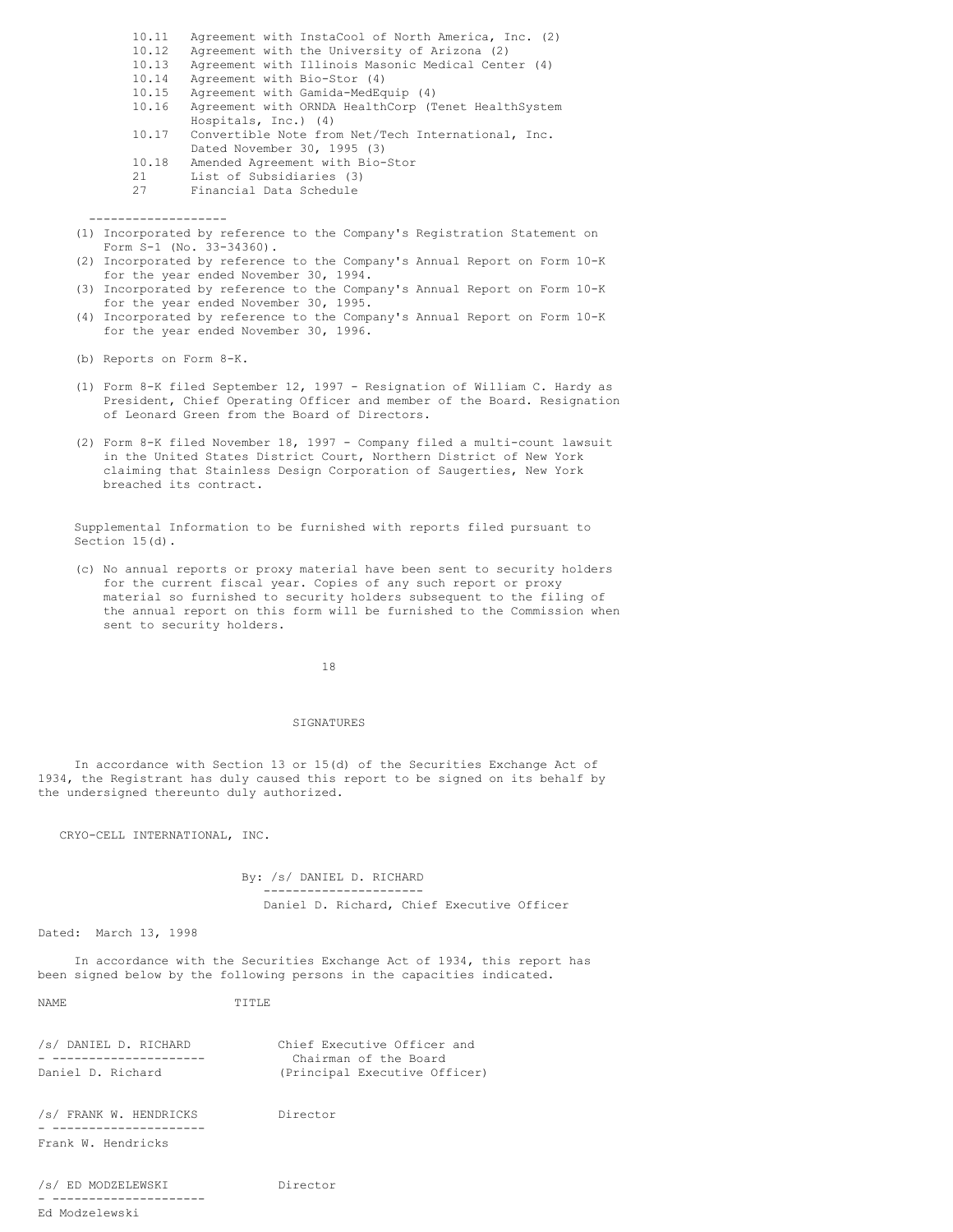/s/ FREDERICK C.S. WILHELM Director - ------------------------- Frederick C.S. Wilhelm

19

# EXHIBIT INDEX

| EXHIBIT | DESCRIPTION                     |
|---------|---------------------------------|
| 10.18   | Amended Agreement with Bio-Stor |
| 27      | Financial Data Schedule         |

20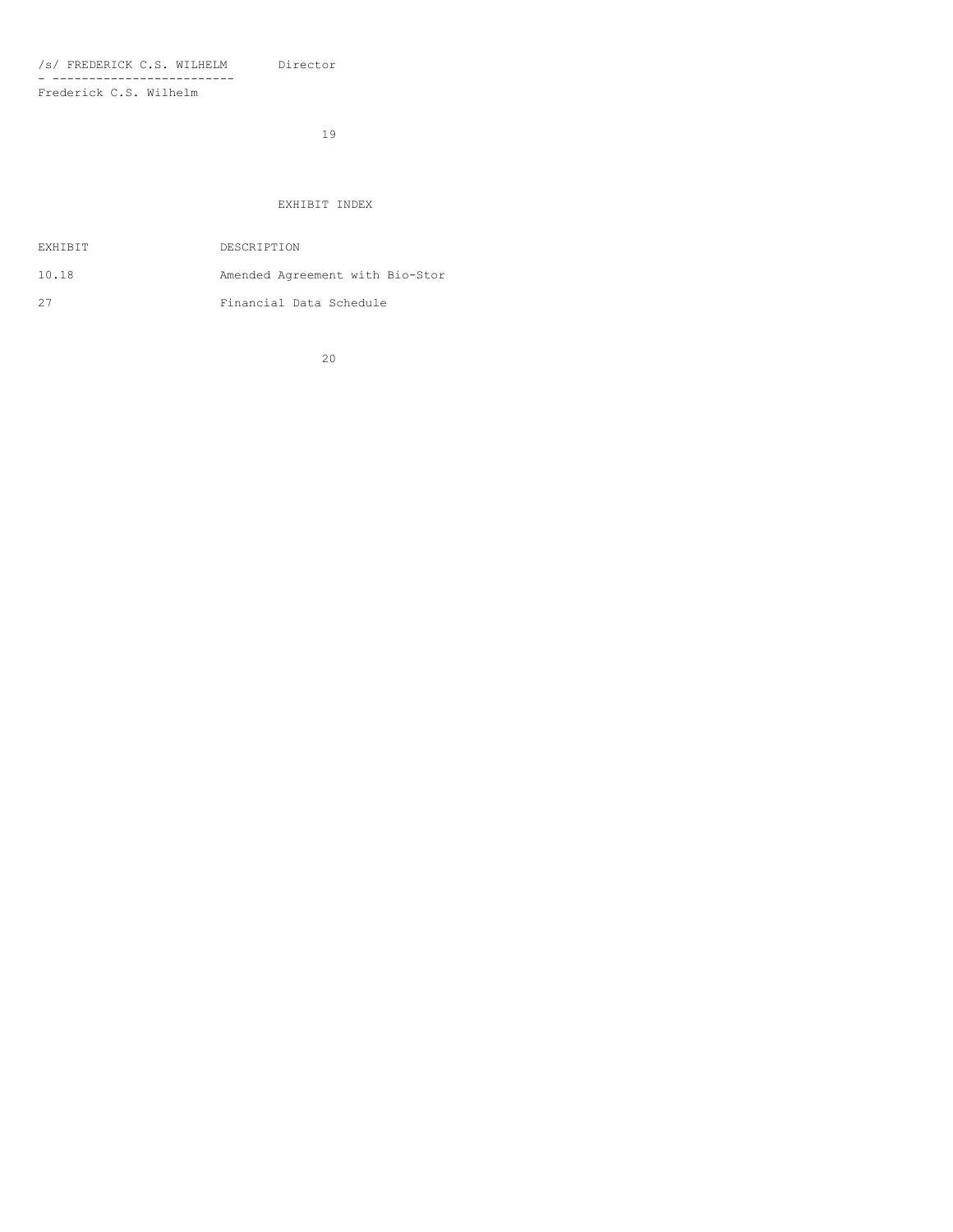## EXHIBIT 10.18

# AMENDED AGREEMENT WITH BIO-STOR

# ADDENDUM AND MODIFICATION TO CRYO-CELL/BIO-STOR AGREEMENT

The purpose of this agreement is to modify the existing Cryo Cell Bio-Stor contract in order to accomplish the following:

- 1. Create a marketing arm or company to join Cryo-Cell in marketing its cellular storage service throughout the United States.
- 2. Reduce the number of Bio-Stor passive single unit Revenue Sharing Partnership (RSP) from 5 to 3 and determine their locations.
- 3. Create an on going Active Revenue Sharing Marketing Partnership (ARSMP) for cellular storage business that is generated by Bio-Stor.
- 4. To grant Bio-Stor a one year option:
	- A. Purchase a 20% equity position of Cryo-Cell Europe (a corporation to be formed to service the European common markets with Cryo-Cell technology) for \$2,000,000 (two million dollars).
	- B. Purchase an equity position in Cryo-Cell Latin America (a corporation to be formed to service the Merco-Sur (Argentina, Brazil, Paraguay, Euraguay and Chile) with Cryo-Cell technology). Purchase price shall be \$1,000,000 (one million dollars) per 10% (up to 20% equity ownership).
- 5. To grant Bio-Stor the opportunity for a right of first refusal on additional RSP to be sold by Cryo-Cell.
- 6. To transfer 19% ownership of Bio-Stor to Cryo-Cell.

It is agreed as follows:

# PAYMENT TERMS

- 1. Payment for Active Revenue Sharing Marketing Partnership (ARSMP) is \$1,000,000 (one million dollars) as evidenced by note.
- 2. \$3,000,000 (three million dollars) payment for passive RSP defined below (900,000 deposit previously paid).
- 3. Aforesaid \$3,000,000 (three million dollars) will entitle Bio-Stor to three single unit passive RSP in the following locations: A) Women's Infant Hospital (when agreement finalized by Cryo-Cell), B)

Washington Hospital Center C) Tenant Hospital Massachusetts. If for any reason any of these hospitals do not become operating participants then Cryo-Cell must replace them in geographic areas as per the original agreement. These passive RSPs will be operated on the same terms and conditions as intended in the original Bio-Stor/Cryo-Cell agreement. The only criteria for each one million payment to Cryo-Cell is that each revenue sharing location must be in position to commence cellular storage unless otherwise mutually agreed. Cryo-Cell intends to deploy its patented robotic cellular storage technology at each location as soon as practically possible.

4. The aforesaid \$1,000,000 (one million dollars) payment (note) (evidenced by a corporate promissory which will be paid exclusively out of the proceeds of Bio-Stor underwriting) will pay for Bio-Stors ARSMP for the initial 33,000 spaces. These spaces are to be filled exclusively by specimens for which Bio-Stor creates the business as part of it right to market the Cryo-Cell services throughout the United States (excluding areas named below).

Every time Cryo-Cell stores 33,000 specimens which were the direct result of marketing efforts of Bio-Stor, for the payment of additional \$1,000,000 (one million dollars) Bio-Stor shall have the right to an additional ARSMP covering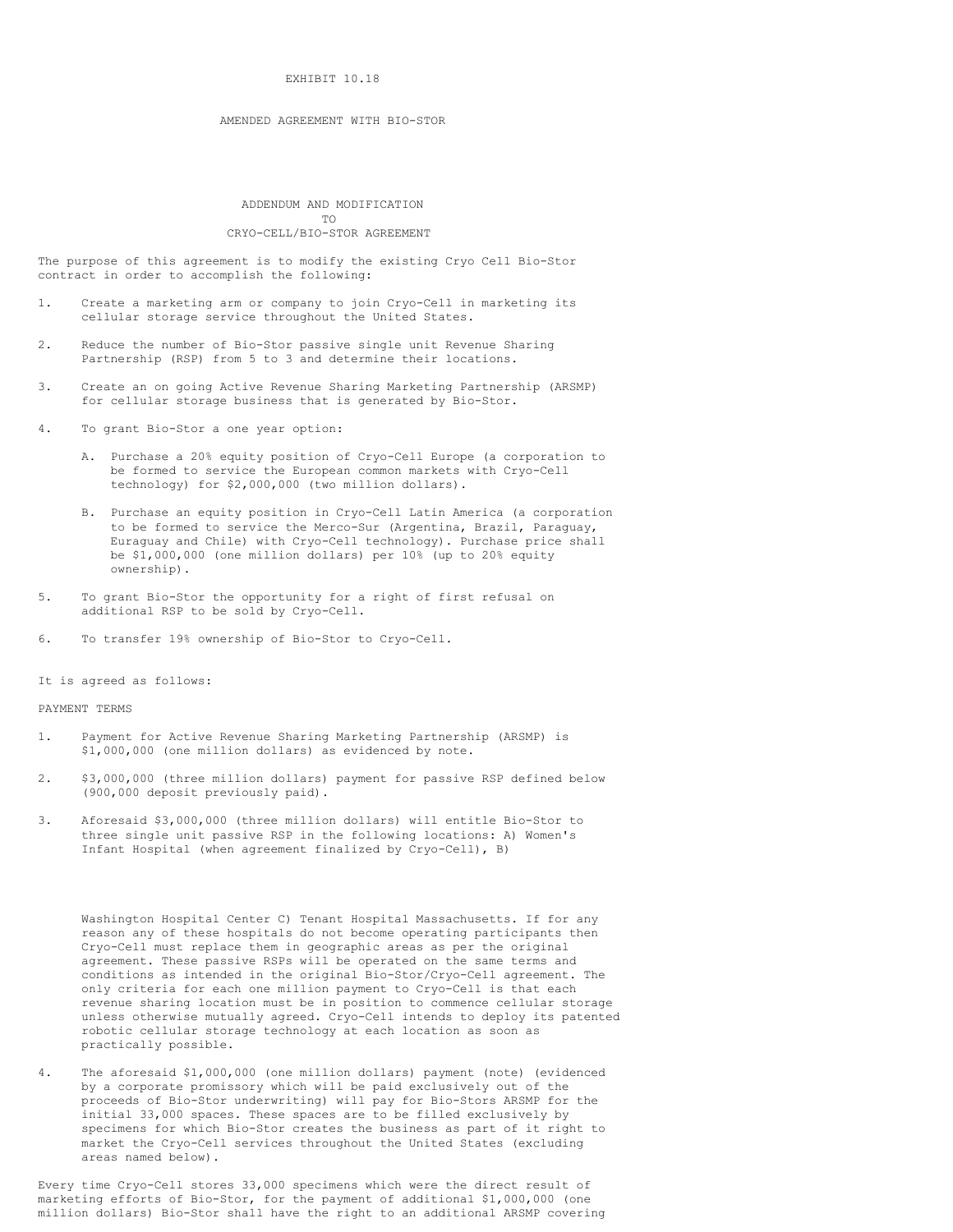33,000 new cellular storage specimens. Each ARSMP shall entitle Bio-Stor to 50% Cryo-Cells cellular storage revenue entitlement (less 1/2 collection/warranty fees) as outlined in original agreement. For example under Cryo-Cell existing plan the hospital receives 25% of cellular storage revenue, Bio-Stor and Cryo-Cell would share equally in 75% of on going cellular storage revenue (37 1/2 % each) less 1/2 collection and warranty fees.

The term of this agreement shall be for ten years and be automatically renewed each ten years thereafter upon the payment of \$1,000,000 (one million dollars) to Cryo-Cell which will be credited toward next 33,000 ARSMP cellular storage spaces.

Upon the completion of the provisions of this Agreement, Cryo-Cell agrees not to sell an active Revenue Sharing Marketing Partnership to any other firm or individual. This provision does not prevent Cryo-Cell from selling individual Revenue Sharing Partnerships (subject to the right of first refusal provision detailed above). Further, Cryo-Cell retains the right to expand its sales staff and engage in direct marketing of its services.

# MARKETING

Umbilical Cord Blood

Bio-Stor will actively market the Cryo-Cell cellular storage services throughout the United States. Bio-Stor will arrange enrollment of customers and specimens to be sent to the Cryo-Cell Clearwater, Florida lab facility (or other facility to be decided by Cryo-Cell) where they will be processed and/or stored.

It is agreed that Cryo-Cell and Bio-Stor shall market to customers at identical processing and annual cellular storage fees.

Bio-Stor must enroll, define and document customers who come from their marketing activities. Bio-Stor is responsible for paying all compensation, travel and marketing expenses for their staff.

All hospitals signed by Bio-Stor will be responsible for all contact with their patient/clients and will arrange for the shipment of collected U-Cord blood and other specimens to a Cryo-Cell facility.

The Cryo-Cell marketing plan provides that all participating hospitals now receive 25% of ongoing paid for cellular storage revenue. Bio-Stor has the right to alter this agreement for hospitals, etc that Bio-Stor

enrolls through its marketing activity. If Bio-Stor reduces the hospitals 25% entitlement it can retain the difference to support hospital programs.

For any specimens where processing is required (i.e. cord blood) which is generated by Bio-Stor marketing efforts Bio-Stor shall be paid marketing fees as follows:

- A. First 5,000 specimens, Bio-Stor receives \$50 per specimen.
- B. All additional specimens, Bio-Stor receives \$75 per specimen.

Aforesaid marketing fees shall be paid to Bio-Stor from Cryo-Cell in proportion to monies received from the customer (i.e. enrollment fee, balance etc.). These payments will be paid on the 10th day of each month for activity completed during the previous month..

## MULTI-FACETED CELLULAR STORAGE

Bio-Stor shall also provide marketing efforts to create multi-faceted cellular storage business for Cryo-Cell (such storage shall include cancer tissue, sperm, gametes, non-human and any other materials suitable for storage). For all such business that is a direct result of Bio-Stor marketing efforts, Bio-Stor will receive 25% of Cryo-Cells processing and on going cellular storage entitlement.

In addition Cryo-Cell hereby grants Bio-Stor the option to create a ARSMP for Multi-faceted cellular storage for \$1,000,000 (one million dollars). Purchase option must be exercised at the time of Bio-Stor underwriting. If exercised Bio-Stor will have a ARSMP for Multi-faceted Cellular Storage under same terms and conditions as above (50% of Cryo-Cell entitlement)..

# EXISTING LIFE SPAN CENTERS (LSC)

Bio-Stor will not market in an area which is in conflict with existing Cryo-Cell Life Span (participating) agreements without Cryo-Cell's consent.

# RIGHT OF FIRST REFUSAL

Cryo-Cell agrees to grant Bio-Stor a right of first refusal on additional RSPs sold by Cryo-Cell in the United States. This right of first refusal shall become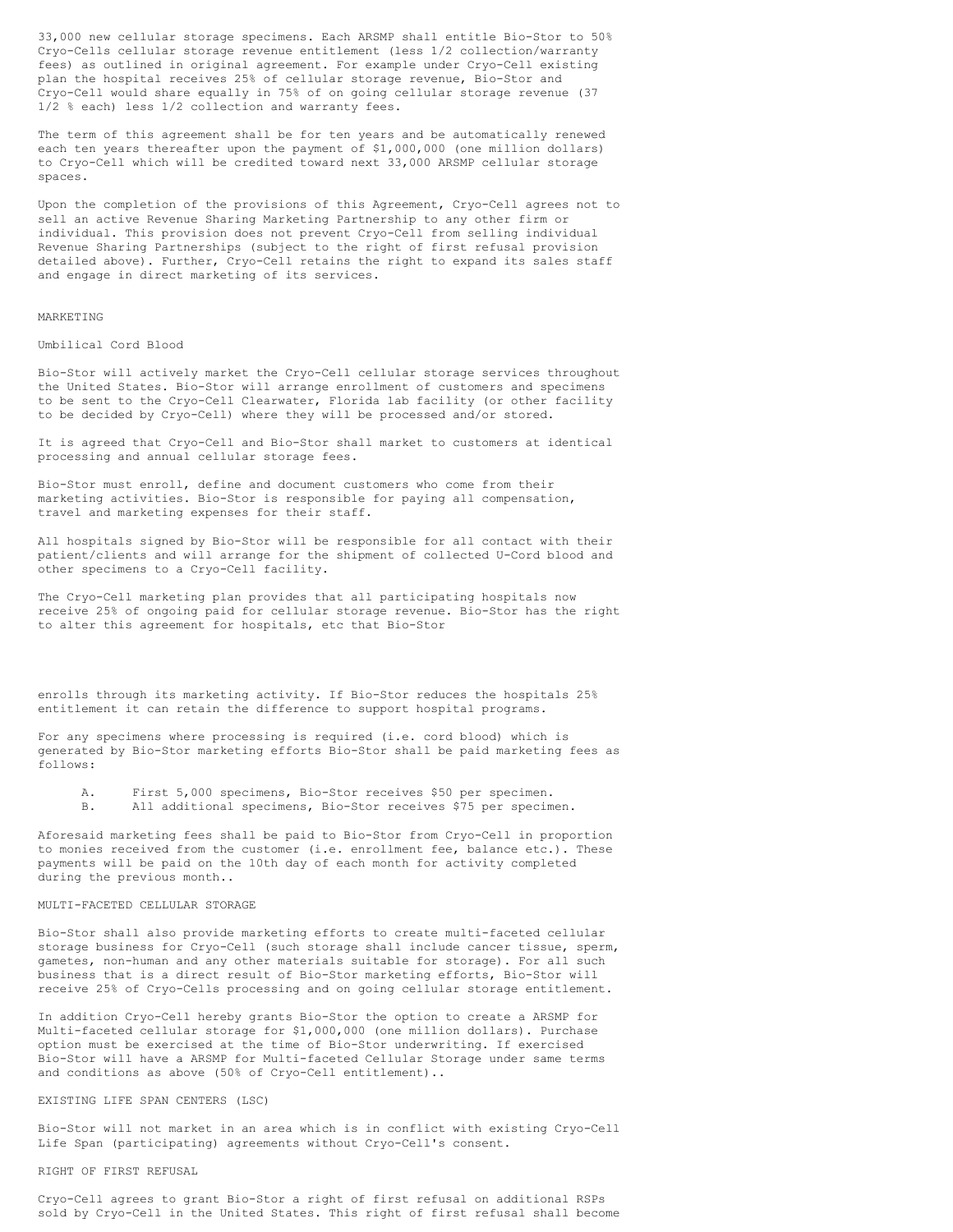effective only after Bio-Stor completes the total \$4,000,000 (four million dollars) payment to Cryo-Cell. Once given notice by Cryo-Cell Bio-Stor has ten (10) days to pay Cryo-Cell one million to complete the purchase.

# CRYO-CELLS 19% EQUITY POSITION IN BIO-STOR

In consideration for the modifications to Cryo-Cell/Bio-Stor Agreement outline herein, Cryo-Cell shall receive 19% equity position in Bio-Stor. The number of shares shall be determined by the number of outstanding shares and warrants at the completion of the Bio-Stor underwriting. Cryo-Cell shall only receive shares for 19% of outstanding warrants if and when they are exercised and become common shares in order to maintain Cryo-Cells 19% equity position through and including warrant exercise.

Cryo-Cell hereby grants Bio-Stor a right of first refusal to purchase any Bio-Stor shares that Cryo-Cell intends to sell. Bio-Stor shall have ten (10) days upon written notice from Cryo-Cell to match any market price or third party offer.

#### VOTING TRUST

Upon receipt of it's equity position Cryo-Cell hereby grants Bio-Stor a voting trust (the right to vote the Cryo-Cell equity interest) for all shares owned by Cryo-Cell for as long as those shares remain owned by Cryo-Cell.

In addition the 300,000 Bio-Stor shares Cryo-Cell has agreed to purchase from Bio-Stor in original agreement shall become a one year option which is non-transferable.

The Voting Trust on all shares sold by Cryo-Cell to any third party shall immediately become void only on those shares sold.

Notwithstanding the Voting Trust, Cryo-Cell will be entitled to receive any dividends in the event they are declared by Bio-Stor.

EUROPEAN AND MERCO-SUR (ARGENTINA, BRAZIL, PARAGUAY, EURAQUAY AND CHILE OPTION

Cryo-Cell hereby grants Bio-Stor a one year option to:

- A. Purchase a 20% equity position of Cryo-Cell Europe (a corporation to be formed to service the European common markets with Cryo-Cell technology) for \$2,000,000 (two million dollars).
- B. Purchase an equity position in Cryo-Cell Latin America (a corporation to be formed to service the Merco-Sur (Argentina, Brazil, Paraguay, Euraquay and Chile) with Cryo-Cell technology). Purchase price shall be \$1,000,000 (one million dollars) per 10% (up to 20% equity ownership).

#### EXTENSION OF TIME

While Bio-Stor agrees to use its "best efforts" to complete the underwriting within six (6) months this agreement hereby extends the time frame Bio-Stor has to complete payment of initial \$4,000,000 (four million dollars) to Cryo-Cell to one year from the date of this agreement. If Bio-Stor has filed a registration statement with the SEC within one year Bio-Stor will automatically get a six month extension.

This agreement is an addendum and modification of the Bio-Stor and Cryo-Cell agreement dated April 12, 1996 and modified again on February 7, 1997 and shall be binding upon the parties.

Read and agreed to this 11th day of November, 1997.

Bio-Stor International, Inc. Cryo-Cell International, Inc.

/s/ GLENN E. COHEN /s/ DANIEL D.RICHARD

Chairman, Chief Executive Officer Chairman, Chief Executive

- ------------------ -------------------- Daniel D. Richard Officer